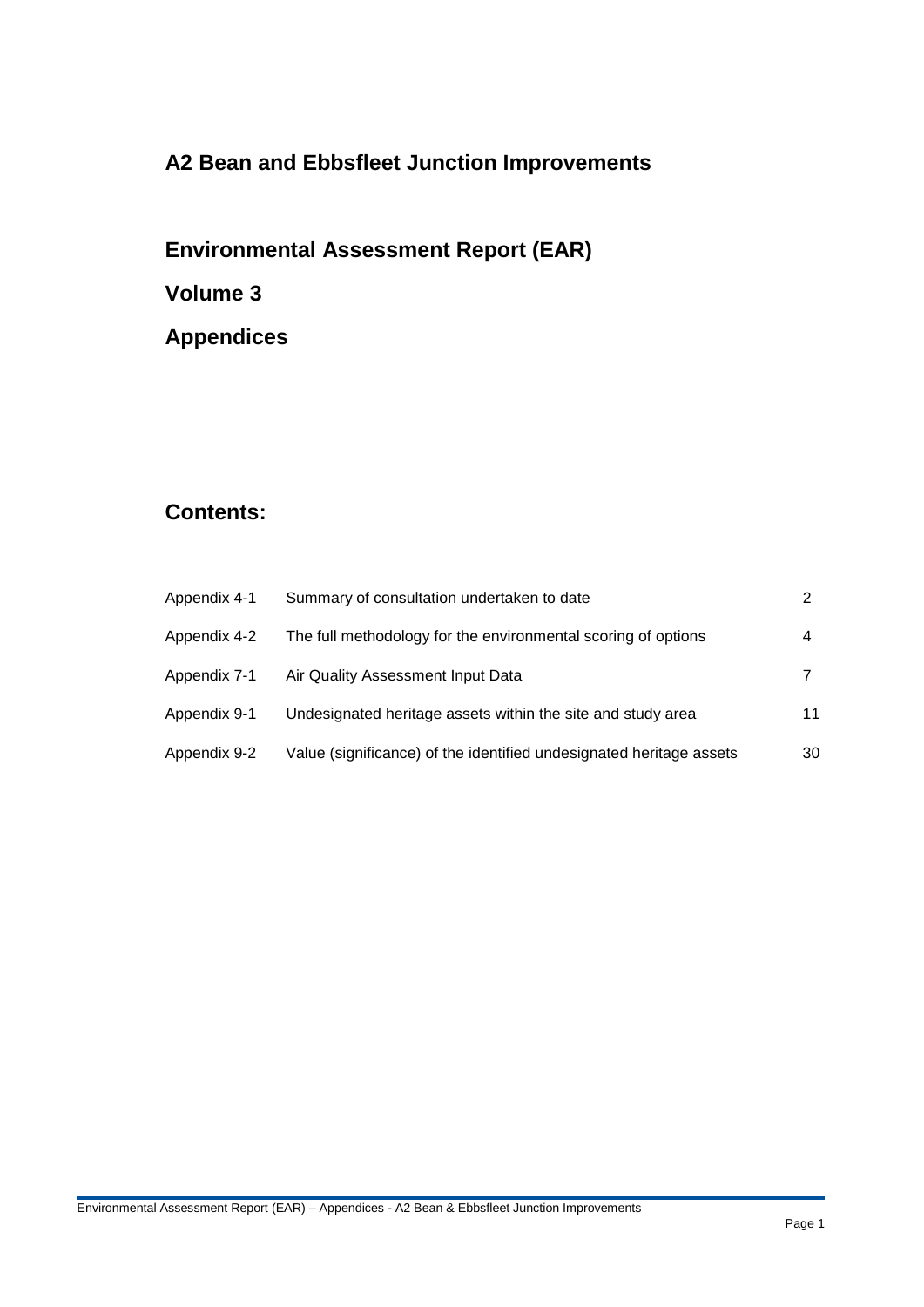| Organisation                          | <b>Contact Details</b>                                                                                                                                          | Date                                   | Description                                                                                                                                                                                                                                                                                                                   |
|---------------------------------------|-----------------------------------------------------------------------------------------------------------------------------------------------------------------|----------------------------------------|-------------------------------------------------------------------------------------------------------------------------------------------------------------------------------------------------------------------------------------------------------------------------------------------------------------------------------|
| Dartford Borough<br>Council (DBC)     | Sonia Bunn, Planning (Major Projects)                                                                                                                           | 1 October<br>2014                      | Obtained contact<br>details for DBC<br>specialist officers and<br>electronic files from<br>Dartford Local Plan<br>proposals map                                                                                                                                                                                               |
| Gravesham<br>Borough Council<br>(GBC) | Tony Chadwick, Principal Planning<br>Officer                                                                                                                    | 1, 7 & 8 <sup>th</sup><br>October 2014 | Obtained contact<br>details for GBC<br>specialist officers and<br>electronic files from<br>Gravesham Local<br>Plan proposals map                                                                                                                                                                                              |
| Kent County Council<br>(KCC)          | Joseph Williamson, Flood Risk Project<br>Officer<br>03000 413481<br>Joseph.williamson@kent.gov.uk<br>Kent County Council offices at Invicta<br>House, Maidstone | 17 October<br>2014                     | Confirmation that KCC<br>has no record of<br>flooding or<br>groundwater<br>abstraction sites in the<br>vicinity. KCC has no<br>record of KCC<br>maintained<br>infrastructure affecting<br>the A2BE road or slips<br>within the study area.<br><b>Obtained Public</b><br>Rights of Way (PRoW)<br>layout from definitive<br>map |
|                                       | John Pelham, Public Rights of Way<br>and Access Service<br>03000414132<br>John.pelham@kent.gov.uk                                                               | 16 May 2016                            |                                                                                                                                                                                                                                                                                                                               |
| Environment<br>Agency                 | Karen Rigg, Customers and<br><b>Engagement Officer</b><br>01732 223 224<br>kslenquiries@environment-<br>agency.gov.uk                                           | 30 October<br>2014                     | Obtained data relating<br>to, groundwater,<br>discharges to ground<br>and surface water,<br>WFD and sensitive<br>waterbodies.                                                                                                                                                                                                 |

### **Appendix 4-1 Summary of consultation undertaken to date**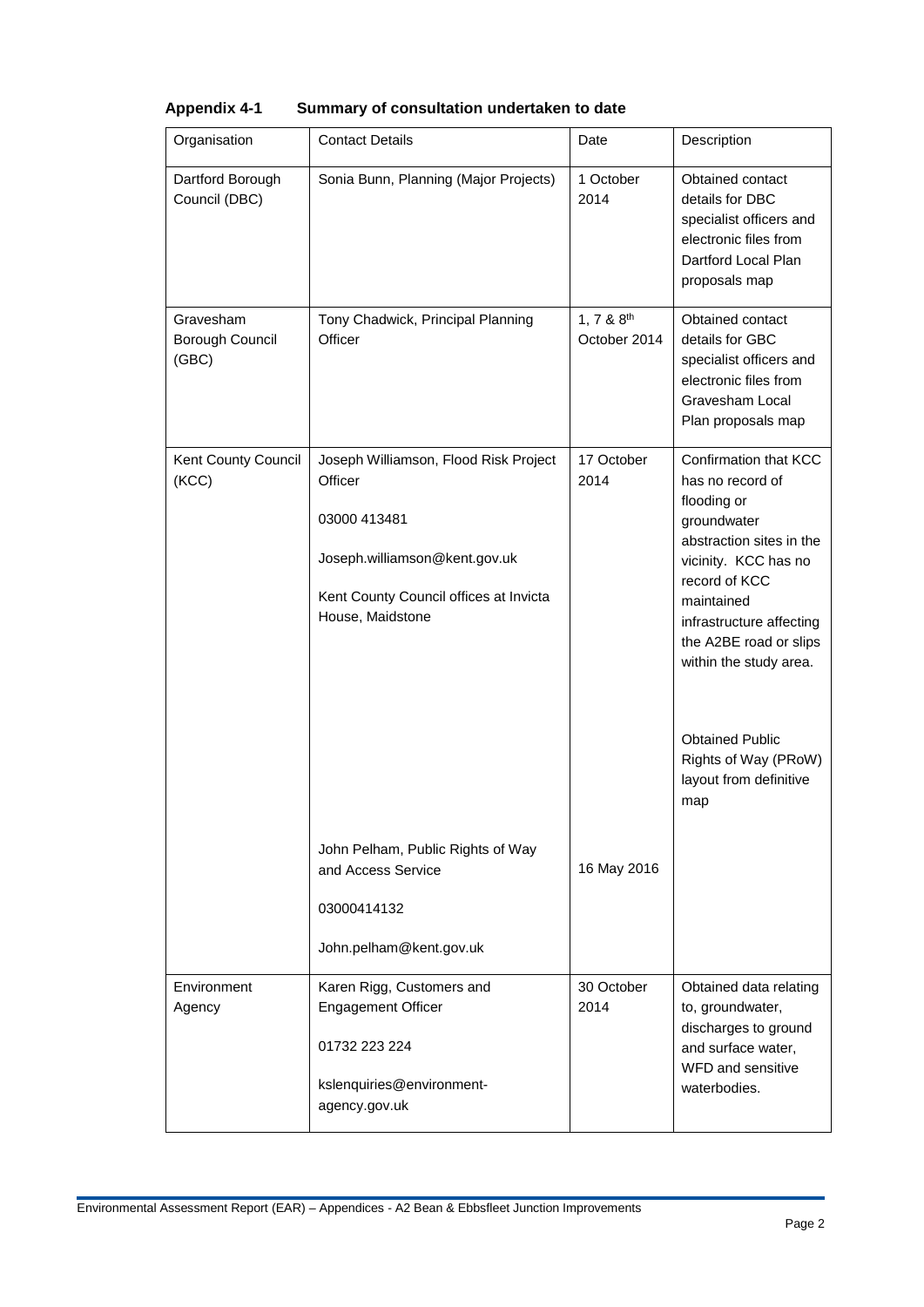| Organisation                                                                                                                                            | <b>Contact Details</b>                                                                                                                                                                                                                                                                                                                                                                     | Date       | Description                                                                                                                                                                   |
|---------------------------------------------------------------------------------------------------------------------------------------------------------|--------------------------------------------------------------------------------------------------------------------------------------------------------------------------------------------------------------------------------------------------------------------------------------------------------------------------------------------------------------------------------------------|------------|-------------------------------------------------------------------------------------------------------------------------------------------------------------------------------|
|                                                                                                                                                         | Orchard House, Endeavour Park,<br>London Road, Addington, West<br>Malling, Kent, ME19 5SH                                                                                                                                                                                                                                                                                                  |            |                                                                                                                                                                               |
| Kent Historic<br><b>Environment Record</b>                                                                                                              | Paul Cuming, 03000 413358,<br>heritage@kent.gov.uk, Heritage<br><b>Conservation Group, Kent County</b><br>Council, Maidstone, ME14 1XX                                                                                                                                                                                                                                                     | 22/09/2014 | Data on recorded<br>heritage assets                                                                                                                                           |
| English Heritage<br>(now Historic<br>England)                                                                                                           | Paul Roberts, Inspector of Ancient<br>Monuments, 01483 252000, Eastgate<br>Court, 195-205 High Street, Guildford,<br>Surrey, GU1 3EH                                                                                                                                                                                                                                                       | 06/03/2014 | Confirmation of<br>designated assets<br>potentially impacted<br>by the Scheme.<br>Emphasis on avoiding<br>impact to heritage<br>assets and retention<br>of listed footbridge. |
| Natural England                                                                                                                                         | Anita Moore, Planning Advisor,<br>Sustainable Development<br><b>Consultations Team</b>                                                                                                                                                                                                                                                                                                     | 04/11/2014 | Consulted on the<br>screening for the<br>Assessment of<br>Implications on<br>European Sites (AIES)<br>and confirmed no<br>significant effects<br>were likely.                 |
| Dartford Borough<br>Council, Gravesham<br>Borough Council,<br>Kent County<br>Council, Historic<br>England,<br>Environment<br>Agency, Natural<br>England | Environmental Workshop with<br>Statutory Environmental Bodies to<br>provide opportunity to discuss current<br>scheme and Environmental<br>Constraints and Scoping Report.<br>Action from meeting:<br>Cultural Heritage specialist to discuss<br>with Kent County Council (prior to end<br>of desk based assessment) to ensure<br>relevant information has been captured<br>appropriately). | 3/2/2016   | Workshop on the<br>current scheme<br>(February 2016) and<br>Environmental<br>Constraints and<br><b>Scoping Report</b>                                                         |
| Kent County Council<br>(KCC)                                                                                                                            | Lis Dyson, Heritage Conservation<br>Manager, Kent County Council                                                                                                                                                                                                                                                                                                                           | 24/05/2016 | Addressing the<br>concerns raised in<br>statutory bodies<br>responses                                                                                                         |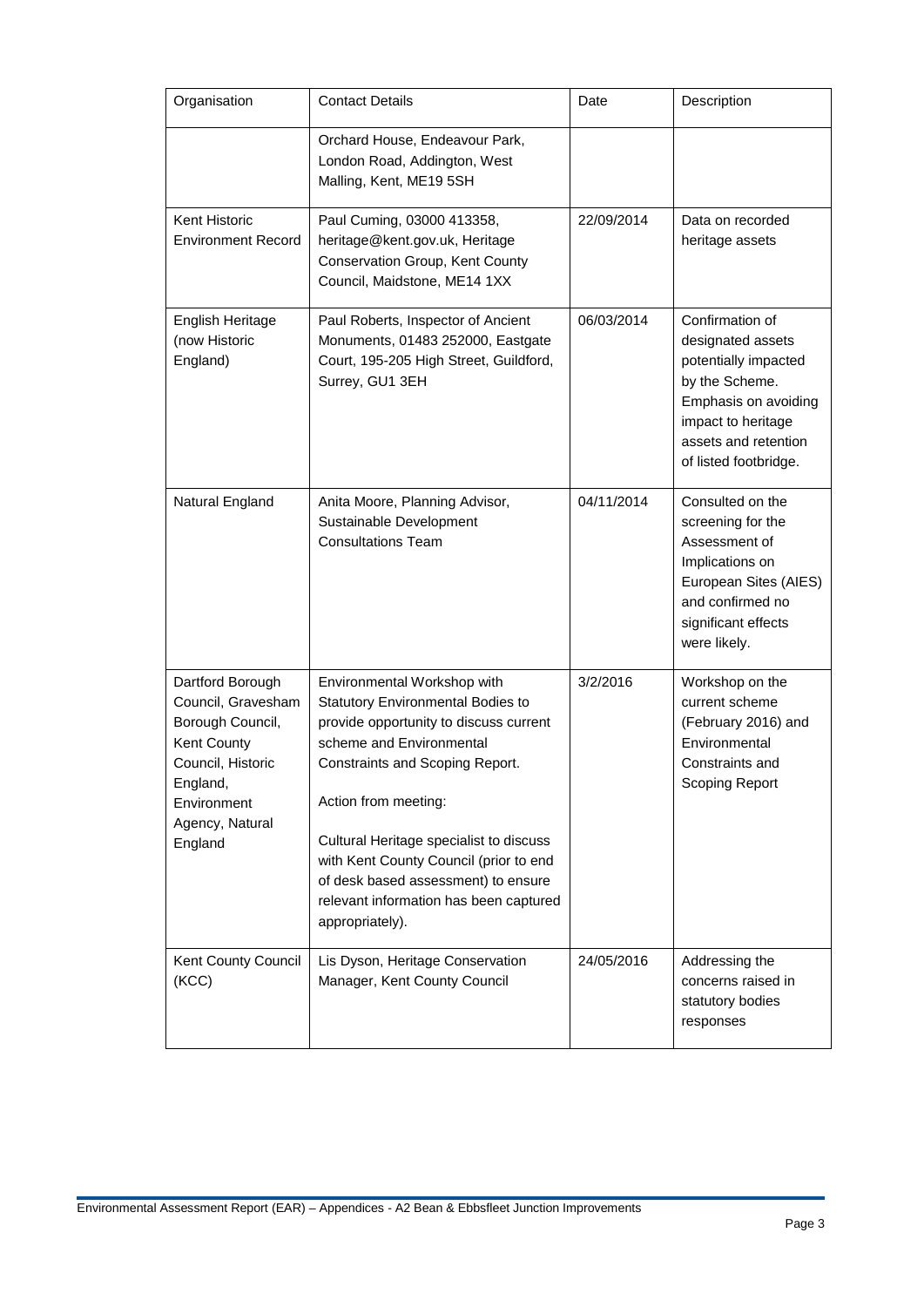#### **Appendix 4-2 The full methodology for the environmental scoring of options**

#### **Introduction**

This Appendix explains how the assessment Stage 1 options will be undertaken. Table 1 presents criteria to inform an overall option score, Table 2 presents criteria used to determine a score for each environmental topic area and Table 3 is used to present supporting information for the Table 2 scoring and includes worked examples for air quality and the historic environment.

**Table 1 Overall environmental scoring of Options (Modified from DMRB Volume 11 Section 2 Part 5 HA 205/08)**

| <b>Scoring</b>                                                                                                 | <b>Considerations</b>                                                                                                                                                                                                                                                                                                                                                                                                                                                                                                                                                                                                   |
|----------------------------------------------------------------------------------------------------------------|-------------------------------------------------------------------------------------------------------------------------------------------------------------------------------------------------------------------------------------------------------------------------------------------------------------------------------------------------------------------------------------------------------------------------------------------------------------------------------------------------------------------------------------------------------------------------------------------------------------------------|
| 1<br><b>Red</b><br>(WebTAG equivalent very<br>large adverse) e.g.<br>Important at international<br>scale       | Option highly likely to be unacceptable to consenting body / competent<br>authority<br>/ regulator even with mitigation. It cannot be reconciled with<br>government / EU policy for protecting nationally / internationally<br>recognised resources.<br>This relates to showstoppers. It may, for example, pitch government<br>departments against government departments and require cross<br>ministry decisions, be a major factor which could result in refusal, have<br>EU implications / require EC level agreement, require mitigation that<br>would be a significant / prohibitive component in the scheme cost. |
| $\mathbf{2}$<br><b>Red / Amber</b><br>(WebTAG equivalent large<br>adverse) e.g. Important at<br>national scale | Potentially unacceptable requiring extensive mitigation and<br>approval from relevant bodies uncertain:<br>It is in serious conflict with government policy for protecting nationally<br>recognised resources.<br>There are some significant issues but may not be showstoppers or<br>result in the scheme being refused. May require significant<br>concessions from statutory bodies.                                                                                                                                                                                                                                 |
| 3<br><b>Amber</b><br>(WebTAG equivalent<br>moderate adverse) e.g.<br>Important at regional scale               | Potentially acceptable but may require mitigation:<br>Conflicts with local authority policies for protecting local and<br>national environmental resources.                                                                                                                                                                                                                                                                                                                                                                                                                                                             |
| 4<br><b>Amber / Green</b><br>(WebTAG equivalent - slight<br>adverse) e.g. Important at<br>county / local scale | Likely to be acceptable but may require limited mitigation:<br>May conflict with local authority policies for protecting local<br>environmental resources.                                                                                                                                                                                                                                                                                                                                                                                                                                                              |
| 5<br><b>Neutral</b><br>(WebTAG equivalent -<br>Neutral)                                                        | Option has no significant impact.                                                                                                                                                                                                                                                                                                                                                                                                                                                                                                                                                                                       |
| 6<br>Green<br>(WebTAG equivalent - slight<br>/ more beneficial)                                                | Acceptable, not a factor in decision making and may even offer<br>opportunities to provide a net gain for the topic area.                                                                                                                                                                                                                                                                                                                                                                                                                                                                                               |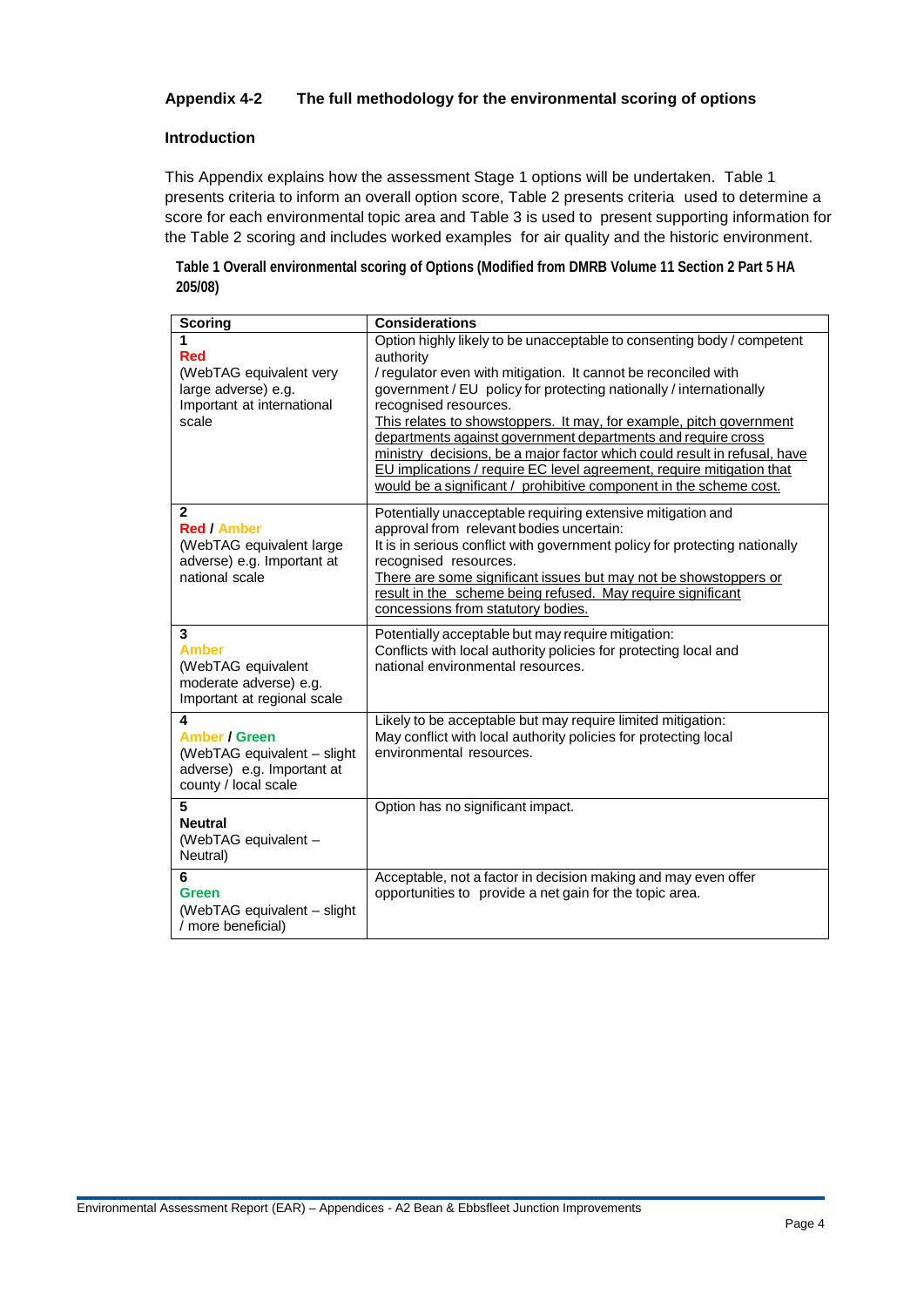## **Table 2: Environmental topics scoring considerations**

| <b>Scoring</b>           | <b>Considerations</b>                                                                                                                                                                                                                    |
|--------------------------|------------------------------------------------------------------------------------------------------------------------------------------------------------------------------------------------------------------------------------------|
|                          |                                                                                                                                                                                                                                          |
| 1                        | Highly likely to be unacceptable to consenting body / competent authority / regulator even with mitigation                                                                                                                               |
| <b>Red</b>               | and may feature the following:<br>Temporal – may include the destruction / removal of internationally important resources or have<br>$\bullet$                                                                                           |
|                          | significant long term irreversible effects on an internationally important resource(s)                                                                                                                                                   |
| (very large)             | Spatial – has wide-ranging effects over a large area including internationally important resource(s)<br>$\bullet$                                                                                                                        |
| adverse)                 | Designation – affects internationally important resource(s) and / or several nationally important resource(s)<br>$\bullet$                                                                                                               |
|                          | Mitigation - effect on internationally important resource(s) cannot be mitigated or mitigation unproven<br>$\bullet$<br>and compensation would not adequately reduce the very large adverse effect                                       |
| e.g.<br>Important at     | Overall - the positive effects on other resources are not sufficient to outweigh the very large adverse impact<br>$\bullet$                                                                                                              |
| international            | Cumulative – the scheme (and other schemes) affects multiple internationally / nationally important resources<br>$\bullet$                                                                                                               |
| scale                    | Policy - cannot be reconciled with government / EU policy for protecting nationally / internationally recognised<br>٠                                                                                                                    |
|                          | resources                                                                                                                                                                                                                                |
|                          | For air quality - likely to cause an agglomeration zone to become non-compliant (therefore in accordance<br>$\bullet$<br>with the NN NPS would lead to a refusal of consent).                                                            |
|                          | NB It is unlikely that noise would fall into this category as it is a regional issue and below.<br>$\bullet$                                                                                                                             |
|                          | This relates to showstoppers and may not be relevant for all topic areas. It may, for example, pitch government                                                                                                                          |
|                          | departments against government departments and require cross ministry decisions, be a major factor which<br>could result in refusal, have EU implications / require EC level agreement, require mitigation that would be a               |
| $\mathbf 2$              | Potentially unacceptable requiring extensive mitigation and approval from relevant bodies uncertain:                                                                                                                                     |
| Red /                    | Temporal - will have long term potentially irreversible effects on nationally important resource(s)<br>$\bullet$                                                                                                                         |
| Amber                    | Spatial - has wide-ranging effects over a large area including nationally important resource(s)<br>$\bullet$                                                                                                                             |
|                          | Designation – affects nationally important resource(s) and / or a significant number of regionally important<br>$\bullet$                                                                                                                |
| (large)                  | resource(s)<br>Mitigation – effect on nationally important resource(s) requires extensive and proven mitigation but may<br>$\bullet$                                                                                                     |
| adverse)                 | still have a large adverse effect                                                                                                                                                                                                        |
|                          | Overall - The positive effects on other receptors are not sufficient to outweigh the large adverse impact<br>$\bullet$                                                                                                                   |
| e.g.                     | Cumulative - the scheme (and other schemes) affects multiple nationally / regionally important resources<br>$\bullet$                                                                                                                    |
| Important at<br>national | Policy - serious conflict with government policy for protecting nationally recognised resources<br>$\bullet$<br>For air quality - there is an increase in emissions on the links Defra has modelled as close to the maximum<br>$\bullet$ |
| scale                    | concentration for the zones/agglomerations affected by the scheme (based on the affected road network                                                                                                                                    |
|                          | using DMRB criteria) there is therefore a risk that the scheme will impact on the date compliance would be                                                                                                                               |
|                          | achieved for the zone/agglomeration (i.e. extend the compliance date). There is a strong possibility that the                                                                                                                            |
|                          | option could lead to a significant impact on air quality (therefore in accordance with the NN NPS could lead<br>to a refusal of consent or air quality would require substantial weight to be applied to decision).                      |
|                          | NB It is unlikely that noise would fall into this category as it is a regional issue and below.<br>٠                                                                                                                                     |
|                          | There are some significant issues but may not be showstoppers or result in the scheme being refused. May<br>require significant concessions from statutory hodies                                                                        |
| 3                        | Potentially acceptable but may require mitigation:                                                                                                                                                                                       |
| <b>Amber</b>             | Temporal - will have medium term effects on a regionally important resource(s)<br>$\bullet$                                                                                                                                              |
|                          | Spatial - has generally regional effects<br>$\bullet$<br>Designation - affects regional resource(s)<br>٠                                                                                                                                 |
| (moderate)               | Mitigation - effect on regional resource(s) requires proven mitigation<br>$\bullet$                                                                                                                                                      |
| adverse)                 | Overall - The positive effects on other resources may be not quite sufficient to outweigh the overall impact<br>$\bullet$                                                                                                                |
|                          | Cumulative - the scheme (and other schemes) affects several regionally / county level important resources<br>$\bullet$                                                                                                                   |
| e.g.<br>Important at     | Policy - conflicts with local authority policies for protecting local and national environmental resources                                                                                                                               |
| regional                 | For air quality - there is the potential for the scheme to lead to a significant impact on air quality (therefore in<br>٠<br>accordance with the NN NPS could require substantial weight to be applied to decision)                      |
| scale                    | For noise would affect sensitive premises and areas over a wide area that would be difficult to adequately<br>$\bullet$                                                                                                                  |
|                          | mitigate and affect particularly sensitive receptors e.g. hospitals, schools, areas valued for their tranquil                                                                                                                            |
| 4                        | Likely to be acceptable but may require limited mitigation:                                                                                                                                                                              |
| Amber /                  | Temporal – will have short / medium term effects on locally important resource(s)<br>٠                                                                                                                                                   |
| Green                    | Spatial - has no greater than county / local level effects<br>$\bullet$<br>Designation – affects no greater than county / locally important resource(s)<br>٠                                                                             |
|                          | Mitigation - effect on resource(s) requires limited proven mitigation<br>$\bullet$                                                                                                                                                       |
| (slight                  | Overall - The positive effects on other resources may be sufficient to outweigh the overall impact<br>$\bullet$                                                                                                                          |
| adverse)                 | Cumulative - the scheme (and other schemes) affects several locally important resources<br>٠                                                                                                                                             |
| e.g.                     | Policy - conflicts with local authority policies for protecting local environmental resources<br>$\bullet$                                                                                                                               |
| Important at             | For air quality there is likely to be a deterioration in air quality however it is unlikely to cause a significant<br>٠<br>impact.                                                                                                       |
| county /                 | For noise would affect sensitive premises and areas over a local area that could generally be adequately<br>$\bullet$                                                                                                                    |
| local scale              | mitigated and avoid particularly sensitive receptors e.g. hospitals, schools, areas valued for their tranquil                                                                                                                            |
| 5                        | No significant impact within the topic area                                                                                                                                                                                              |
| <b>Neutral</b>           | When no receptors are significantly affected. For air quality there is likely to be a neutral impact on Defra's<br>PCM modelled links (i.e. no overall increase and decreases)                                                           |
|                          |                                                                                                                                                                                                                                          |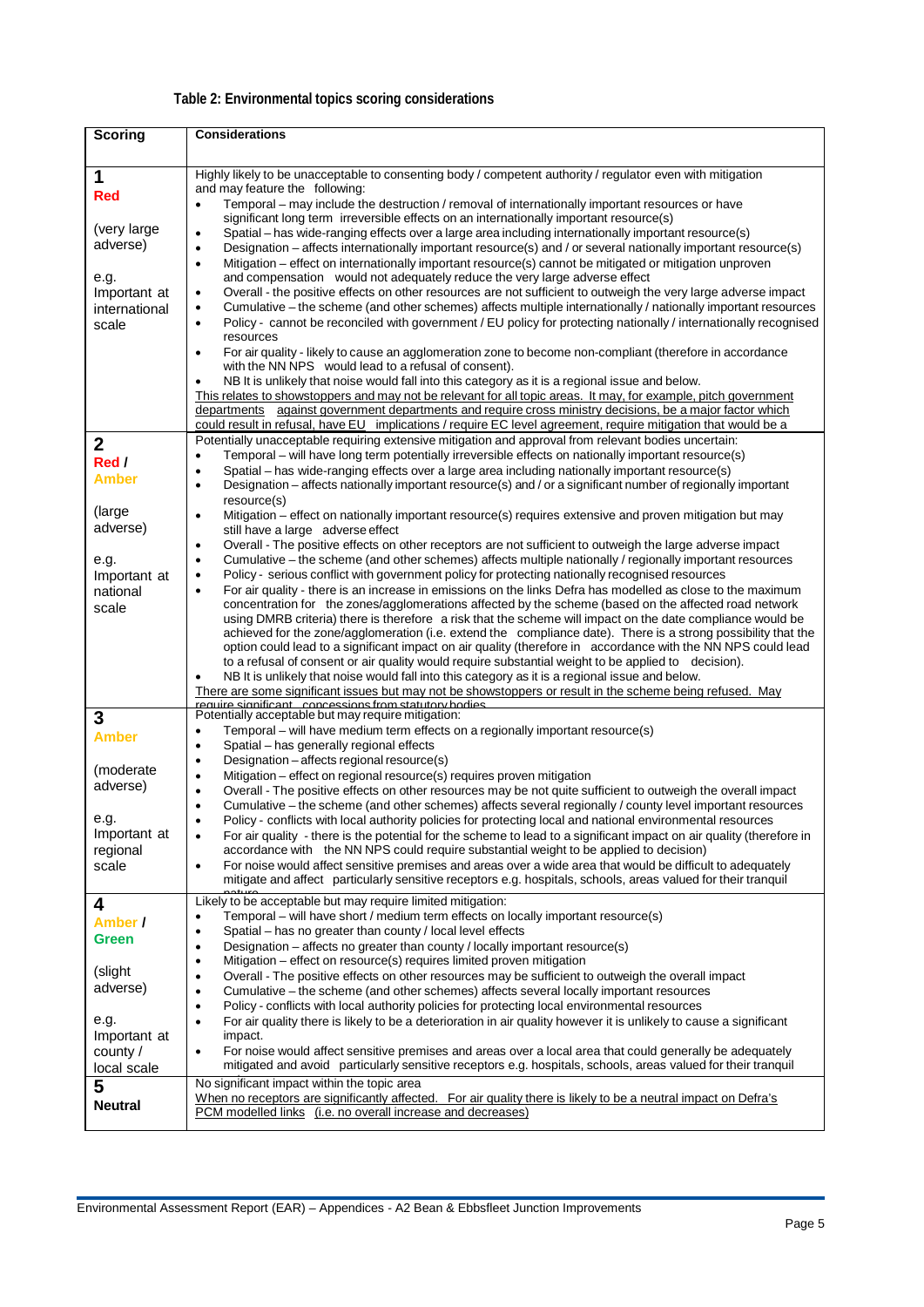| <b>Green</b><br>(slight /<br>more<br>beneficial) | Acceptable, not a factor in decision making and may even offer opportunities to provide a net gain for the topic<br>area.<br>If there are net benefits and the adverse effects are not significant then a green score can be applied. For air<br>quality, the scheme is likely to lead to an overall improvement in air quality. For noise overall relief could be<br>achieved. |
|--------------------------------------------------|---------------------------------------------------------------------------------------------------------------------------------------------------------------------------------------------------------------------------------------------------------------------------------------------------------------------------------------------------------------------------------|
|                                                  |                                                                                                                                                                                                                                                                                                                                                                                 |

**Table 3: Example Evidence sheet for environmental topic scoring for each option (i.e. to support the scoring in accordance with Table 2)**

|                                       |                                   | Criteria                                                                                                                                                                                                                                                                          |                                                                                                                                                                                      |                                                                                                                                                                                                                                                                                                                                                                                                                                                                                                                               |                                                                                                                                                                         |
|---------------------------------------|-----------------------------------|-----------------------------------------------------------------------------------------------------------------------------------------------------------------------------------------------------------------------------------------------------------------------------------|--------------------------------------------------------------------------------------------------------------------------------------------------------------------------------------|-------------------------------------------------------------------------------------------------------------------------------------------------------------------------------------------------------------------------------------------------------------------------------------------------------------------------------------------------------------------------------------------------------------------------------------------------------------------------------------------------------------------------------|-------------------------------------------------------------------------------------------------------------------------------------------------------------------------|
| Criteria                              | <b>Score</b><br>(from<br>table 2) | <b>Temporal and Spatial</b>                                                                                                                                                                                                                                                       | Designation/Policy/<br>legislative                                                                                                                                                   | <b>Standard</b><br><b>Mitigation</b>                                                                                                                                                                                                                                                                                                                                                                                                                                                                                          | Cumulative                                                                                                                                                              |
| Ecology and<br>Nature<br>Conservation | $2$ Red $/$<br><b>Amber</b>       | Permanent and<br>irreversible loss of<br>ancient woodland at<br>Darenth Wood SSSI:<br>Significant loss to high<br>value hazel dormouse<br>habitat. Localised loss<br>or disturbance to other<br>receptors, including<br>possible loss of bat<br>roosts and a main<br>badger sett. | Darenth Wood SSSI<br>is a nationally<br>important designated<br>site. Hazel dormouse<br>and its habitat and<br>bats and their roosts<br>are protected under<br>European legislation. | Ancient woodland is an<br>irreplaceable resource.<br>Significant compensatory<br>planting likely to be<br>required. Hazel<br>dormouse mitigation to<br>include EPSL licence,<br>habitat manipulation<br>and/or translocation of<br>individuals and<br>compensatory habitat<br>planting and landscape<br>planting reinstated. Bats,<br>if found, would require<br>mitigation and could<br>include construction of<br>artificial roosts. The loss<br>of a badger sett would<br>require an artificial sett to<br>be constructed. | Increased<br>recreational<br>activity at<br>Darenth Wood<br>SSSI associated<br>with new<br>residential<br>developments<br>compounded by<br>habitat loss from<br>Scheme. |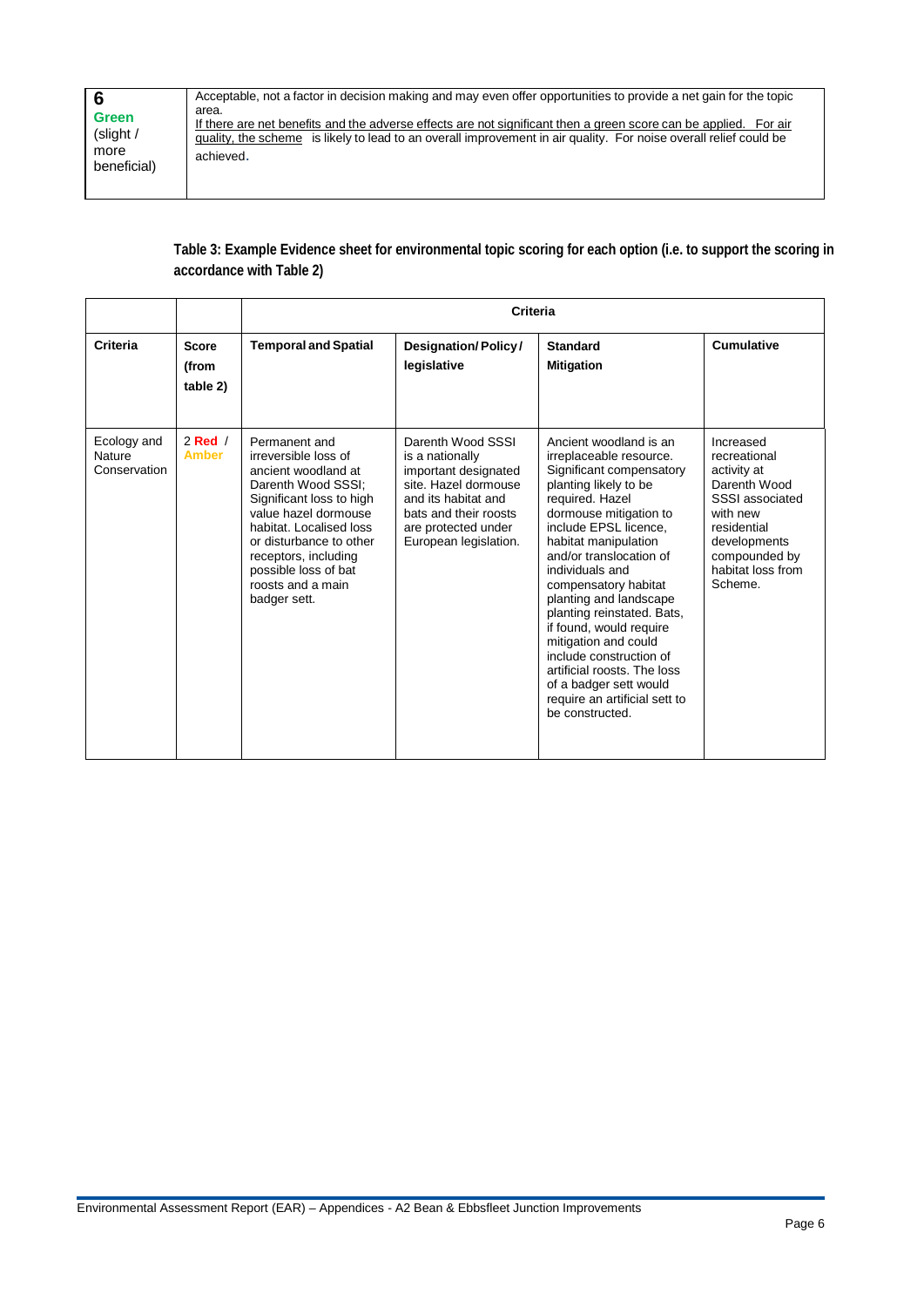#### **Appendix 7-1 Air Quality Assessment Input Data**

#### **Background Concentrations**

Background concentrations provided by Defra were used in the assessment to represent existing annual mean NO2 and PM10 concentrations at each receptor location. Table A1.1 outlines the background concentrations at each sensitive receptor.

**Table A1.1 Background Pollutant Concentrations**

| Receptor ID              | 2011                  |                 |           | 2025                  |                 |           |
|--------------------------|-----------------------|-----------------|-----------|-----------------------|-----------------|-----------|
|                          | <b>NO<sub>x</sub></b> | NO <sub>2</sub> | $PM_{10}$ | <b>NO<sub>x</sub></b> | NO <sub>2</sub> | $PM_{10}$ |
| R <sub>1</sub>           | 49.23                 | 31.41           | 22.63     | 26.09                 | 18.36           | 19.98     |
| R <sub>2</sub>           | 37.10                 | 24.79           | 20.99     | 22.48                 | 16.08           | 18.62     |
| R <sub>3</sub>           | 44.43                 | 28.94           | 22.50     | 23.49                 | 16.80           | 19.91     |
| R4                       | 44.43                 | 28.94           | 22.50     | 23.49                 | 16.80           | 19.91     |
| $\overline{R5}$          | 41.58                 | 27.43           | 22.37     | 21.83                 | 15.74           | 19.86     |
| $\overline{R6}$          | 41.58                 | 27.43           | 22.37     | 21.83                 | 15.74           | 19.86     |
| $\overline{\mathsf{R7}}$ | 41.58                 | 27.43           | 22.37     | 21.83                 | 15.74           | 19.86     |
| $\overline{R8}$          | 41.58                 | 27.43           | 22.37     | 21.83                 | 15.74           | 19.86     |
| R9                       | 41.58                 | 27.43           | 22.37     | 21.83                 | 15.74           | 19.86     |
| R <sub>10</sub>          | 42.59                 | 27.99           | 21.96     | 22.17                 | 15.96           | 19.44     |
| R <sub>11</sub>          | 41.58                 | 27.43           | 22.37     | 21.83                 | 15.74           | 19.86     |
| R <sub>12</sub>          | 39.62                 | 26.15           | 22.30     | 21.17                 | 15.20           | 19.87     |
| R <sub>13</sub>          | 39.62                 | 26.15           | 22.30     | 21.17                 | 15.20           | 19.87     |
| R <sub>14</sub>          | 35.78                 | 23.94           | 21.14     | 20.88                 | 14.97           | 18.86     |
| R <sub>15</sub>          | 35.78                 | 23.94           | 21.14     | 20.88                 | 14.97           | 18.86     |
| R <sub>16</sub>          | 24.61                 | 17.28           | 19.39     | 15.63                 | 11.51           | 17.40     |
| R <sub>17</sub>          | 24.63                 | 17.30           | 18.48     | 15.49                 | 11.42           | 16.48     |
| R <sub>18</sub>          | 35.78                 | 23.94           | 21.14     | 20.88                 | 14.97           | 18.86     |
| R <sub>19</sub>          | 35.78                 | 23.94           | 21.14     | 20.88                 | 14.97           | 18.86     |
| R <sub>20</sub>          | 33.37                 | 22.40           | 19.45     | 21.82                 | 15.50           | 17.27     |
| R <sub>21</sub>          | 29.59                 | 20.28           | 18.95     | 19.64                 | 14.14           | 16.84     |
| R <sub>22</sub>          | 37.00                 | 24.74           | 20.46     | 22.66                 | 16.20           | 18.18     |
| R <sub>23</sub>          | 35.37                 | 23.87           | 20.69     | 20.89                 | 15.08           | 18.34     |
| R <sub>24</sub>          | 35.37                 | 23.87           | 20.69     | 20.89                 | 15.08           | 18.34     |
| R <sub>25</sub>          | 49.23                 | 31.41           | 22.63     | 26.09                 | 18.36           | 19.98     |
| R <sub>26</sub>          | 49.23                 | 31.41           | 22.63     | 26.09                 | 18.36           | 19.98     |
| R <sub>27</sub>          | 41.58                 | 27.43           | 22.37     | 21.83                 | 15.74           | 19.86     |
| R <sub>28</sub>          | 41.58                 | 27.43           | 22.37     | 21.83                 | 15.74           | 19.86     |
| R <sub>29</sub>          | 42.59                 | 27.99           | 21.96     | 22.17                 | 15.96           | 19.44     |
| R30                      | 35.75                 | 23.97           | 21.67     | 20.18                 | 14.54           | 19.38     |
| R31                      | 35.75                 | 23.97           | 21.67     | 20.18                 | 14.54           | 19.38     |
| R32                      | 37.00                 | 24.74           | 20.46     | 22.66                 | 16.20           | 18.18     |
| R33                      | 37.10                 | 24.79           | 20.99     | 22.48                 | 16.08           | 18.62     |
| R34                      | 29.08                 | 19.94           | 18.77     | 18.74                 | 13.54           | 16.68     |
| R35                      | 29.08                 | 19.94           | 18.77     | 18.74                 | 13.54           | 16.68     |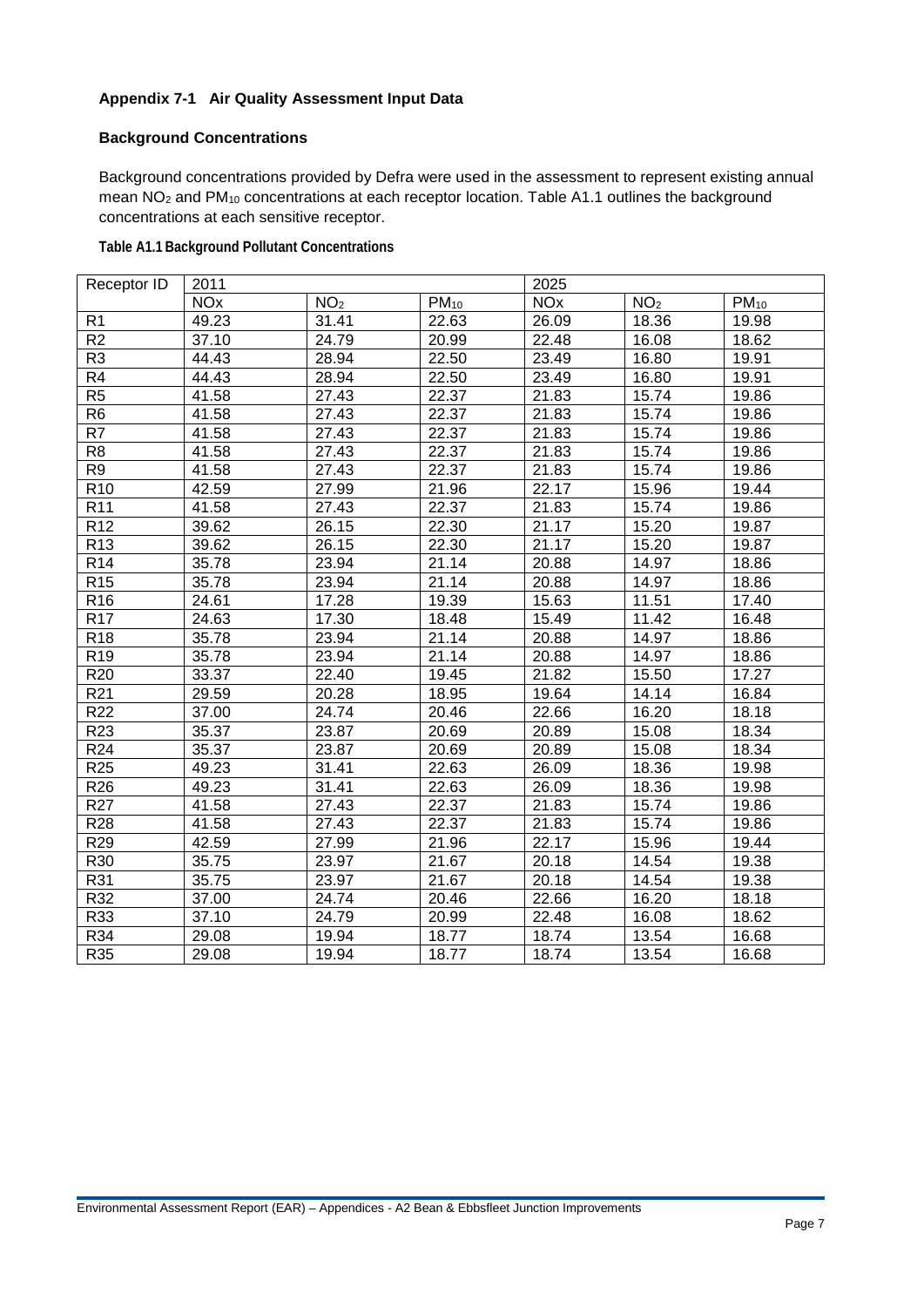#### **NOx to NO2 Conversion**

Predicted annual mean NOx concentrations from the dispersion model were converted to NO<sub>2</sub> concentrations using the spreadsheet provided by Defra, which is the method detailed within LAQM.TG(09) .

#### **Verification**

The predicted results from a dispersion model may differ from measured concentrations for a large number of reasons, including:

- Estimates of background concentrations;
- Uncertainties in source activity data such as traffic flows and emission factors;
- Overall model limitations; and,
- Uncertainties associated with monitoring data, including locations.

Model verification is the process by which these and other uncertainties are investigated and where possible minimised. In reality, the differences between modelled and monitored results are likely to be a combination of all of these aspects.

For the purpose of the assessment model verification was undertaken for 2011 using traffic data and monitoring results from this year. Through the agreement of the traffic engineers, 2009 traffic data was used as a proxy for 2011.

Dartford Borough Council and Gravesham Borough Council undertake diffusion tube monitoring of NO<sub>2</sub> concentrations at a number of locations within the modelling extents. However, a number of the tubes were considered unsuitable for use in the verification process. Monitoring results for the remaining sites were obtained from the local authorities for the purpose of this assessment. The road contribution to total NOx concentrations at the monitoring locations within the assessment extents were calculated from the monitored NO2 concentrations for use in the verification process. This was undertaken following the methodology contained within Defra guidance LAQM.TG(09) . The monitored annual mean NO2 concentrations and calculated road NOx concentrations are summarised in Table A1.2.

| Location         |                                        | 2011 Monitored NO <sub>2</sub>           | Calculated Road NO <sub>x</sub>          |
|------------------|----------------------------------------|------------------------------------------|------------------------------------------|
|                  |                                        | Concentration ( $\mu$ g/m <sup>3</sup> ) | Concentration ( $\mu$ g/m <sup>3</sup> ) |
| DA05             | DA05 (A,B,C) Ightham Cottages          | 53                                       | 65.99                                    |
| (A,B,C)          |                                        |                                          |                                          |
| <b>DA10</b>      | DA10 London Road                       | 38                                       | 36.9                                     |
| <b>DA38</b>      | DA38 London Road 3                     | 39                                       | 32.85                                    |
| DA67             | DA67 Hill Rise                         | 32                                       | 24.28                                    |
| <b>DA70</b>      | DA70 Hope Cottages                     | 34                                       | 14.57                                    |
| <b>DA72</b>      | DA72 (A,B,C) Little Dale               | 40                                       | 25.63                                    |
| <b>DA75</b>      | DA75 (A,B,C,) Ightham Cottages         | 43                                       | 36.97                                    |
| <b>DA81</b>      | Green Street                           | 35                                       | 13.53                                    |
| GR <sub>08</sub> | Painters Ash School Northfleet         | 35                                       | 24.67                                    |
| GR51             | Factory Road, High Street,             | 26                                       | 13.13                                    |
|                  | Northfleet, DA11 9HB                   |                                          |                                          |
| <b>GR52</b>      | The Hill Shelter, The Hill, Northfleet | 31                                       | 24.44                                    |
| GR92             | 1 Hall Road, Northfleet, Kent, DA11    | 39                                       | 34.61                                    |
|                  | 8AW                                    |                                          |                                          |
| GR98             | The Leather Bottle PH, Dover Road,     | 30                                       | 22.11                                    |
|                  | Northfleet, DA11 9PH                   |                                          |                                          |
| GR104            | 8 Roman Road (Downpipe),               | 36                                       | 27.1                                     |
|                  | Northfleet                             |                                          |                                          |

**Table A1.2 Diffusion Tube Monitoring Results**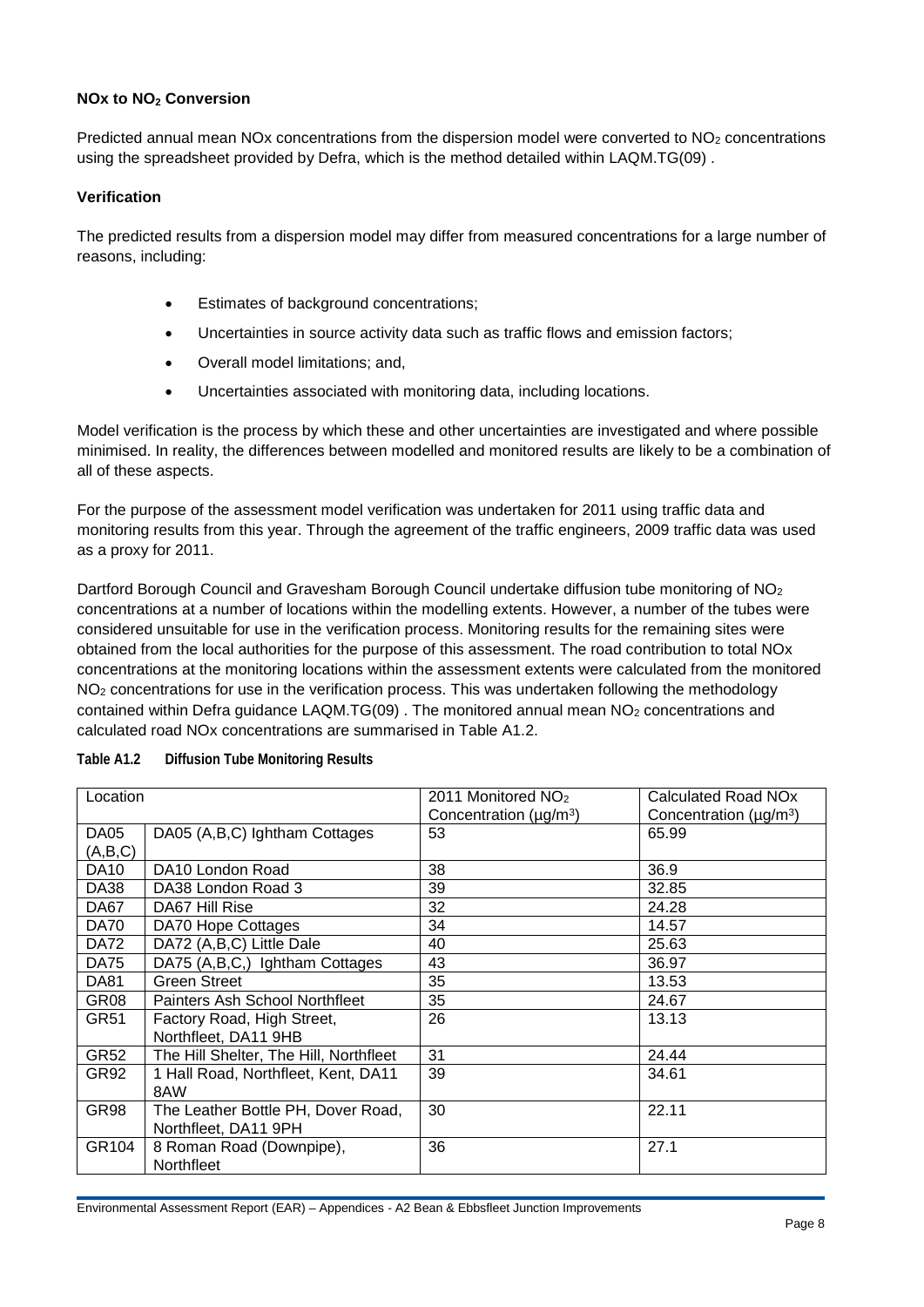| GR109 | 30 Old Road East (Façade) DA11<br>8EP       | 31 | 15.3  |
|-------|---------------------------------------------|----|-------|
| GR112 | 50 Stonebridge Road (Façade),<br>Northfleet | 34 | 31.18 |
| GR113 | 7-16 Orchard Road (facade)                  | 28 | 11.9  |

The dispersion model was run with the traffic input data previously detailed for 2011 to predict the NOx concentrations at the monitoring locations. The results are shown in Table A1.3.

#### **Table A1.3 Modelled Concentrations**

| Location    |                                        | Modelled Road NOx Concentration (µg/m <sup>3</sup> ) |
|-------------|----------------------------------------|------------------------------------------------------|
| DA05        | DA05 (A,B,C) Ightham Cottages          | 40.82                                                |
| (A,B,C)     |                                        |                                                      |
| <b>DA10</b> | DA10 London Road                       | 28.47                                                |
| <b>DA38</b> | DA38 London Road 3                     | 35.76                                                |
| DA67        | DA67 Hill Rise                         | 45.73                                                |
| <b>DA70</b> | DA70 Hope Cottages                     | 32.99                                                |
| <b>DA72</b> | DA72 (A,B,C) Little Dale               | 24.10                                                |
| <b>DA75</b> | DA75 (A,B,C,) Ightham Cottages         | 17.85                                                |
| <b>DA81</b> | <b>Green Street</b>                    | 20.94                                                |
| GR08        | Painters Ash School Northfleet         | 14.97                                                |
| GR51        | Factory Road, High Street,             | 12.70                                                |
|             | Northfleet, DA11 9HB                   |                                                      |
| GR52        | The Hill Shelter, The Hill, Northfleet | 25.99                                                |
| GR92        | 1 Hall Road, Northfleet, Kent, DA11    | 29.36                                                |
|             | 8AW                                    |                                                      |
| GR98        | The Leather Bottle PH, Dover Road,     | 28.99                                                |
|             | Northfleet, DA11 9PH                   |                                                      |
| GR104       | 8 Roman Road (Downpipe),               | 16.89                                                |
|             | Northfleet                             |                                                      |
| GR109       | 30 Old Road East (Façade) DA11         | 20.95                                                |
|             | 8EP                                    |                                                      |
| GR112       | 50 Stonebridge Road (Façade),          | 24.89                                                |
|             | Northfleet                             |                                                      |
| GR113       | 7-16 Orchard Road (façade)             | 14.58                                                |

The monitored and modelled NOx road contribution concentrations were graphed and the equation of the trendline based on the linear progression through zero calculated, as shown in Figure A1. This indicated a verification factor of 1.0031 was required to be applied to all modelling results.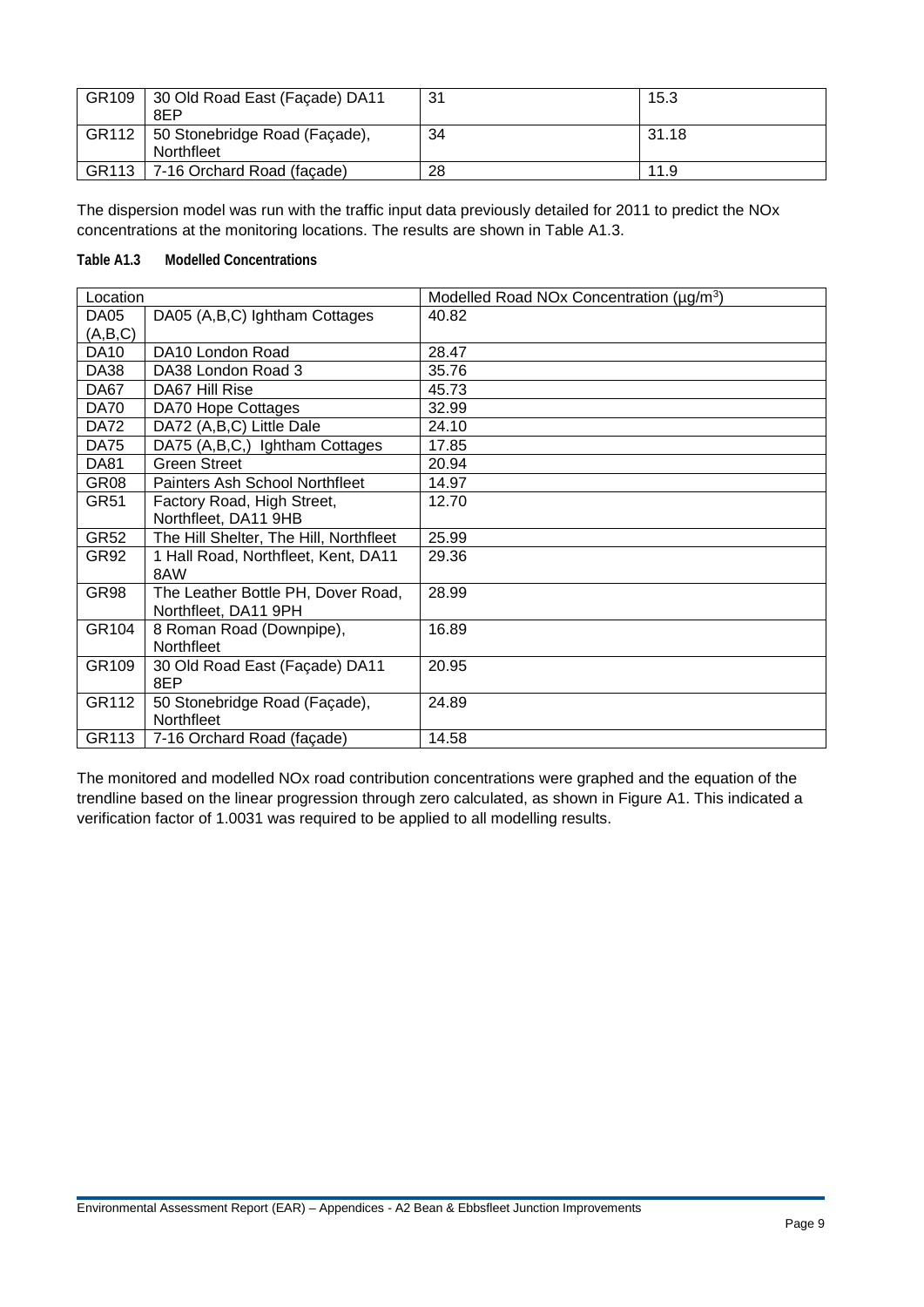#### **Figure A1 Verification**



As PM10 monitoring is not undertaken with the assessment extents, a verification factor of 1.0031 was also used to adjust model predictions of this pollutant in accordance with the guidance provided within LAQM.TG(09) .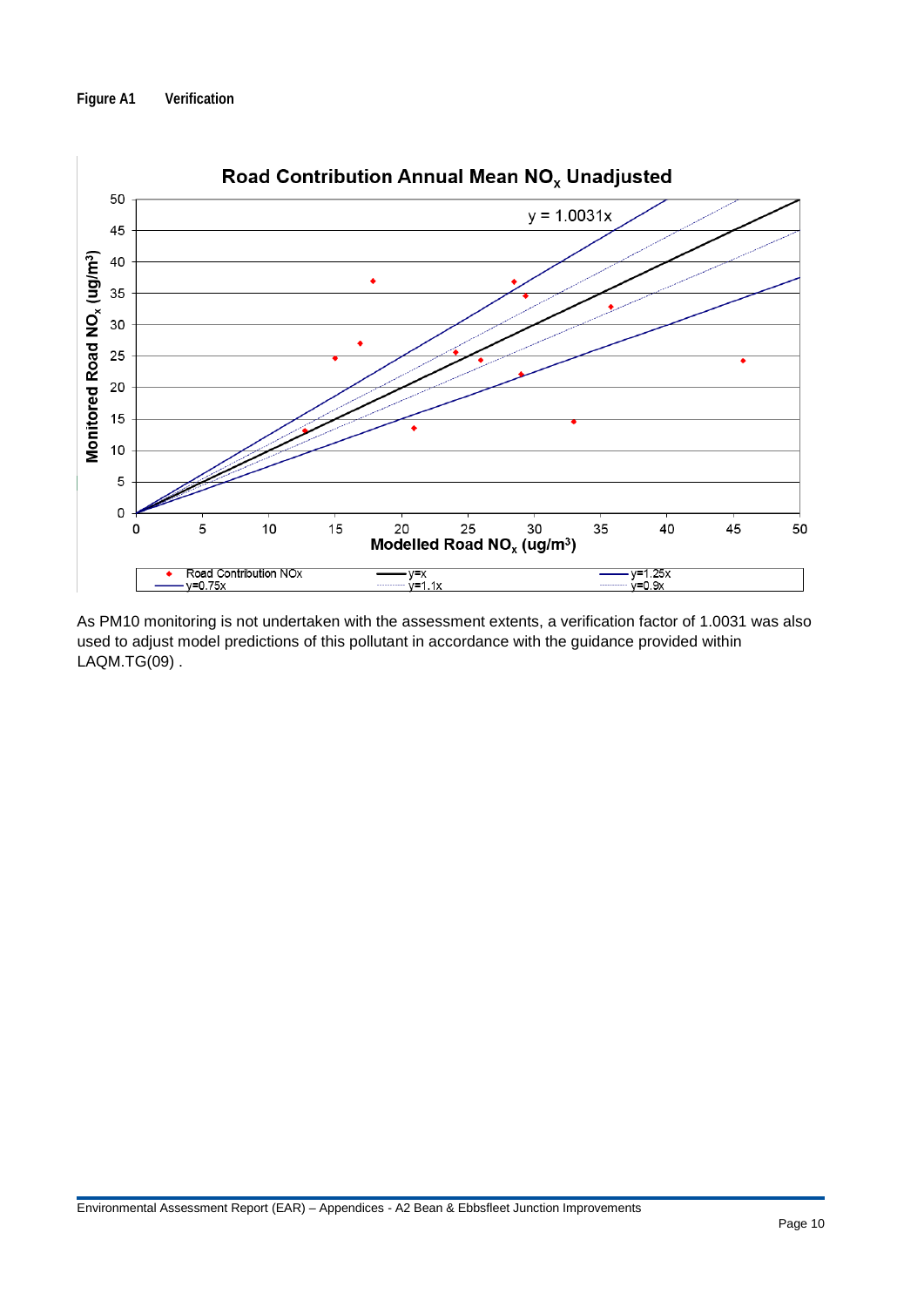| Arcadis No.             | <b>HER No.</b> | <b>Name</b>                                                                            | <b>Period</b>                             |
|-------------------------|----------------|----------------------------------------------------------------------------------------|-------------------------------------------|
| 1                       | TQ 67 SW 1353  | Palaeolithic flints, Springhead                                                        | Lower Palaeolithic                        |
| $\overline{2}$          | MKE97486       | 3 Lower Paleolithic flint flakes,<br>located at Swanscombe                             | Lower Palaeolithic                        |
| $\overline{\mathbf{3}}$ | TQ 57 SE 173   | Palaeolithic Handaxe,<br>Waterstone Park, Stone                                        | Lower Palaeolithic to Middle Palaeolithic |
| $\overline{\mathbf{4}}$ | TQ 67 SW 306   | 3 handaxes, Springhead                                                                 | Lower Palaeolithic to Middle Palaeolithic |
| 5                       | TQ 67 SW 322   | 2 small Palaeolithic flint flakes,<br>Springhead, Northfleet                           | Lower Palaeolithic to Middle Palaeolithic |
| 6                       | TQ 67 SW 606   | Handaxe, Wombwell                                                                      | Lower Palaeolithic to Middle Palaeolithic |
| $\overline{7}$          | TQ 57 SE 215   | Handaxe, Stonewood<br><b>Brickyard</b>                                                 | Lower Palaeolithic to Middle Palaeolithic |
| 8                       | TQ 67 SW 434   | 3 handaxes and 1 piece of<br>debitage, Springhead                                      | Lower Palaeolithic to Middle Palaeolithic |
| $\boldsymbol{9}$        | TQ 67 SW 439   | 8 handaxes and 11 pieces of<br>debitage, One Tree Field, near<br>Southfleet Station    | Lower Palaeolithic to Middle Palaeolithic |
| 10                      | TQ 67 SW 440   | 22 handaxes and 4 pieces of<br>debitage, Bevan's Wash-pit                              | Lower Palaeolithic to Middle Palaeolithic |
| 11                      | TQ 67 SW 441   | 2 handaxes and 9 pieces of<br>debitage, Treadwell's Hop<br>Ground                      | Lower Palaeolithic to Middle Palaeolithic |
| 12                      | TQ 67 SW 443   | 27 handaxes and 41 pieces of<br>debitage, Caerberlarber Hole                           | Lower Palaeolithic to Middle Palaeolithic |
| 13                      | TQ 67 SW 444   | 3 handaxes and 9 pieces of<br>debitage, Swanscombe Wood                                | Lower Palaeolithic to Middle Palaeolithic |
| 14                      | TQ 67 SW 450   | 2 handaxes and 2 pieces of<br>debitage, Treadwell's Farm                               | Lower Palaeolithic to Middle Palaeolithic |
| 15                      | TQ 67 SW 456   | Hand axes from gravel<br>overlaying Southfleet elephant<br>site.                       | Lower Palaeolithic to Middle Palaeolithic |
| 16                      | TQ 67 SW 457   | Eastern Quarry, Swanscombe,<br>54 handaxes, 15 cores and<br>2045 pieces of debitage    | Lower Palaeolithic to Middle Palaeolithic |
| 17                      | TQ 67 SW 644   | Lower Palaeolithic 'Clactonian'<br>artefacts, Ebbsfleet                                | Lower Palaeolithic to Unknown             |
| 18                      | TQ 67 SW 307   | Possible Lithic Working Site,<br>Springhead                                            | <b>Upper Palaeolithic</b>                 |
| 19                      | MKE97555       | Upper Palaeolithic Flint Tool<br>Manufacturing Industry,<br>Ebsfleet                   | Upper Palaeolithic to Mesolithic          |
| 20                      | TQ 67 SW 92    | Handaxe and finds from pit<br>opposite New Barn<br>Farmhouse                           | Palaeolithic                              |
| 21                      | TQ 67 SW 103   | Palaeolithic handaxes from<br>near New Barn Farm House                                 | Palaeolithic                              |
| 22                      | TQ 57 SE 161   | Palaeolithic<br>Mousterian/Levallois finds,<br>Former Stonewood Brickyard<br>(Site of) | Palaeolithic                              |
| 23                      | TQ 57 SE 170   | Palaeolithic Flake, Knockhall<br>Road, Greenhithe, Dartford                            | Palaeolithic                              |

| <b>Appendix 9-1</b> | Undesignated heritage assets within the site and study area |
|---------------------|-------------------------------------------------------------|
|---------------------|-------------------------------------------------------------|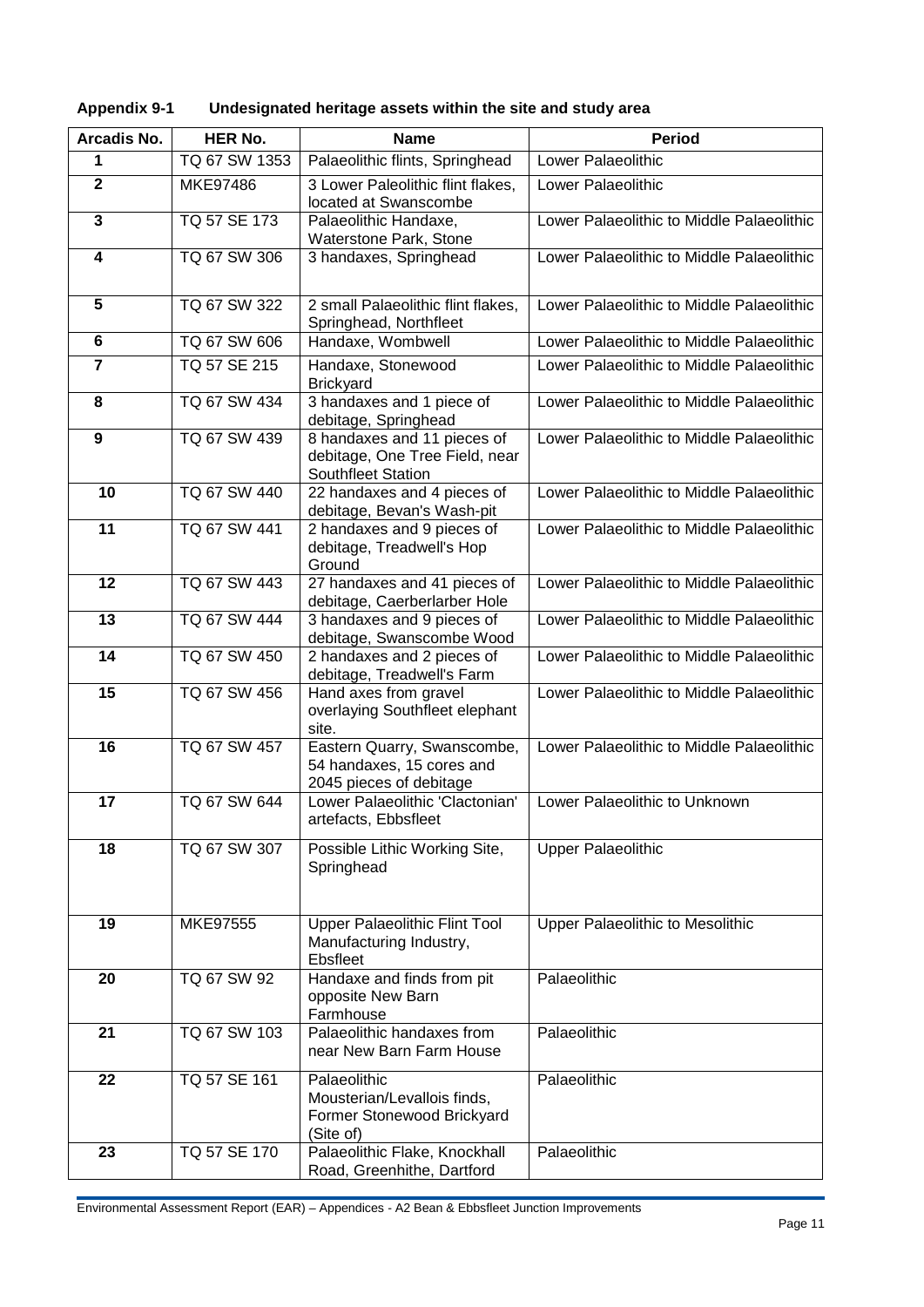| Arcadis No. | <b>HER No.</b>     | <b>Name</b>                                                                                   | <b>Period</b>                        |
|-------------|--------------------|-----------------------------------------------------------------------------------------------|--------------------------------------|
| 24          | TQ 57 SE 82        | Palaeolithic blade                                                                            | Palaeolithic                         |
|             |                    |                                                                                               |                                      |
| 25          | <b>TQ 57 SE 87</b> | Small Acheulean Hand-axe<br>findspot                                                          | Palaeolithic                         |
| 26          | TQ 57 SE 218       | Handaxes and debitage, The<br>Mounts, Swanscombe                                              | Palaeolithic                         |
| 27          | TQ 67 SW 470       | Elephant butchery site and<br>lithic working site, Southfleet<br>Road, Ebbsfleet              | Palaeolithic                         |
| 28          | TQ 57 SE 84        | Small Levallois flakes and flint<br>working site, Greenhithe                                  | Palaeolithic                         |
| 29          | TQ 67 SW 285       | Worked flint assemblage<br>Springhead Evaluation,<br>Gravesend, Kent                          | Early Mesolithic to Late Neolithic   |
| 30          | TQ 67 SW 391       | Flint at Waterloo Connection,<br>Southfleet, Kent                                             | Early Mesolithic to Late Neolithic   |
| 31          | TQ 67 SW 308       | Possible Mesolithic Finds,<br>Springhead                                                      | Mesolithic                           |
| 32          | TQ 57 SW 267       | Possible Mesolithic Pit                                                                       | <b>Mesolithic</b>                    |
| 33          | TQ 67 SW 1051      | Mesolithic flint scatter site<br>(working floor)                                              | Mesolithic                           |
| 34          | TQ 67 SW 1354      | Early Neolithic flints and<br>pottery, Springhead                                             | Early Neolithic                      |
| 35          | TQ 67 SW 506       | Neolithic/Early Bronze Age<br>struck and burnt unworked<br>flints, Ebbsfleet                  | Early Neolithic to Early Bronze Age  |
| 36          | TQ 67 SW 428       | Neolithic or Early Bronze Age<br>features along a spring line<br>east of Springhead.          | Early Neolithic to Early Bronze Age  |
| 37          | TQ 67 SW 337       | Neolithic and Bronze Age<br>burnt flint found south of<br>Springhead Roman town               | Early Neolithic to Late Bronze Age   |
| 38          | TQ 67 SW 261       | Prehistoric flint. Springhead<br>Nursey Southfleet, Kent,<br><b>Archaeological Evaluation</b> | Late Neolithic to Early Bronze Age   |
| 39          | TQ 67 SW 429       | Late Bronze Age Pit                                                                           | Late Neolithic to Early Bronze Age   |
| 40          | TQ 67 SW 244       | Surface Flint Lithics, Eastern<br>Quarry, Swanscombe                                          | Neolithic                            |
| 41          | <b>TQ 57 SE 83</b> | Neolithic pottery and flints<br>from Ingress vale                                             | Neolithic                            |
| 42          | TQ 67 SW 1355      | Early Bronze Age activity,<br>Springhead                                                      | Early Bronze Age                     |
| 43          | MKE97557           | Bronze Age and Iron Age<br>features                                                           | Early Bronze Age to Late Iron Age    |
| 44          | TQ 67 SW 309       | Two Bell Barrows, Springhead                                                                  | Middle Bronze Age                    |
| 45          | MKE79320           | Bronze Age copper alloy<br>palstave                                                           | Middle Bronze Age                    |
| 46          | TQ 67 SW 1370      | Mid to Late Bronze Age ditch,<br>Wingfield Bank, Northfleet                                   | Middle Bronze Age to Late Bronze Age |
| 47          | TQ 67 SW 1356      | Bronze Age field system,<br>Springhead                                                        | Middle Bronze Age to Late Bronze Age |
| 48          | TQ 67 SW 541       | Bronze Age features, east of<br>Springhead                                                    | Middle Bronze Age to Late Bronze Age |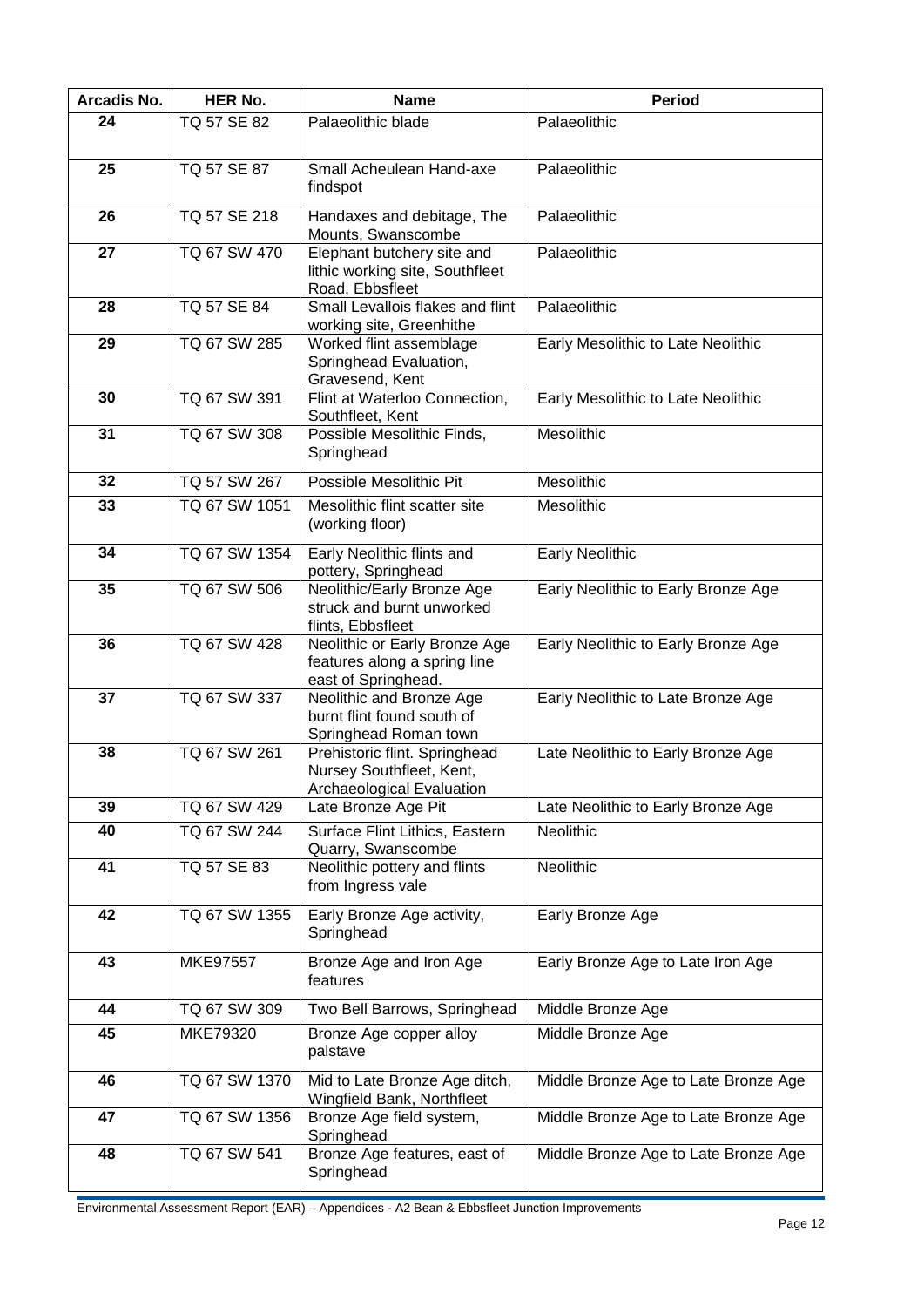| Arcadis No. | <b>HER No.</b> | <b>Name</b>                                                                       | <b>Period</b>                       |
|-------------|----------------|-----------------------------------------------------------------------------------|-------------------------------------|
| 49          | TQ 57 SE 207   | Bronze Age Ring Ditch,<br><b>Waterstone Park</b>                                  | Middle Bronze Age to Early Iron Age |
| 50          | TQ 67 SW 342   | Two sherds of probable late<br>Bronze Age pottery found<br>during trial trenching | Late Bronze Age                     |
| 51          | TQ 67 SW 310   | Group of Bronze Age Pits,<br>Springhead                                           | Late Bronze Age                     |
| 52          | TQ 67 SW 275   | Iron Age Ditches, Springhead<br>Evaluation, Gravesend, Kent                       | Late Bronze Age to Early Iron Age   |
| 53          | TQ 57 SE 284   | Late Bronze Age/Early Iron<br>Age pottery, Stone                                  | Late Bronze Age to Early Iron Age   |
| 54          | TQ 67 SW 312   | Possible Late Bronze<br>Age/Early Iron Age Boundary<br>Features, Springhead       | Late Bronze Age to Early Iron Age   |
| 55          | TQ 67 SW 645   | Possible Bronze Age-Iron Age<br>features, Ebsfleet                                | Late Bronze Age to Late Iron Age    |
| 56          | TQ 67 SW 72    | Probable Bronze Age<br>Macehead                                                   | <b>Bronze Age</b>                   |
| 57          | TQ 67 SW 18    | Bronze Age socketed<br>spearhead                                                  | <b>Bronze Age</b>                   |
| 58          | TQ 67 SW 390   | Flint at Waterloo Connection,<br>Southfleet, Kent                                 | <b>Bronze Age</b>                   |
| 59          | TQ 67 SW 365   | Early / Middle Iron Age ditch<br>discovered east of Springhead                    | Early Iron Age to Middle Iron Age   |
| 60          | TQ 57 SE 54    | Iron Age and Romano-British<br>settlement at Stone Castle<br>Quarry               | Early Iron Age to Roman             |
| 61          | MKE58533       | Iron Age gold metal working<br>debris                                             | Early Iron Age to Roman             |
| 62          | TQ 57 SE 208   | Middle Iron Age (?)<br>Inhumation, Waterstone Park                                | Middle Iron Age                     |
| 63          | TQ 67 SW 323   | Middle to Late Iron Age<br>enclosure, Springhead,<br>Northfleet                   | Middle Iron Age to Late Iron Age    |
| 64          | TQ 67 SW 522   | Middle Iron Age burial, Pepper<br>Hill                                            | Middle Iron Age to Late Iron Age    |
| 65          | TQ 67 SW 420   | Late Iron Age ditch and pits,<br>Pepper Hill                                      | Late Iron Age                       |
| 66          | TQ 67 SW 324   | Iron Age Ditch, Springhead<br>Nursery                                             | Late Iron Age                       |
| 67          | TQ 67 SW 1357  | Late Iron Age enclosures,<br>Springhead                                           | Late Iron Age                       |
| 68          | MKE58291       | Iron Age copper alloy coin                                                        | Late Iron Age                       |
| 69          | MKE58391       | Iron Age copper alloy coin                                                        | Late Iron Age                       |
| 70          | MKE58551       | Iron Age copper alloy coin                                                        | Late Iron Age                       |
| 71          | TQ 67 SW 1364  | Late Iron Age coins,<br>Springhead                                                | Late Iron Age                       |
| 72          | TQ 67 SW 366   | Concentration of prehistoric<br>features discovered east of<br>Springhead         | Iron Age                            |
| 73          | TQ 67 SW 154   | Iron Age coin                                                                     | Iron Age                            |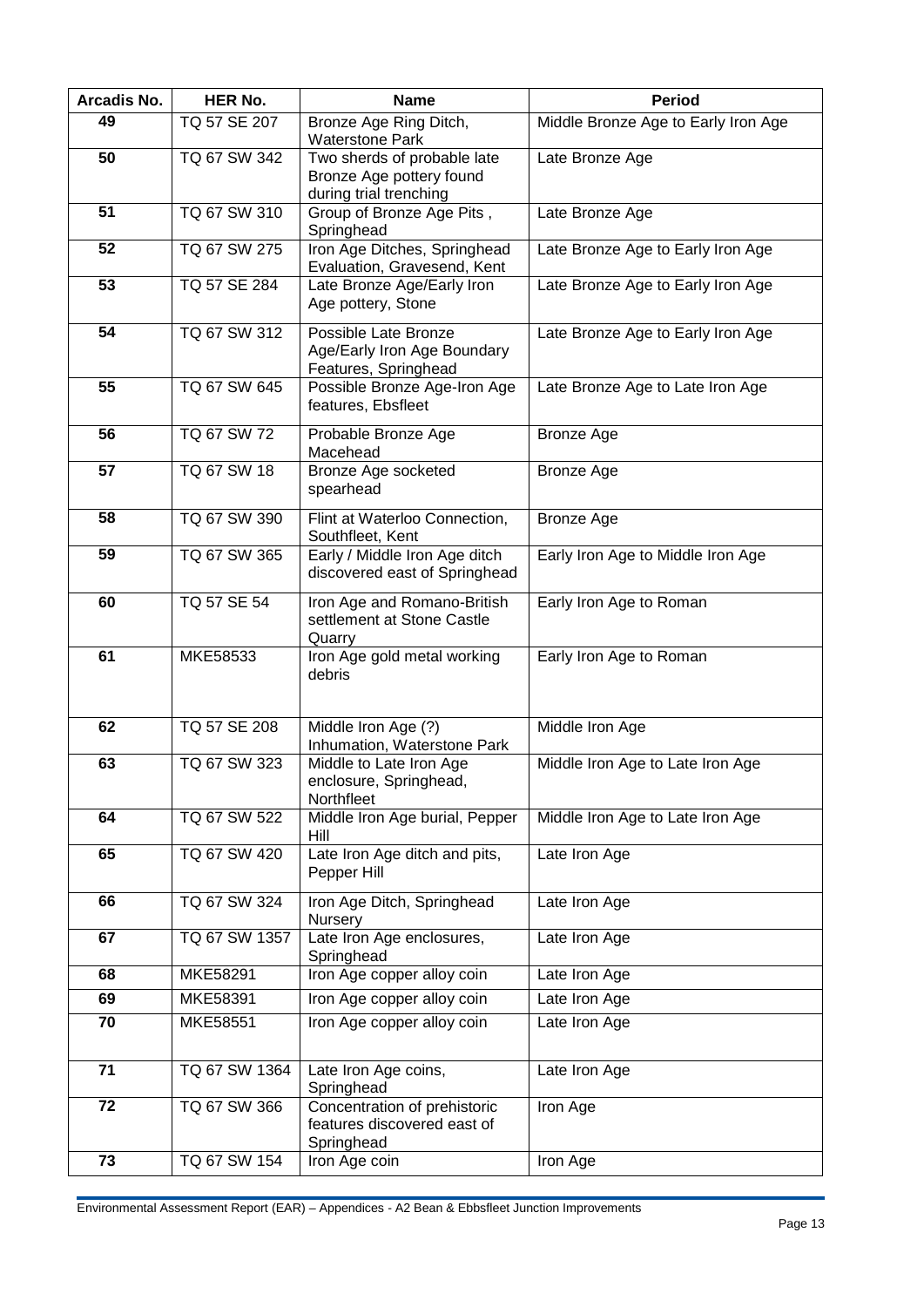| Arcadis No. | <b>HER No.</b>  | <b>Name</b>                                              | <b>Period</b>        |
|-------------|-----------------|----------------------------------------------------------|----------------------|
| 74          | TQ 67 SW 90     | Two Iron Age Bronze Coins                                | Iron Age             |
| 75          | TQ 57 SE 78     | <b>Three Potin Coins</b>                                 | Iron Age             |
| 76          | MKE58470        | Iron Age copper alloy coin                               | Iron Age             |
| 77          | MKE58471        | Iron Age copper alloy coin                               | Iron Age             |
|             |                 |                                                          |                      |
| 78          | MKE58472        | Iron Age copper alloy coin                               | Iron Age             |
| 79          | MKE58473        | Iron Age copper alloy coin                               | Iron Age             |
| 80          | MKE58474        | Iron Age copper alloy coin                               | Iron Age             |
| 81          | MKE58475        | Iron Age copper alloy coin                               | Iron Age             |
| 82          | MKE58476        | Iron Age copper alloy coin                               | Iron Age             |
|             |                 |                                                          |                      |
| 83          | <b>MKE58477</b> | Iron Age copper alloy coin                               | Iron Age             |
| 84          | MKE58478        | Iron Age copper alloy coin                               | Iron Age             |
|             |                 |                                                          |                      |
| 85          | MKE58479        |                                                          |                      |
| 86          | MKE58734        | Iron Age copper alloy coin<br>Iron Age copper alloy coin | Iron Age<br>Iron Age |
| 87          | MKE58735        | Iron Age copper alloy coin                               |                      |
|             |                 |                                                          | Iron Age             |
| 88          | MKE58736        | Iron Age silver coin                                     | Iron Age             |
| 89          | MKE58737        | Iron Age silver coin                                     | Iron Age             |
| 90          | MKE58738        | Iron Age gold coin                                       | Iron Age             |
| 91          | MKE58739        | Iron Age silver coin                                     | Iron Age             |
| 92          | MKE58740        | Iron Age gold coin                                       | Iron Age             |
| 93          | MKE58741        | Iron Age gold coin                                       | Iron Age             |
|             |                 |                                                          |                      |
| 94          | MKE58742        | Iron Age copper alloy coin                               | Iron Age             |
| 95          | MKE58743        | Iron Age copper alloy coin                               | Iron Age             |
| 96          | MKE58744        | Iron Age silver coin                                     | Iron Age             |
| 97          | MKE58745        | Iron Age copper alloy coin                               | Iron Age             |
| 98          | MKE58746        | Iron Age copper alloy coin                               | Iron Age             |
| 99          | <b>MKE58747</b> | Iron Age copper alloy coin                               | Iron Age             |
| 100         | <b>MKE58748</b> | Iron Age copper alloy coin                               | Iron Age             |
| 101         | MKE58749        | Iron Age copper alloy coin                               | Iron Age             |
| 102         | MKE58753        | Iron Age silver coin                                     | Iron Age             |
| 103         | MKE58754        | Iron Age copper alloy coin                               | Iron Age             |
| 104         | MKE58755        | Iron Age silver coin                                     | Iron Age             |
| 105         | MKE58756        | Iron Age copper alloy coin                               | Iron Age             |
| 106         | MKE58781        | Iron Age copper alloy coin                               | Iron Age             |
| 107         | MKE58782        | Iron Age copper alloy coin                               | Iron Age             |
| 108         | MKE58783        | Iron Age copper alloy coin                               | Iron Age             |
| 109         | MKE58657        | Iron Age silver coin                                     | Iron Age             |
| 110         | MKE58659        | Iron Age copper alloy coin                               | Iron Age             |
| 111         | MKE58661        | Iron Age copper alloy coin                               | Iron Age             |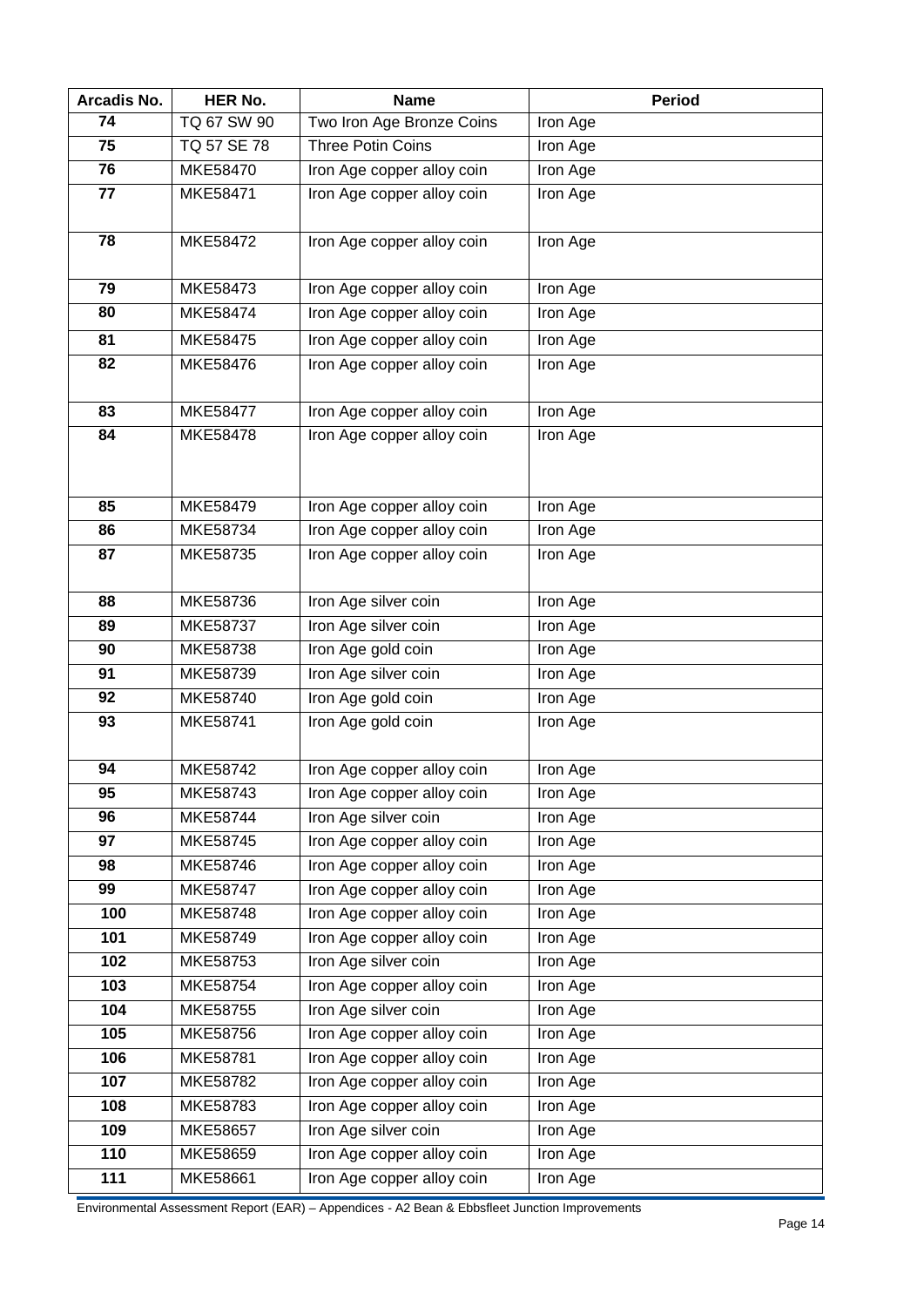| Arcadis No. | <b>HER No.</b>  | <b>Name</b>                | <b>Period</b>   |
|-------------|-----------------|----------------------------|-----------------|
| 112         | MKE58662        | Iron Age gold coin         | Iron Age        |
| 113         | MKE58663        | Iron Age copper alloy coin | Iron Age        |
| 114         | MKE58725        | Iron Age copper alloy coin | Iron Age        |
| 115         | MKE58726        | Iron Age copper alloy coin | <b>Iron Age</b> |
| 116         | MKE58727        | Iron Age copper alloy coin | Iron Age        |
| 117         | MKE58728        | Iron Age copper alloy coin | Iron Age        |
| 118         | MKE58729        | Iron Age silver coin       | Iron Age        |
| 119         | MKE58730        | Iron Age gold coin         | Iron Age        |
| 120         | MKE58731        | Iron Age gold coin         | Iron Age        |
| 121         | MKE58732        | Iron Age silver coin       | Iron Age        |
| 122         | MKE58733        | Iron Age copper alloy coin | Iron Age        |
| 123         | <b>MKE58757</b> | Iron Age copper alloy coin | Iron Age        |
| 124         | MKE58758        | Iron Age copper alloy coin | Iron Age        |
| 125         | MKE58759        | Iron Age silver coin       | Iron Age        |
| 126         | MKE58760        | Iron Age copper alloy coin | Iron Age        |
| 127         | MKE58761        | Iron Age copper alloy coin | Iron Age        |
| 128         | MKE58762        | Iron Age copper alloy coin | Iron Age        |
| 129         | MKE58763        | Iron Age copper alloy coin | Iron Age        |
| 130         | MKE58764        | Iron Age copper alloy coin | Iron Age        |
| 131         | MKE58765        | Iron Age gold coin         | Iron Age        |
| 132         | MKE58766        | Iron Age silver coin       | Iron Age        |
| 133         | MKE58767        | Iron Age silver coin       | Iron Age        |
| 134         | MKE58768        | Iron Age gold coin         | Iron Age        |
| 135         | MKE58769        | Iron Age copper alloy coin | Iron Age        |
| 136         | MKE58770        | Iron Age copper alloy coin | <b>Iron Age</b> |
| 137         | MKE58771        | Iron Age copper alloy coin | Iron Age        |
| 138         | MKE58772        | Iron Age copper alloy coin | Iron Age        |
| 139         | MKE58773        | Iron Age silver coin       | Iron Age        |
| 140         | MKE58774        | Iron Age copper alloy coin | Iron Age        |
| 141         | MKE58775        | Iron Age copper alloy coin | Iron Age        |
| 142         | MKE58776        | Iron Age copper alloy coin | Iron Age        |
| 143         | <b>MKE58777</b> | Iron Age copper alloy coin | Iron Age        |
| 144         | MKE58778        | Iron Age copper alloy coin | Iron Age        |
| 145         | MKE58779        | Iron Age copper alloy coin | Iron Age        |
| 146         | MKE58668        | Iron Age silver coin       | Iron Age        |
| 147         | MKE58669        | Iron Age copper alloy coin | Iron Age        |
| 148         | MKE58670        | Iron Age copper alloy coin | Iron Age        |
| 149         | MKE58671        | Iron Age silver coin       | Iron Age        |
| 150         | MKE58672        | Iron Age silver coin       | Iron Age        |
| 151         | MKE58673        | Iron Age silver coin       | Iron Age        |
| 152         | MKE58674        | Iron Age copper alloy coin | Iron Age        |
| 153         | MKE58675        | Iron Age copper alloy coin | Iron Age        |
| 154         | MKE58676        | Iron Age silver coin       | Iron Age        |
| 155         | MKE58677        | Iron Age silver coin       | Iron Age        |
| 156         | MKE58701        | Iron Age copper alloy coin | Iron Age        |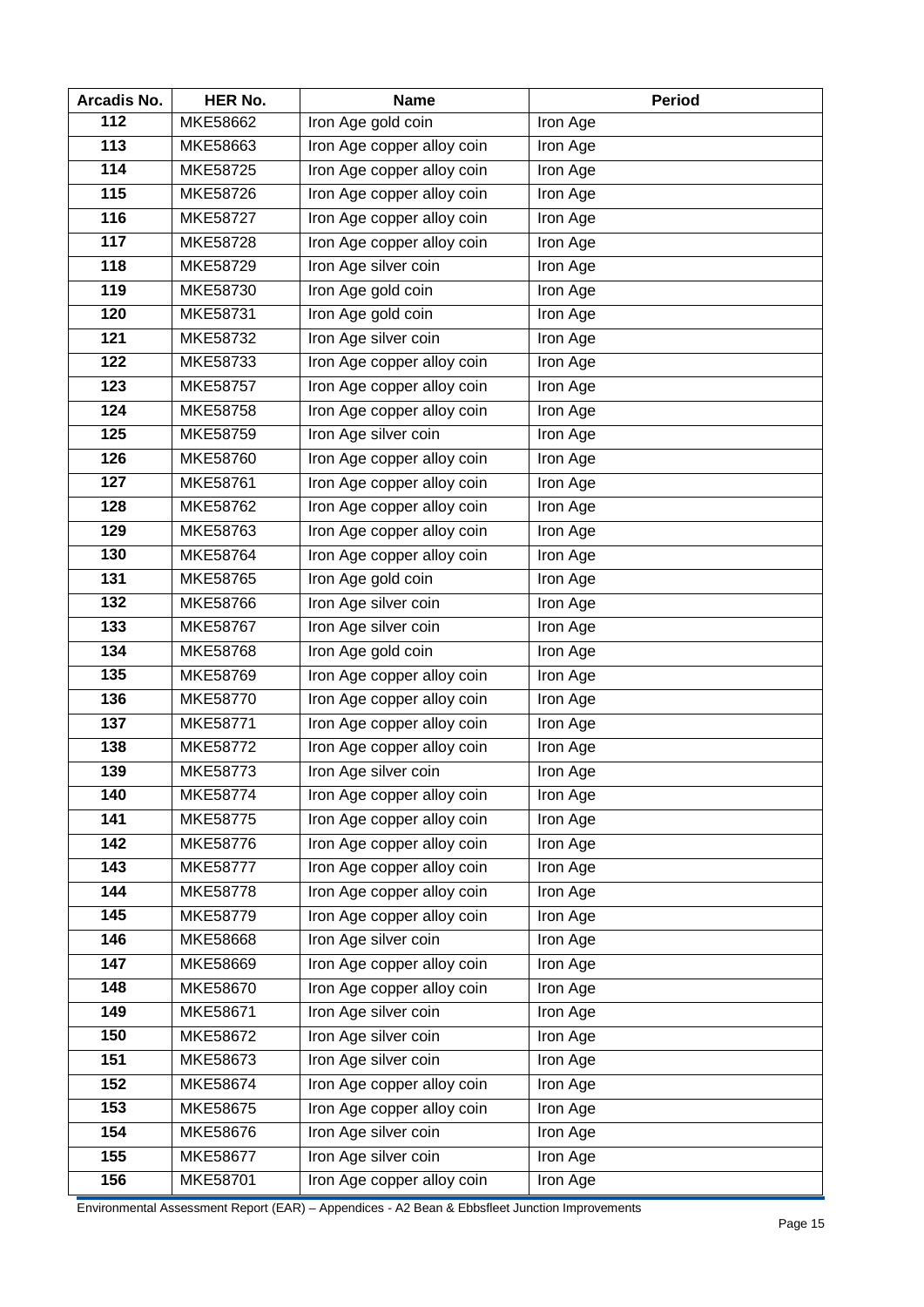| Arcadis No.     | <b>HER No.</b>  | <b>Name</b>                | <b>Period</b> |
|-----------------|-----------------|----------------------------|---------------|
| 157             | MKE58702        | Iron Age copper alloy coin | Iron Age      |
| 158             | MKE58703        | Iron Age copper alloy coin | Iron Age      |
| 159             | MKE58704        | Iron Age copper alloy coin | Iron Age      |
| 160             | MKE58705        | Iron Age copper alloy coin | Iron Age      |
| 161             | MKE58706        | Iron Age copper alloy coin | Iron Age      |
| 162             | <b>MKE58707</b> | Iron Age copper alloy coin | Iron Age      |
| 163             | MKE58708        | Iron Age copper alloy coin | Iron Age      |
| 164             | <b>MKE58709</b> | Iron Age copper alloy coin | Iron Age      |
| 165             | MKE58710        | Iron Age copper alloy coin | Iron Age      |
| 166             | MKE58711        | Iron Age copper alloy coin | Iron Age      |
| 167             | MKE58712        | Iron Age copper alloy coin | Iron Age      |
| 168             | MKE58713        | Iron Age copper alloy coin | Iron Age      |
| 169             | MKE58714        | Iron Age copper alloy coin | Iron Age      |
| 170             | MKE58715        | Iron Age copper alloy coin | Iron Age      |
| 171             | MKE58716        | Iron Age copper alloy coin | Iron Age      |
| 172             | MKE58717        | Iron Age copper alloy coin | Iron Age      |
| 173             | MKE58718        | Iron Age copper alloy coin | Iron Age      |
| $\frac{1}{174}$ | MKE58719        | Iron Age copper alloy coin | Iron Age      |
| 175             | MKE58720        | Iron Age copper alloy coin | Iron Age      |
| 176             | MKE58721        | Iron Age copper alloy coin | Iron Age      |
| 177             | MKE58722        | Iron Age silver coin       | Iron Age      |
| 178             | MKE58723        | Iron Age silver coin       | Iron Age      |
| 179             | MKE58812        | Iron Age silver coin       | Iron Age      |
| 180             | MKE58813        | Iron Age silver coin       | Iron Age      |
| 181             | MKE58814        | Iron Age gold coin         | Iron Age      |
| 182             | MKE58563        | Iron Age silver coin       | Iron Age      |
| 183             | MKE58678        | Iron Age copper alloy coin | Iron Age      |
| 184             | MKE58679        | Iron Age silver coin       | Iron Age      |
| 185             | MKE58681        | Iron Age copper alloy coin | Iron Age      |
| 186             | MKE58682        | Iron Age copper alloy coin | Iron Age      |
| 187             | MKE58683        | Iron Age silver coin       | Iron Age      |
| 188             | MKE58684        | Iron Age silver coin       | Iron Age      |
| 189             | MKE58685        | Iron Age silver coin       | Iron Age      |
| 190             | MKE58686        | Iron Age silver coin       | Iron Age      |
| 191             | MKE58687        | Iron Age silver coin       | Iron Age      |
| 192             | MKE58688        | Iron Age silver coin       | Iron Age      |
| 193             | MKE58689        | Iron Age silver coin       | Iron Age      |
| 194             | MKE58690        | Iron Age copper alloy coin | Iron Age      |
| 195             | MKE58691        | Iron Age copper alloy coin | Iron Age      |
| 196             | MKE58692        | Iron Age copper alloy coin | Iron Age      |
| 197             | MKE58693        | Iron Age copper alloy coin | Iron Age      |
| 198             | MKE58694        | Iron Age copper alloy coin | Iron Age      |
| 199             | MKE58695        | Iron Age copper alloy coin | Iron Age      |
| 200             | MKE58696        | Iron Age copper alloy coin | Iron Age      |
| 201             | MKE58697        | Iron Age copper alloy coin | Iron Age      |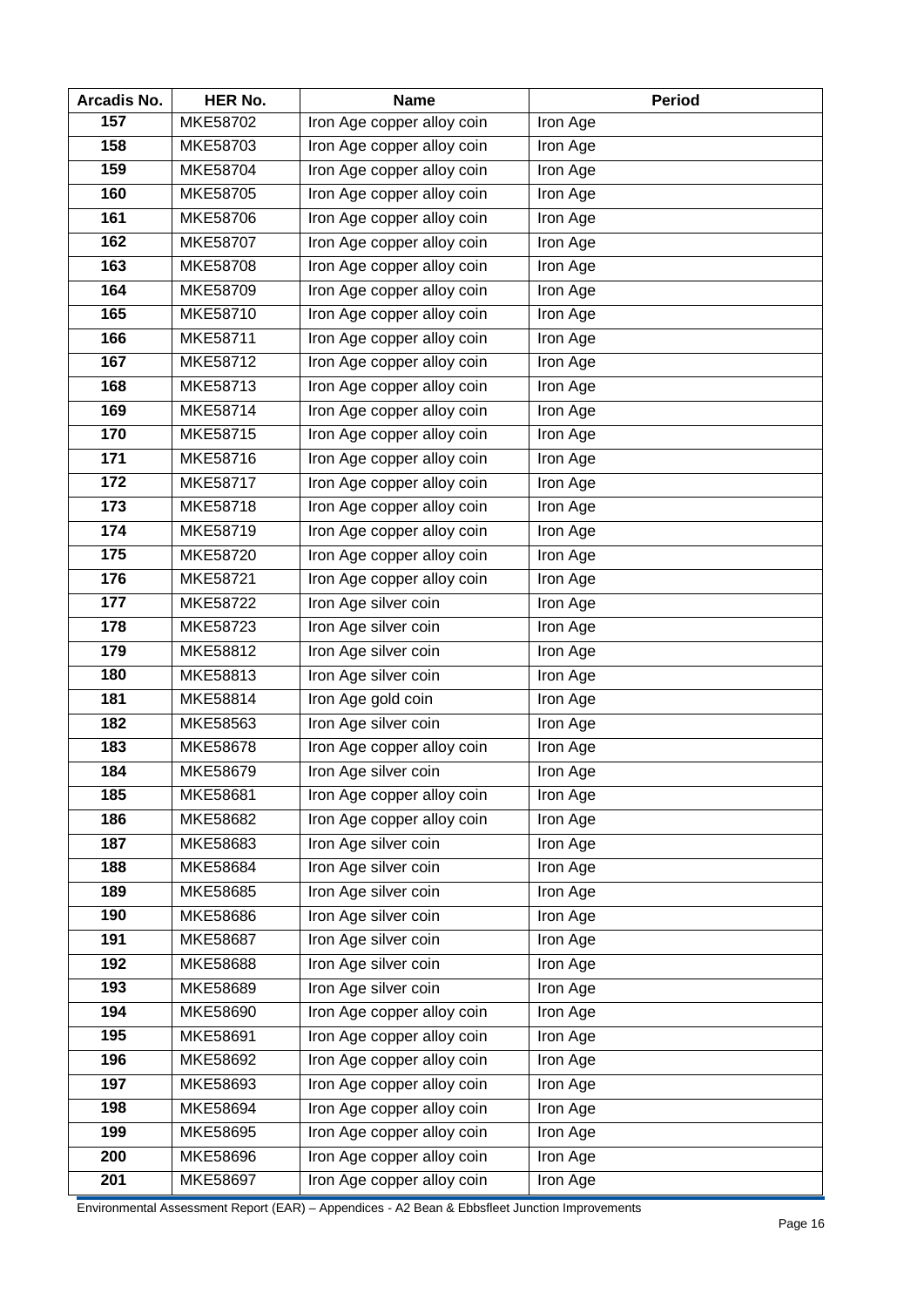| Arcadis No. | <b>HER No.</b>  | <b>Name</b>                                                                                                 | <b>Period</b>          |
|-------------|-----------------|-------------------------------------------------------------------------------------------------------------|------------------------|
| 202         | MKE58698        | Iron Age copper alloy coin                                                                                  | Iron Age               |
| 203         | MKE58699        | Iron Age copper alloy coin                                                                                  | Iron Age               |
| 204         | MKE58700        | Iron Age copper alloy coin                                                                                  | Iron Age               |
| 205         | MKE58790        | Iron Age copper alloy coin                                                                                  | Iron Age               |
| 206         | MKE58792        | Iron Age copper alloy coin                                                                                  | Iron Age               |
| 207         | MKE58794        | Iron Age copper alloy coin                                                                                  | Iron Age               |
| 208         | MKE58796        | Iron Age silver coin                                                                                        | Iron Age               |
| 209         | MKE58797        | Iron Age silver coin                                                                                        | Iron Age               |
| 210         | MKE58798        | Iron Age copper alloy coin                                                                                  | Iron Age               |
| 211         | MKE67325        | Iron Age copper alloy coin                                                                                  | Iron Age               |
| 212         | <b>MKE97577</b> | Geoarchaeological evaluation<br>at Northfleet West substation<br>(trial trenching, phase 3), 2010           | Iron Age               |
| 213         | <b>MKE94994</b> | Copper alloy coin                                                                                           | Late Iron Age          |
| 214         | TQ 67 SW 339    | Late Iron Age / Romano-<br>British ditch found east of New<br><b>Barn Road</b>                              | Late Iron Age to Roman |
| 215         | TQ 67 SW 408    | Late Iron Age and Roman<br>features at Station Quarter<br>South, Ebbsfleet, Kent                            | Late Iron Age to Roman |
| 216         | TQ 57 SE 292    | Late Iron Age/early Roman<br>enclosures, pits and field<br>systems, Waterstone Park,<br><b>Stone Castle</b> | Late Iron Age to Roman |
| 217         | TQ 67 SW 343    | Sherd of late Iron Age /<br>Romano-British pottery found<br>during trial trenching                          | Late Iron Age to Roman |
| 218         | TQ 67 SW 344    | Single sherd of late Iron Age /<br>early Romano-British pottery<br>found in 1997                            | Late Iron Age to Roman |
| 219         | MKE58189        | Roman copper alloy coin                                                                                     | Late Iron Age to Roman |
| 220         | MKE58310        | Roman copper alloy coin                                                                                     | Late Iron Age to Roman |
| 221         | MKE58274        | Roman copper alloy brooch                                                                                   | Late Iron Age to Roman |
| 222         | MKE58343        | Roman copper alloy brooch                                                                                   | Late Iron Age to Roman |
| 223         | MKE58344        | Roman copper alloy brooch                                                                                   | Late Iron Age to Roman |
| 224         | MKE58345        | Roman copper alloy brooch                                                                                   | Late Iron Age to Roman |
| 225         | MKE58379        | Iron Age copper alloy coin                                                                                  | Late Iron Age to Roman |
| 226         | MKE58438        | Iron Age copper alloy brooch                                                                                | Late Iron Age to Roman |
| 227         | MKE58448        | Roman copper alloy brooch                                                                                   | Late Iron Age to Roman |
| 228         | MKE58457        | Iron Age copper alloy coin                                                                                  | Late Iron Age to Roman |
| 229         | MKE58461        | Roman copper alloy brooch                                                                                   | Late Iron Age to Roman |
| 230         | MKE58619        | Roman copper alloy coin                                                                                     | Late Iron Age to Roman |
| 231         | MKE58558        | Roman copper alloy brooch                                                                                   | Late Iron Age to Roman |
| 232         | MKE67465        | Copper alloy brooch                                                                                         | Late Iron Age to Roman |
| 233         | TQ 67 SW 1371   | Late Iron Age/Roman activity,<br>Wingfield Bank, Northfleet                                                 | Late Iron Age to Roman |
| 234         | TQ 67 SW 417    | Pepper Hill Roman Cemetery                                                                                  | Late Iron Age to Roman |
| 235         | TQ 57 SE 209    | Late Iron Age - Roman Pits<br>and Field System, Waterstone<br>Park                                          | Late Iron Age to Roman |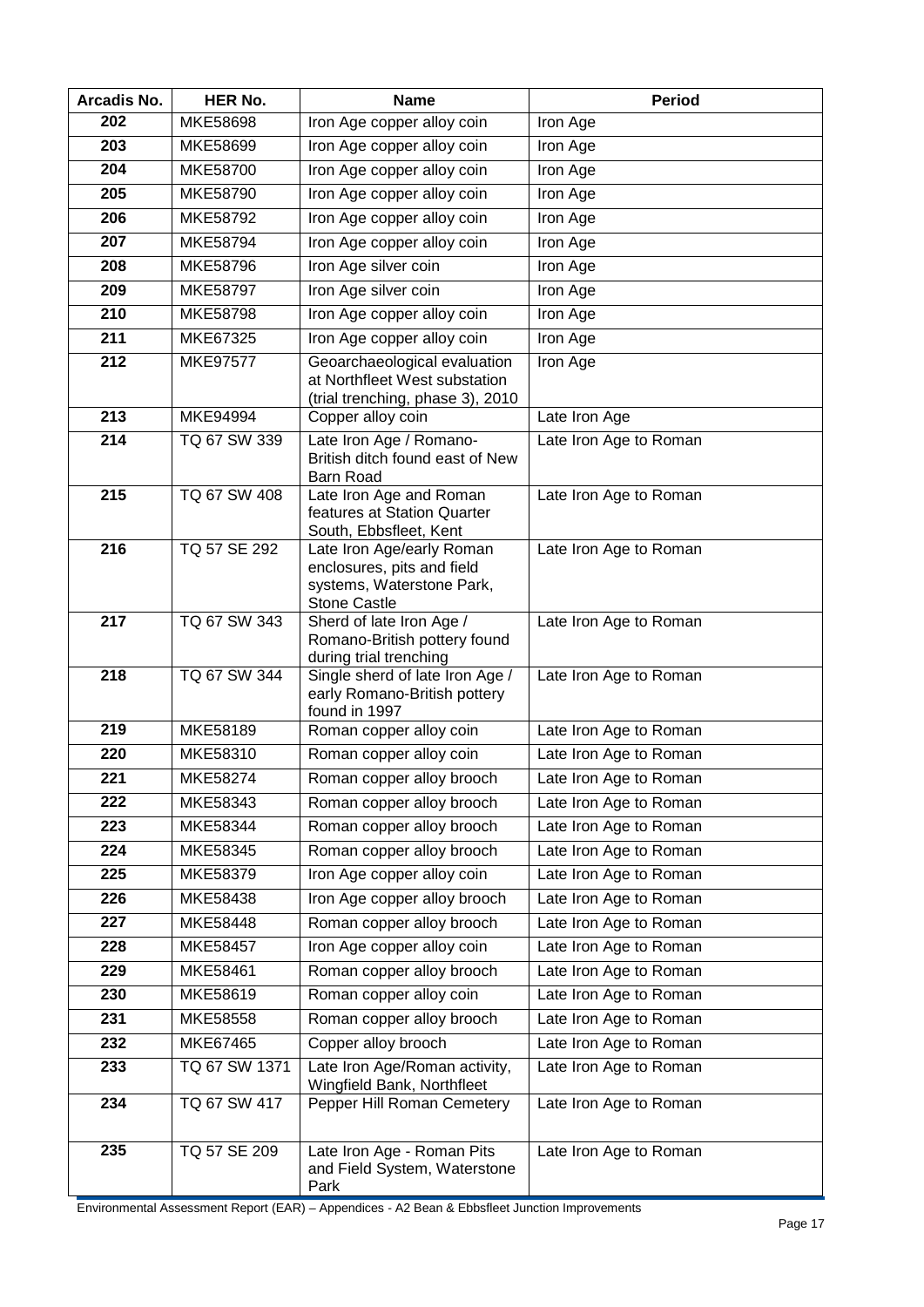| Arcadis No. | HER No.         | <b>Name</b>                                                                             | <b>Period</b>          |
|-------------|-----------------|-----------------------------------------------------------------------------------------|------------------------|
| 236         | TQ 57 SE 178    | Late Iron Age/ Early Romano-<br>British Farmstead?,<br>Waterstone Park, Stone           | Late Iron Age to Roman |
| 237         | TQ 67 SW 523    | Late Iron Age/Roman ritual<br>shaft/well, Pepper Hill                                   | Late Iron Age to Roman |
| 238         | TQ 67 SW 311    | Iron Age ritual site,<br>Springhead                                                     | Late Iron Age to Roman |
| 239         | <b>MKE97548</b> | Undated cremation in pottery<br>vessel                                                  | Prehistoric            |
| 240         | TQ 67 SW 340    | Prehistoric ditch found during<br>trenching east of New Barn<br>Road                    | Prehistoric            |
| 241         | TQ 67 SW 362    | Flint spread found during an<br>archaeological evaluation of<br>land east of Springhead | Prehistoric            |
| 242         | TQ 57 SE 174    | Prehistoric Site/Structure?,<br>Waterstone Park, Stone                                  | Prehistoric            |
| 243         | TQ 57 SW 268    | Post or stake holes, Bexley<br>Hospital Phase II                                        | Prehistoric            |
| 244         | TQ 67 SW 271    | Prehistoric feature,<br>Springhead evaluation,<br>Gravesend, Kent                       | Later Prehistoric      |
| 245         | TQ 67 SW 259    | Prehistoric Flint, Northfleet<br>Substation, Springhead                                 | Later Prehistoric      |
| 246         | TQ 67 SW 363    | Flints found capping two<br>postholes east of Springhead                                | Later Prehistoric      |
| 247         | TQ 67 SW 1352   | Posthole east of Springhead,<br>Southfleet                                              | Later Prehistoric      |
| 248         | TQ 67 SW 364    | Two prehistoric ditches east of<br>Springhead                                           | Prehistoric or Roman   |
| 249         | TQ 57 SE 244    | Prehistoric and Roman<br>artefacts, Bluewater, Stone,<br>Dartford                       | Prehistoric or Roman   |
| 250         | MKE97549        | Roman Ditch                                                                             | Roman                  |
| 251         | TQ 67 SW 347    | Roman bakery at Springhead<br>Roman religious complex                                   | Roman                  |
| 252         | TQ 67 SW 357    | Romano-British bath-house<br>found beneath current route of<br>A2 at Springhead         | Roman                  |
| 253         | TQ 67 SW 316    | Early Roman Quarry Pits,<br>Springhead                                                  | Roman                  |
| 254         | TQ 67 SW 355    | Area of probable Romano-<br>British occupation north of<br>Roman Watling St, Southfleet | Roman                  |
| 255         | TQ 67 SW 348    | Large Roman building east of<br>Watling Street, Springhead                              | Roman                  |
| 256         | TQ 67 SW 349    | Roman building found west of<br>Watling St, Springhead                                  | Roman                  |
| 257         | TQ 67 SW 350    | Two Roman buildings found<br>north of Watling St beneath<br>the A2                      | Roman                  |
| 258         | TQ 67 SW 353    | Roman flint building<br>discovered to the south of<br>Springhead                        | Roman                  |
| 259         | TQ 67 SW 88     | Romano-British burial ground                                                            | Roman                  |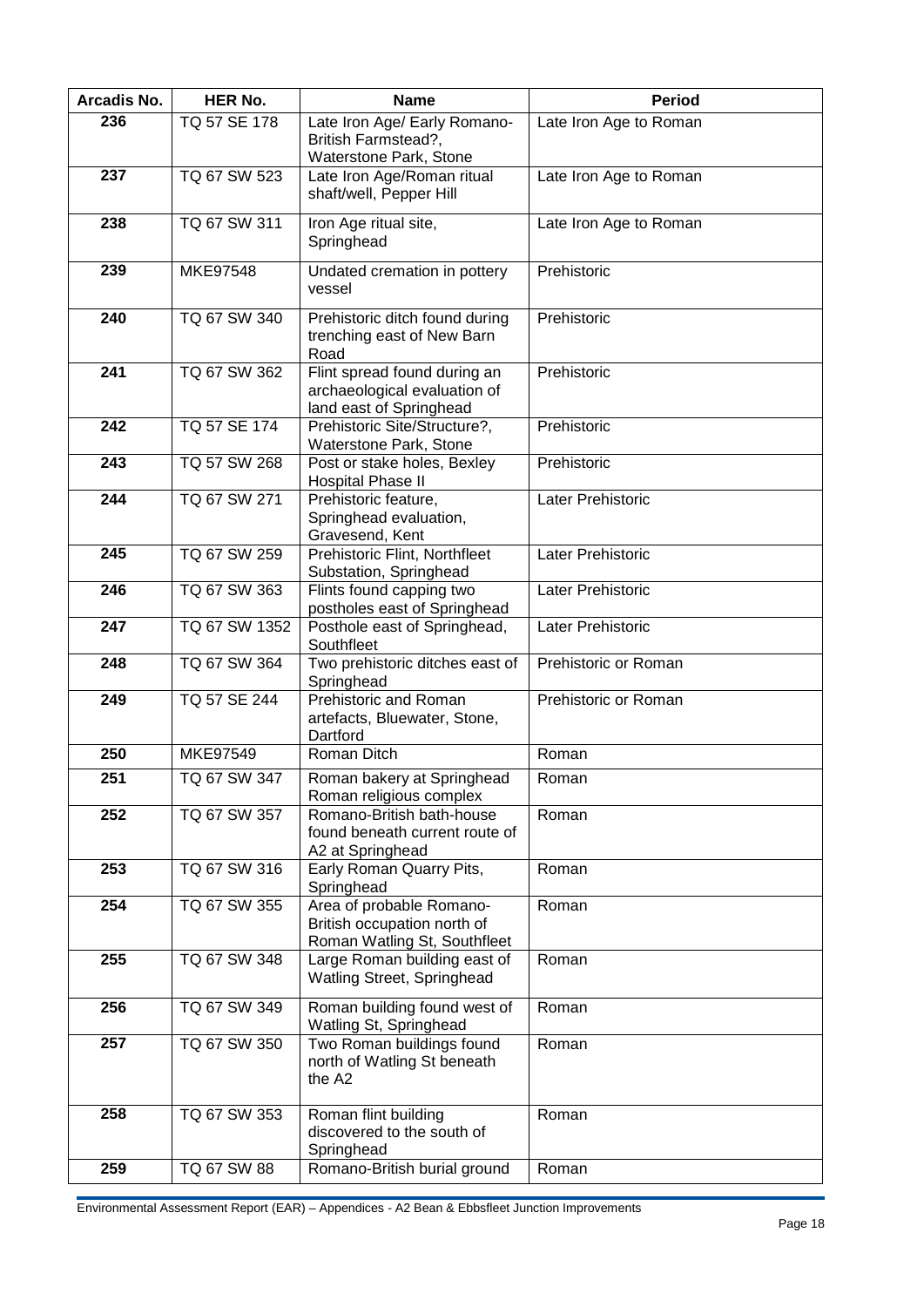| Arcadis No. | <b>HER No.</b> | <b>Name</b>                                                                                                                     | <b>Period</b> |
|-------------|----------------|---------------------------------------------------------------------------------------------------------------------------------|---------------|
| 260         | TQ 67 SW 356   | Courtyard and well, probably<br>of Romano-British date, at<br>Springhead, Southfleet                                            | Roman         |
| 261         | TQ 57 SE 6     | Romano-British Cemetery,<br>Stone Castle, Stone                                                                                 | Roman         |
| 262         | TQ 67 SW 358   | Length of Roman ditch at<br>Springhead, Southfleet                                                                              | Roman         |
| 263         | TQ 67 SW 359   | Romano-British ditch<br>discovered during the 1960s at<br>Springhead                                                            | Roman         |
| 264         | TQ 67 SW 368   | Possible Romano-British field<br>system discovered east of<br>Springhead                                                        | Roman         |
| 265         | TQ 67 SW 313   | Possible Defended Roman<br>Enclosure and Road,<br>Springhead                                                                    | Roman         |
| 266         | TQ 67 SW 1358  | Small Roman enclosure,<br>Springhead                                                                                            | Roman         |
| 267         | TQ 67 SW 1359  | Roman inhumation burials,<br>Springhead                                                                                         | Roman         |
| 268         | TQ 67 SW 326   | Cobbled yard surface and<br>small Romano-British finds<br>discovered during evaluation<br>in 2003                               | Roman         |
| 269         | TQ 67 SW 330   | Two large features detected<br>by resistivity survey south of<br>the A2 at Springhead                                           | Roman         |
| 270         | TQ 67 SW 331   | Roman ground surface layer<br>discovered in works during<br>electrical works associated<br>with the Channel Tunnel Rail<br>Link | Roman         |
| 271         | TQ 67 SW 410   | 23 Features at Station Quarter<br>South, Ebbsfleet, Kent                                                                        | Roman         |
| 272         | TQ 67 SW 21    | Romano-British fibula, one of<br>Iron Age form, Romano-British<br>coins, Gaulish coin                                           | Roman         |
| 273         | TQ 67 SW 23    | Romano-British pottery                                                                                                          | Roman         |
| 274         | TQ 67 SW 107   | Roman fibulae                                                                                                                   | Roman         |
| 275         | TQ 67 SW 119   | Roman bronze hackamore<br>and pottery from two different<br>features at Springhead                                              | Roman         |
| 276         | TQ 67 SW 260   | Roman Finds Scatter,<br>Northfleet Substation,<br>Springhead                                                                    | Roman         |
| 277         | TQ 57 SE 1     | Coin, bronze cup, samian<br>sherd, Mounts Wood                                                                                  | Roman         |
| 278         | TQ 67 SW 412   | <b>Findspot at Station Quarter</b><br>South, Ebbsfleet, Kent                                                                    | Roman         |
| 279         | TQ 67 SW 507   | Roman Pottery, Ebbsfleet                                                                                                        | Roman         |
| 280         | MKE58322       | Roman copper alloy key<br>(locking)                                                                                             | Roman         |
| 281         | MKE58335       | Roman lead figurine                                                                                                             | Roman         |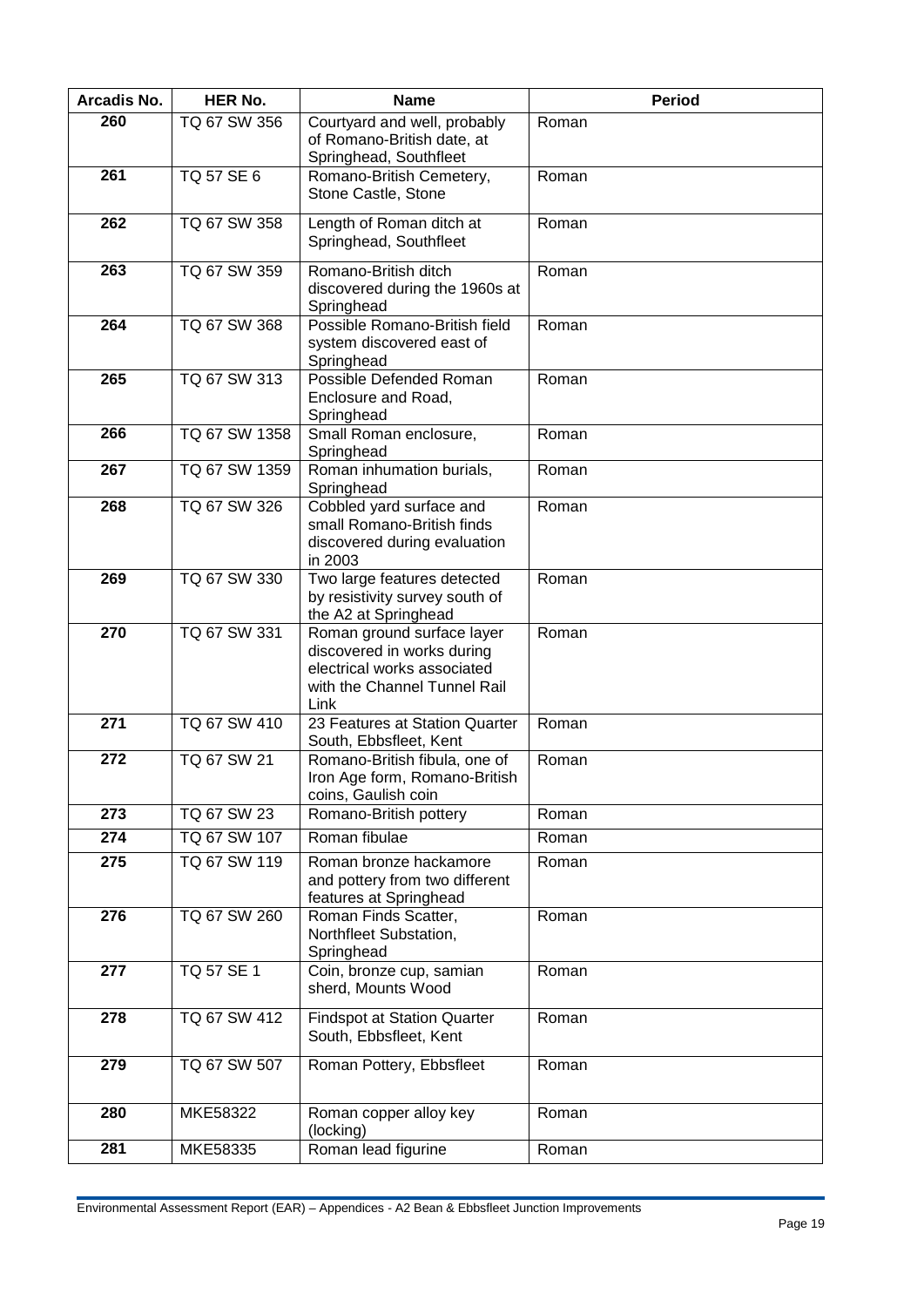| Arcadis No. | <b>HER No.</b>  | <b>Name</b>             | <b>Period</b> |
|-------------|-----------------|-------------------------|---------------|
| 282         | MKE57962        | Roman copper alloy coin | Roman         |
|             |                 |                         |               |
| 283         | <b>MKE58172</b> | Roman copper alloy coin | Roman         |
| 284         | MKE58173        | Roman copper alloy coin | Roman         |
| 285         | MKE58174        | Roman copper alloy coin | Roman         |
| 286         | MKE58243        | Roman copper alloy coin | Roman         |
|             |                 |                         |               |
| 287         | MKE58290        | Roman copper alloy coin | Roman         |
| 288         | MKE58293        | Roman copper alloy coin | Roman         |
| 289         | MKE58294        | Roman copper alloy coin | Roman         |
|             |                 |                         |               |
| 290         | MKE58295        | Roman copper alloy coin | Roman         |
|             |                 |                         |               |
| 291         | MKE58296        | Roman copper alloy coin | Roman         |
| 292         | MKE58297        | Roman copper alloy coin | Roman         |
| 293         | MKE58298        | Roman copper alloy coin | Roman         |
| 294         | MKE58299        | Roman copper alloy coin | Roman         |
| 295         | MKE58300        | Roman copper alloy coin | Roman         |
|             |                 |                         |               |
| 296         | MKE58301        | Roman copper alloy coin | Roman         |
|             |                 |                         |               |
| 297         | MKE58302        | Roman copper alloy coin | Roman         |
|             |                 |                         |               |
| 298         | MKE58303        | Roman copper alloy coin | Roman         |
| 299         | MKE58304        | Roman copper alloy coin | Roman         |
| 300         | MKE58305        | Roman copper alloy coin | Roman         |
|             |                 |                         |               |
| 301         | <b>MKE58306</b> | Roman copper alloy coin | Roman         |
| 302         | MKE58307        | Roman copper alloy coin | Roman         |
| 303         | MKE58308        | Roman copper alloy coin | Roman         |
| 304         | MKE58309        | Roman copper alloy coin | Roman         |
|             |                 |                         |               |
| 305         | MKE58311        | Roman copper alloy coin | Roman         |
| 306         | MKE58312        | Roman copper alloy coin | Roman         |
| 307         | MKE58313        | Roman copper alloy coin | Roman         |
| 308         | MKE58314        | Roman copper alloy coin | Roman         |
| 309         | MKE58315        | Roman copper alloy coin | Roman         |
| 310         | MKE58316        | Roman copper alloy coin | Roman         |
| 311         | MKE58317        | Roman copper alloy coin | Roman         |
| 312         | MKE58318        | Roman copper alloy coin | Roman         |
| 313         | MKE58319        | Roman copper alloy coin | Roman         |
| 314         | MKE58320        | Roman copper alloy coin | Roman         |
| 315         | MKE58321        | Roman copper alloy coin | Roman         |
| 316         | MKE58323        | Roman copper alloy coin | Roman         |
| 317         | MKE58324        | Roman copper alloy coin | Roman         |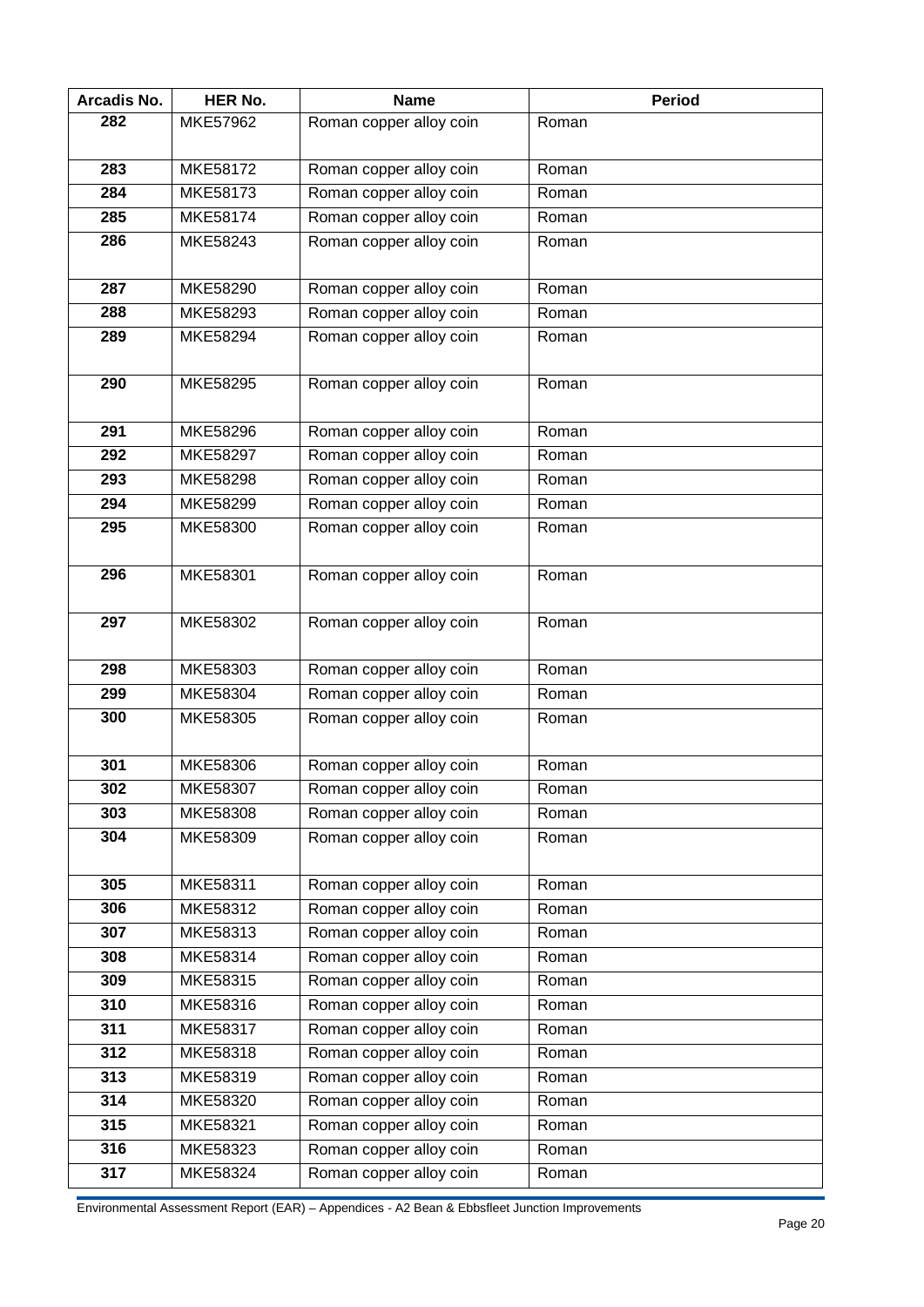| <b>Arcadis No.</b> | <b>HER No.</b>  | <b>Name</b>               | <b>Period</b>       |
|--------------------|-----------------|---------------------------|---------------------|
| 318                | MKE58325        | Roman copper alloy coin   | Roman               |
| 319                | MKE58326        | Roman copper alloy coin   | Roman               |
| 320                | <b>MKE58327</b> | Roman copper alloy coin   | Roman               |
| 321                | MKE58328        | Roman copper alloy coin   | Roman               |
| 322                | MKE58329        | Roman copper alloy coin   | Roman               |
| 323                | MKE58330        | Roman copper alloy coin   | Roman               |
| 324                | MKE58331        | Roman copper alloy coin   | Roman               |
| 325                | MKE58332        | Roman copper alloy coin   | Roman               |
| 326                | MKE58333        | Roman copper alloy coin   | Roman               |
| 327                | MKE58334        | Roman copper alloy coin   | Roman               |
| 328                | MKE58108        | Roman brooch              | Roman               |
| 329                | MKE58160        | Roman copper alloy coin   | Roman               |
| 330                | MKE58161        | Roman copper alloy coin   | Roman               |
| 331                | <b>MKE58162</b> | Roman copper alloy coin   | Roman               |
| 332                | MKE58163        | Roman copper alloy coin   | Roman               |
| 333                | MKE58164        | Roman copper alloy coin   | Roman               |
| $\overline{3}34$   | MKE58165        | Roman copper alloy coin   | Roman               |
| 335                | MKE58166        | Roman copper alloy coin   | $\overline{R}$ oman |
| 336                | MKE58167        | Roman copper alloy coin   | Roman               |
| 337                | MKE58168        | Roman copper alloy coin   | Roman               |
| 338                | MKE58169        | Roman copper alloy coin   | Roman               |
| 339                | MKE58170        | Roman copper alloy coin   | Roman               |
| 340                | MKE58171        | Roman copper alloy coin   | Roman               |
| 341                | MKE58238        | Roman copper alloy buckle | Roman               |
| 342                | MKE58240        | Roman silver coin         | Roman               |
| 343                | <b>MKE58241</b> | Roman copper alloy coin   | Roman               |
| 344                | MKE58242        | Roman copper alloy coin   | Roman               |
| 345                | MKE58271        | Roman silver coin         | Roman               |
| 346                | MKE58272        | Roman copper alloy coin   | Roman               |
| 347                | MKE58273        | Roman copper alloy coin   | Roman               |
| 348                | MKE58286        | Roman copper alloy coin   | Roman               |
| 349                | <b>MKE58287</b> | Roman copper alloy coin   | Roman               |
| 350                | MKE58288        | Roman copper alloy coin   | Roman               |
| 351                | <b>MKE58289</b> | Roman copper alloy coin   | Roman               |
| 352                | MKE58348        | Roman copper alloy coin   | Roman               |
| 353                | MKE58349        | Roman copper alloy coin   | Roman               |
| 354                | MKE58350        | Roman copper alloy coin   | Roman               |
| 355                | MKE58351        | Roman copper alloy coin   | Roman               |
| 356                | MKE58352        | Roman copper alloy coin   | Roman               |
| 357                | MKE58353        | Roman copper alloy coin   | Roman               |
| 358                | MKE58354        | Roman copper alloy coin   | Roman               |
| 359                | MKE58355        | Roman copper alloy coin   | Roman               |
| 360                | MKE58356        | Roman copper alloy coin   | Roman               |
| 361                | MKE58357        | Roman copper alloy coin   | Roman               |
| 362                | MKE58358        | Roman copper alloy coin   | Roman               |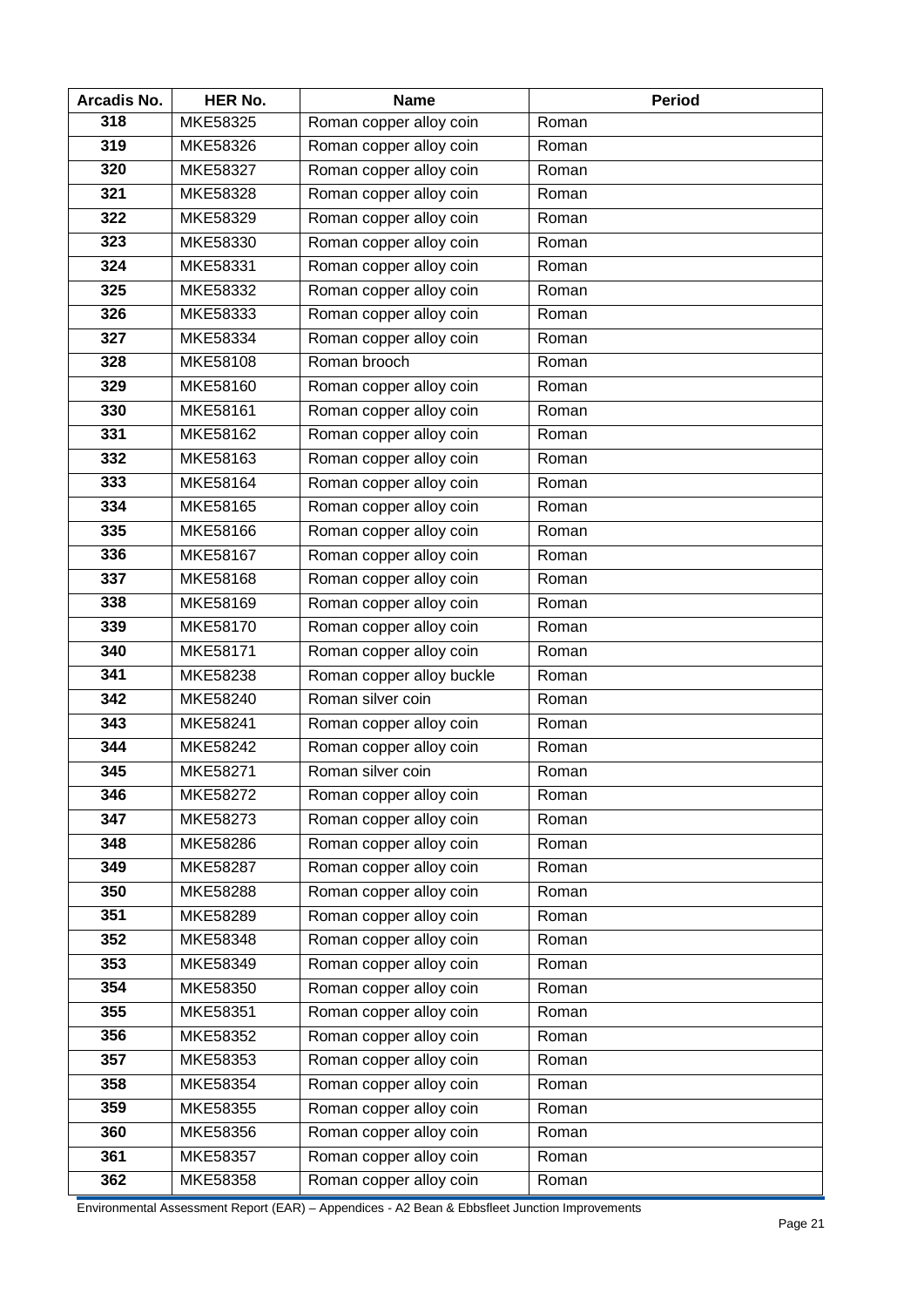| Arcadis No. | <b>HER No.</b> | <b>Name</b>               | <b>Period</b> |
|-------------|----------------|---------------------------|---------------|
| 363         | MKE58359       | Roman copper alloy coin   | Roman         |
| 364         | MKE58360       | Roman copper alloy coin   | Roman         |
| 365         | MKE58361       | Roman copper alloy coin   | Roman         |
| 366         | MKE58362       | Roman copper alloy coin   | Roman         |
| 367         | MKE58363       | Roman copper alloy coin   | Roman         |
| 368         | MKE58364       | Roman copper alloy coin   | Roman         |
| 369         | MKE58365       | Roman copper alloy coin   | Roman         |
| 370         | MKE58366       | Roman copper alloy coin   | Roman         |
| 371         | MKE58378       | Roman copper alloy coin   | Roman         |
| 372         | MKE58449       | Roman copper alloy coin   | Roman         |
| 373         | MKE58450       | Roman copper alloy coin   | Roman         |
| 374         | MKE58451       | Roman copper alloy coin   | Roman         |
| 375         | MKE58452       | Roman copper alloy coin   | Roman         |
| 376         | MKE58453       | Roman copper alloy coin   | Roman         |
| 377         | MKE58454       | Roman silver coin         | Roman         |
| 378         | MKE58456       | Roman pottery vessel      | Roman         |
| 379         | MKE58459       | Roman copper alloy brooch | Roman         |
| 380         | MKE58460       | Roman copper alloy brooch | Roman         |
| 381         | MKE58488       | Roman copper alloy coin   | Roman         |
| 382         | MKE58489       | Roman copper alloy coin   | Roman         |
| 383         | MKE58490       | Roman copper alloy coin   | Roman         |
| 384         | MKE58491       | Roman copper alloy coin   | Roman         |
| 385         | MKE58492       | Roman copper alloy coin   | Roman         |
| 386         | MKE58493       | Roman copper alloy coin   | Roman         |
| 387         | MKE58494       | Roman copper alloy coin   | Roman         |
| 388         | MKE58495       | Roman copper alloy coin   | Roman         |
| 389         | MKE58496       | Roman copper alloy coin   | Roman         |
| 390         | MKE58497       | Roman copper alloy coin   | Roman         |
| 391         | MKE58498       | Roman copper alloy coin   | Roman         |
| 392         | MKE58499       | Roman copper alloy coin   | Roman         |
| 393         | MKE58500       | Roman copper alloy coin   | Roman         |
| 394         | MKE58501       | Roman copper alloy coin   | Roman         |
| 395         | MKE58502       | Roman copper alloy coin   | Roman         |
| 396         | MKE58597       | Roman copper alloy brooch | Roman         |
| 397         | MKE58604       | Roman copper alloy coin   | Roman         |
| 398         | MKE58620       | Roman silver brooch       | Roman         |
| 399         | MKE58624       | Roman copper alloy coin   | Roman         |
| 400         | MKE58625       | Roman copper alloy coin   | Roman         |
| 401         | MKE58626       | Roman copper alloy coin   | Roman         |
| 402         | MKE58627       | Roman copper alloy coin   | Roman         |
| 403         | MKE58629       | Roman copper alloy coin   | Roman         |
| 404         | MKE58644       | Roman copper alloy coin   | Roman         |
| 405         | MKE58855       | Copper alloy coin         | Roman         |
| 406         | MKE58903       | Roman silver coin         | Roman         |
| 407         | MKE58552       | Roman copper alloy coin   | Roman         |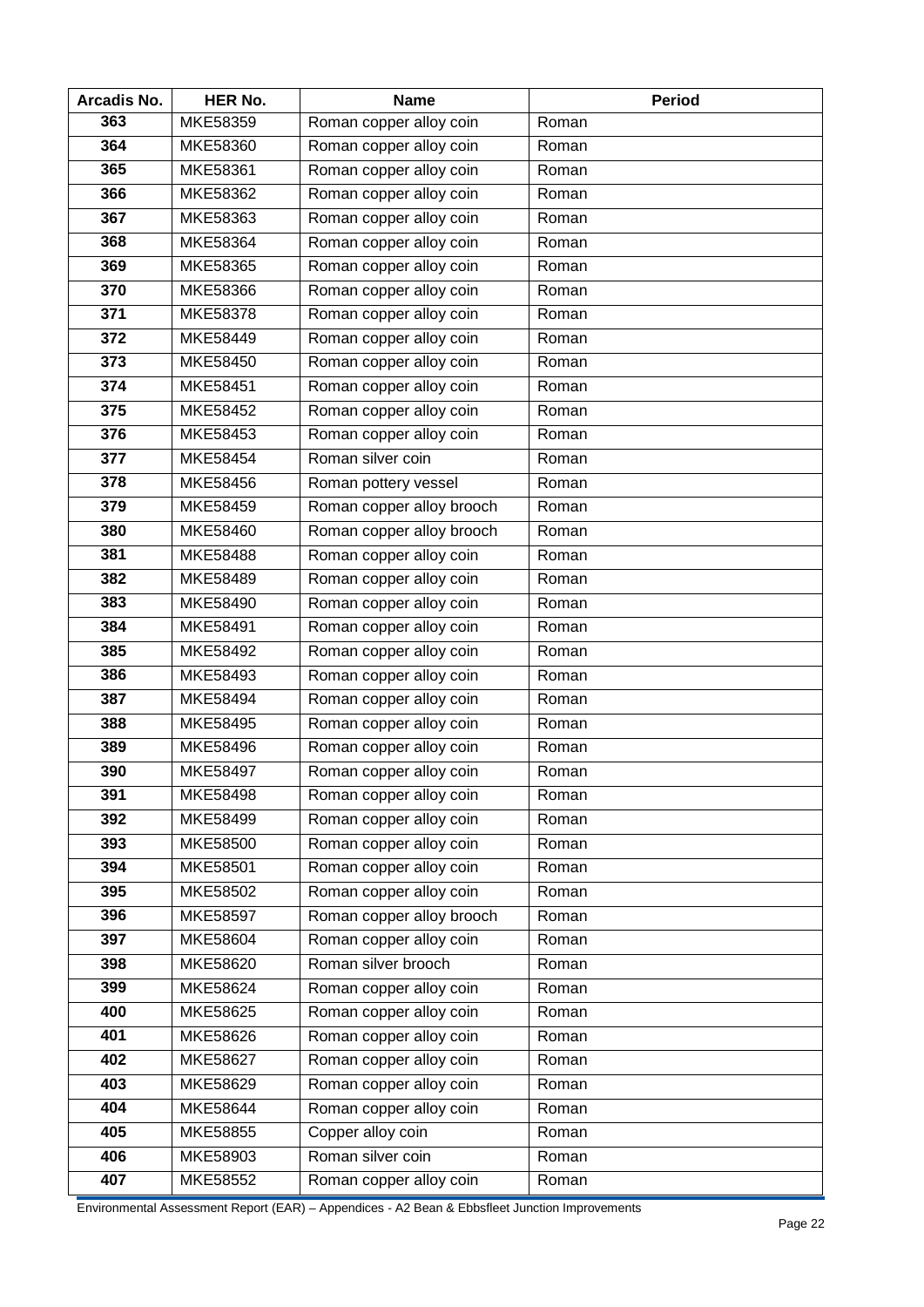| Arcadis No. | <b>HER No.</b>     | <b>Name</b>                                                                                            | <b>Period</b> |
|-------------|--------------------|--------------------------------------------------------------------------------------------------------|---------------|
| 408         | MKE58553           | Roman copper alloy coin                                                                                | Roman         |
| 409         | MKE58554           | Roman copper alloy coin                                                                                | Roman         |
| 410         | MKE58555           | Roman copper alloy coin                                                                                | Roman         |
| 411         | MKE58556           | Roman copper alloy coin                                                                                | Roman         |
| 412         | MKE58557           | Roman copper alloy coin                                                                                | Roman         |
| 413         | MKE58827           | Copper alloy brooch                                                                                    | Roman         |
| 414         | MKE58828           | Copper alloy coin                                                                                      | Roman         |
| 415         | MKE58559           | Roman copper alloy bracelet                                                                            | Roman         |
| 416         | MKE58841           | Ceramic vessel                                                                                         | Roman         |
| 417         | MKE79343           | Roman silver coin                                                                                      | Roman         |
| 418         | TQ 67 SW 1365      | Roman coins, Springhead                                                                                | Roman         |
| 419         | TQ 67 SW 116       | Coin hoard of 336 coins                                                                                | Roman         |
| 420         | TQ 67 SW 352       | Substantial structure<br>discovered at Springhead                                                      | Roman         |
| 421         | TQ 67 SW 406       | Roman features at Station<br>Quarter South, Ebbsfleet, Kent                                            | Roman         |
| 422         | <b>TQ 57 SE 88</b> | Romano-British ritual pit                                                                              | Roman         |
| 423         | TQ 67 SW 87        | Romano-British kiln (site of)                                                                          | Roman         |
| 424         | TQ 67 SW 314       | Road and Landing Stage at<br>the Head of the Ebbsfleet,<br>Springhead                                  | Roman         |
| 425         | TQ 67 SW 335       | Metalworking pits south of<br>Springhead Roman town                                                    | Roman         |
| 426         | TQ 67 SW 336       | Roman occupation site south<br>of Springhead Roman town                                                | Roman         |
| 427         | TQ 67 SW 1368      | Roman pit, North Kent<br>Community Church,<br>Springhead                                               | Roman         |
| 428         | TQ 67 SW 315       | A Group of Pits and Cremation<br>Burials at the Head of the<br>Ebbsfleet, Springhead                   | Roman         |
| 429         | TQ 67 SW 354       | Area of probable Romano-<br>British occupation immediately<br>north of Roman Watling St,<br>Springhead | Roman         |
| 430         | TQ 57 SE 145       | Roman pit, gully, pottery                                                                              | Roman         |
| 431         | TQ 67 SW 361       | Area of Romano-British<br>activity immediately north of<br>the A2 at Springhead                        | Roman         |
| 432         | TQ 57 SE 32        | Two pits containing Romano-<br>British pottery at Branton's<br><b>Brickfield</b>                       | Roman         |
| 433         | TQ 67 SW 112       | Rectilinear enclosure, possibly<br>a building - cropmark                                               | Roman         |
| 434         | TQ 67 SW 138       | Roman road, south from<br>Springhead via Pepper Hill<br>cemetery                                       | Roman         |
| 435         | TQ 86 SW 132       | <b>Watling Street Roman Road</b>                                                                       | Roman         |
| 436         | TQ 67 SW 332       | Roman road north from<br>Springhead                                                                    | Roman         |
| 437         | TQ 67 SW 329       | Possible Roman road<br>discovered by resistance<br>survey south of the A2                              | Roman         |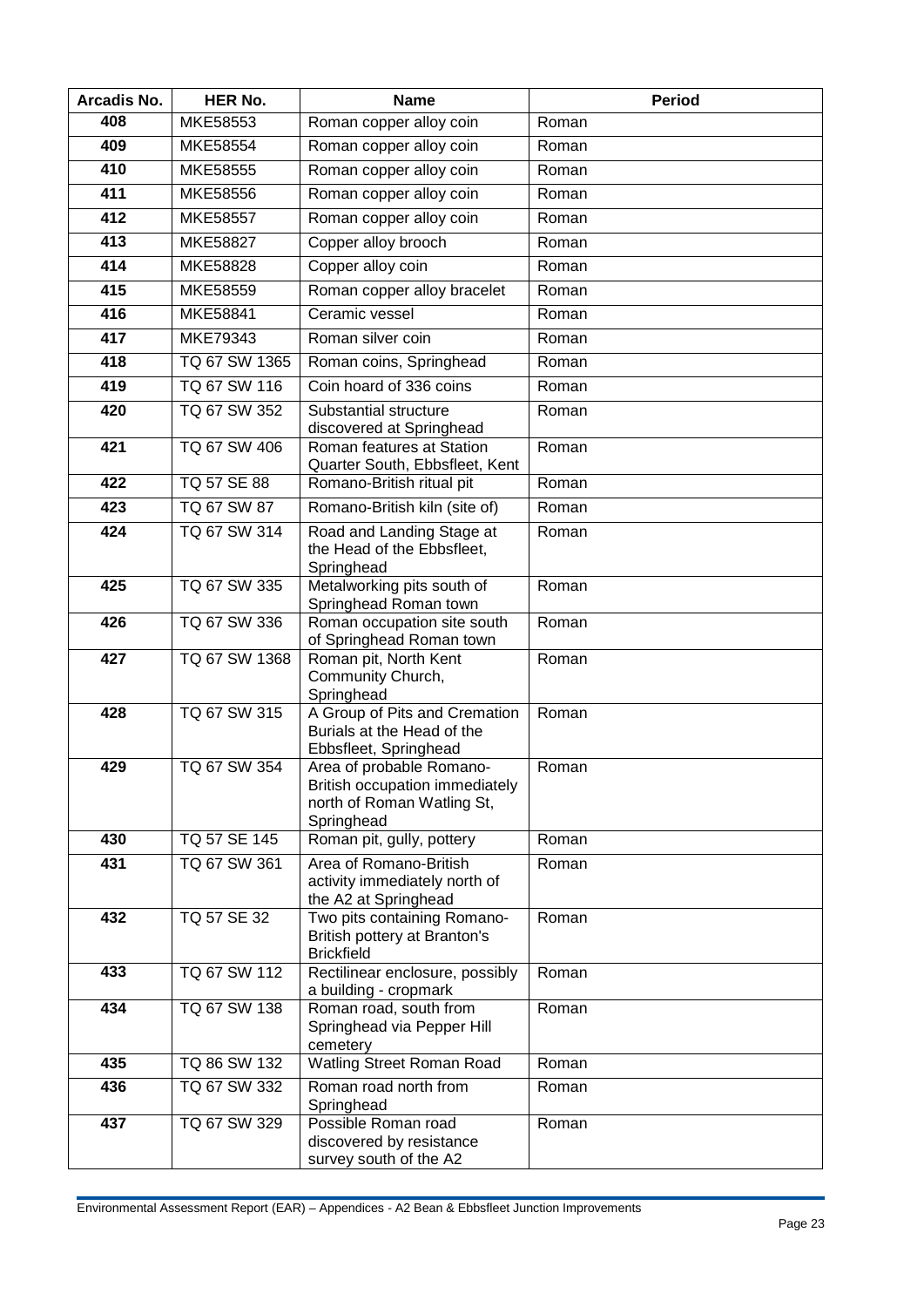| Arcadis No. | <b>HER No.</b> | <b>Name</b>                                                 | <b>Period</b>           |
|-------------|----------------|-------------------------------------------------------------|-------------------------|
| 438         | TQ 67 SW 333   | Probable Romano-British                                     | Roman                   |
|             |                | surface observed during                                     |                         |
| 439         | TQ 67 SW 176   | cabling works in 1992<br>Romano-British settlement,         | Roman                   |
|             |                | <b>Station Road, Southfleet</b>                             |                         |
| 440         | TQ 67 SW 351   | Roman shop beneath the A2                                   | Roman                   |
| 441         | TQ 67 SW 360   | at Springhead                                               |                         |
|             |                | Area of probable Romano-<br>British activity at Springhead, | Roman                   |
|             |                | Southfleet                                                  |                         |
| 442         | TQ 67 SW 328   | Romano-British occupation                                   | Roman                   |
|             |                | remains discovered during<br>CTRL works in 2003             |                         |
| 443         | TQ 67 SW 86    | Six Roman temples found at                                  | Roman                   |
|             |                | Springhead, Southfleet                                      |                         |
| 444         | TQ 67 SW 409   | Wall structure at Station                                   | Roman                   |
| 445         | MKE95458       | Quarter South, Ebbsfleet, Kent<br>Roman Copper alloy coin   | Roman                   |
| 446         | MKE58292       | Roman copper alloy lock                                     | Roman to Early Medieval |
| 447         | MKE58346       |                                                             |                         |
| 448         | MKE58347       | Roman copper alloy finger ring                              | Roman to Early Medieval |
|             |                | Roman copper alloy bracelet                                 | Roman to Early Medieval |
| 449         | MKE58455       | Roman copper alloy mount                                    | Roman to Early Medieval |
| 450         | MKE58462       | Roman iron unidentified object                              | Roman to Early Medieval |
| 451         | MKE58598       | Roman copper alloy finger ring                              | Roman to Early Medieval |
| 452         | MKE58916       | Copper alloy bead                                           | Roman to Early Medieval |
| 453         | MKE79313       | Roman ceramic vessel                                        | Roman to Early Medieval |
| 454         | MKE79314       | Roman ceramic vessel                                        | Roman to Early Medieval |
| 455         | MKE79315       | Roman ceramic vessel                                        | Roman to Early Medieval |
| 456         | MKE79316       | Roman ceramic vessel                                        | Roman to Early Medieval |
| 457         | TQ 67 SW 319   | Early Medieval Corn Dryers,<br>Springhead                   | <b>Early Medieval</b>   |
| 458         | TQ 67 SW 30    | Saxon pot                                                   | Early Medieval          |
| 459         | MKE58065       | Early Medieval copper alloy<br>brooch                       | Early Medieval          |
| 460         | MKE58503       | Early Medieval gem crystal<br>ball                          | Early Medieval          |
| 461         | MKE58505       | Early Medieval silver coin                                  | <b>Early Medieval</b>   |
|             |                |                                                             |                         |
| 462         | TQ 67 SW 564   | Anglo-Saxon silver penny,<br><b>Springhead Quarter</b>      | Early Medieval          |
| 463         | TQ 67 SW 1366  | An Anglo-Saxon sceat,<br>Springhead                         | Early Medieval          |
| 464         | TQ 67 SW 1360  | Large early medieval<br>cemetery, Springhead,               | Early Medieval          |
|             |                | Gravesend                                                   |                         |
| 465         | TQ 67 SW 318   | Small early medieval<br>cemetery, Springhead,<br>Gravesend  | <b>Early Medieval</b>   |
| 466         | TQ 67 SW 1361  | Anglo-Saxon pit, Springhead                                 | Early Medieval          |
| 467         | TQ 67 SW 1362  | Anglo-Saxon pit, Springhead                                 | Early Medieval          |
| 468         | TQ 67 SW 557   | Anglo-Saxon occupation site,                                | Early Medieval          |
|             |                | Springhead                                                  |                         |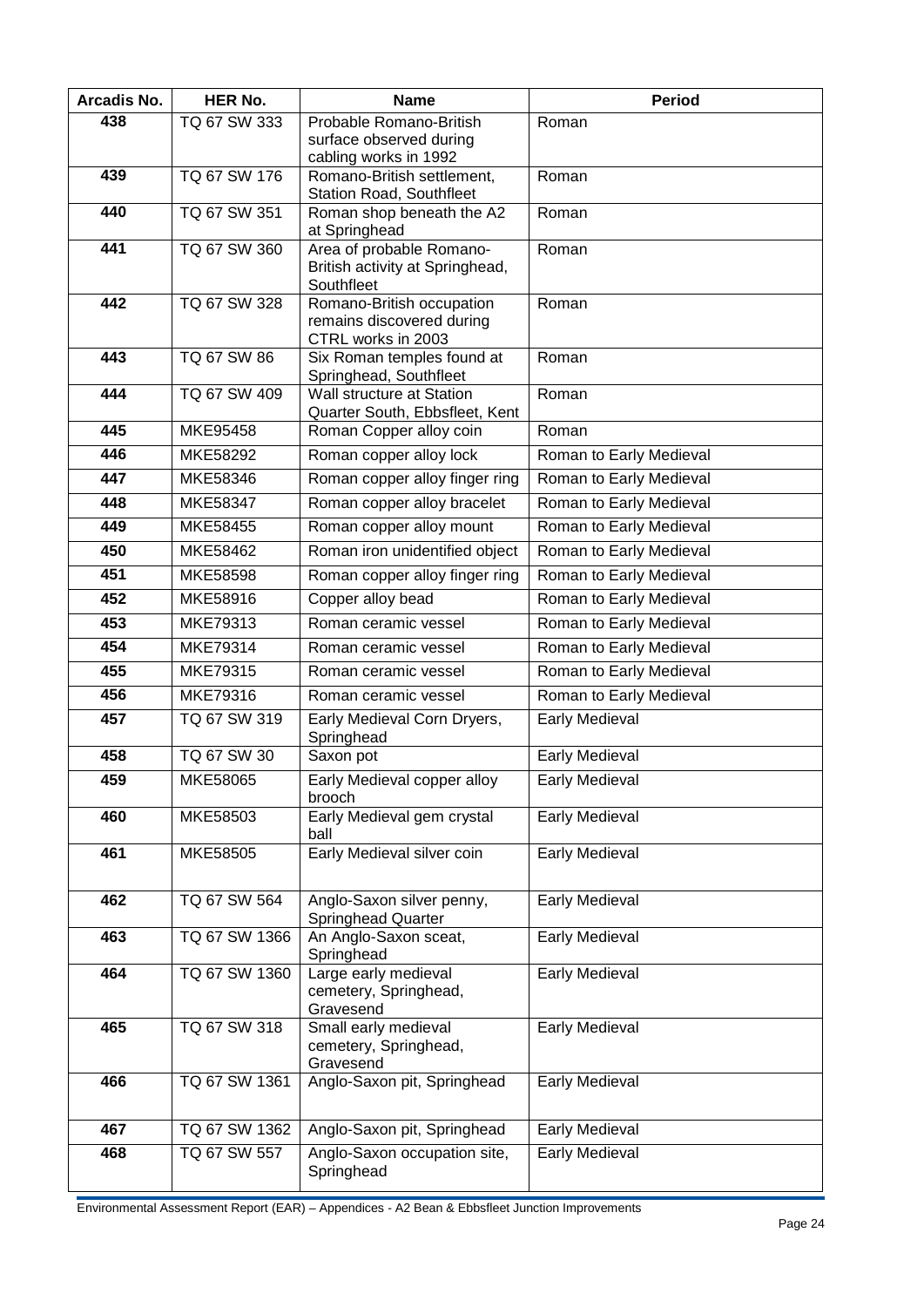| Arcadis No. | <b>HER No.</b>  | <b>Name</b>                                                                                                | <b>Period</b>              |
|-------------|-----------------|------------------------------------------------------------------------------------------------------------|----------------------------|
| 469         | TQ 67 SW 317    | Early Medieval Sunken-<br>Featured Building, Springhead                                                    | <b>Early Medieval</b>      |
| 470         | TQ 67 SW 258    | Medieval site at Northfleet<br>East GIS Substation,<br>Springhead                                          | Early Medieval to Medieval |
| 471         | MKE79317        | Early Medieval ceramic vessel                                                                              | Early Medieval to Medieval |
| 472         | MKE94995        | Silver coin                                                                                                | Medieval                   |
| 473         | TQ 67 SW 305    | Medieval Boundary Ditch,<br>Near Springhead Nursery,<br>Springhead                                         | Medieval                   |
| 474         | TQ 67 SW 619    | A medieval dene hole,<br>Northfleet                                                                        | Medieval                   |
| 475         | TQ 67 SW 537    | A medieval denehole west of<br>Springhead Road, Northfleet                                                 | Medieval                   |
| 476         | TQ 67 SW 345    | Single sherd of medieval<br>pottery found during trial<br>trenching in 1997 south of the<br>A2, Southfleet | Medieval                   |
| 477         | <b>MKE57943</b> | Medieval silver coin                                                                                       | Medieval                   |
| 478         | MKE57946        | Medieval copper alloy seal<br>matrix                                                                       | Medieval                   |
| 479         | <b>MKE57947</b> | Medieval copper alloy buckle                                                                               | Medieval                   |
| 480         | MKE57961        | Medieval silver coin                                                                                       | Medieval                   |
| 481         | MKE57966        | Medieval silver coin                                                                                       | Medieval                   |
| 482         | MKE57967        | Medieval copper alloy strap<br>fitting                                                                     | Medieval                   |
| 483         | MKE57968        | Medieval copper alloy strap<br>fitting                                                                     | Medieval                   |
| 484         | MKE57970        | Medieval copper alloy key<br>(locking)                                                                     | Medieval                   |
| 485         | MKE57971        | Medieval silver coin                                                                                       | Medieval                   |
| 486         | MKE57972        | Medieval copper alloy strap<br>fitting                                                                     | Medieval                   |
| 487         | MKE57980        | Medieval silver coin                                                                                       | Medieval                   |
| 488         | MKE57981        | Medieval silver coin                                                                                       | Medieval                   |
| 489         | <b>MKE57982</b> | Medieval silver coin                                                                                       | Medieval                   |
| 490         | MKE57983        | Medieval silver coin                                                                                       | Medieval                   |
| 491         | MKE57984        | Medieval silver coin                                                                                       | Medieval                   |
| 492         | MKE58083        | Medieval silver coin                                                                                       | Medieval                   |
| 493         | MKE58188        | Medieval copper alloy buckle                                                                               | Medieval                   |
| 494         | MKE58190        | Medieval silver coin                                                                                       | Medieval                   |
| 495         | MKE58195        | Medieval copper alloy belt                                                                                 | Medieval                   |
| 496         | MKE58245        | Medieval copper alloy brooch                                                                               | Medieval                   |
| 497         | MKE58263        | Medieval copper alloy mount                                                                                | Medieval                   |
| 498         | MKE58109        | Medieval copper alloy buckle                                                                               | Medieval                   |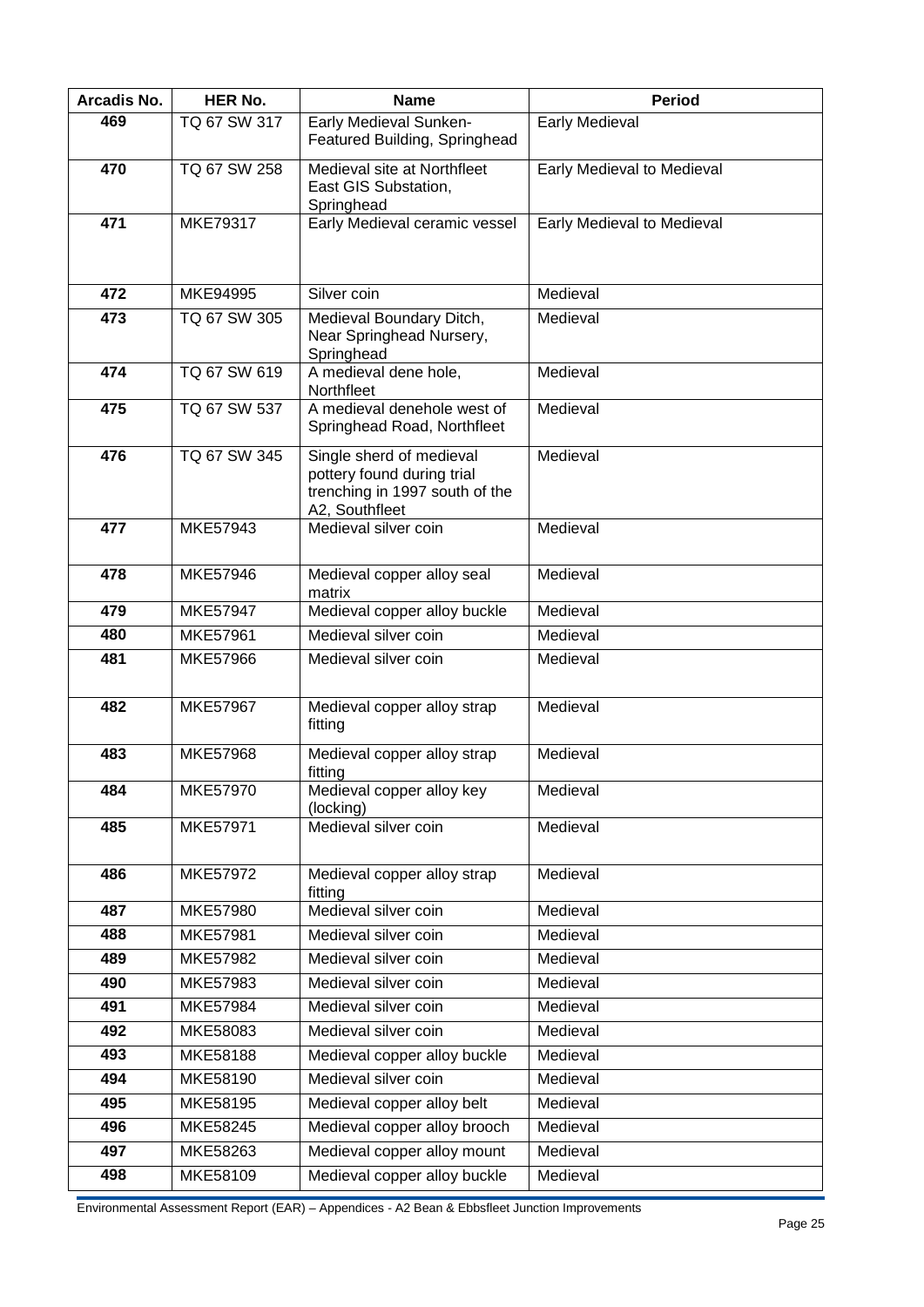| Arcadis No. | <b>HER No.</b> | <b>Name</b>                                                                      | <b>Period</b>             |
|-------------|----------------|----------------------------------------------------------------------------------|---------------------------|
| 499         | MKE58111       | Medieval silver coin                                                             | Medieval                  |
| 500         | MKE58118       | Medieval lead seal matrix                                                        | Medieval                  |
| 501         | MKE58122       | Medieval copper alloy harness<br>mount                                           | Medieval                  |
| 502         | MKE58341       | Medieval copper alloy belt                                                       | Medieval                  |
| 503         | MKE58439       | Medieval copper alloy harness                                                    | Medieval                  |
| 504         | MKE58403       | Medieval copper alloy finger<br>ring                                             | Medieval                  |
| 505         | MKE58858       | Copper alloy coin                                                                | Medieval                  |
| 506         | MKE58902       | Medieval silver coin                                                             | Medieval                  |
| 507         | MKE58507       | Medieval silver coin                                                             | Medieval                  |
| 508         | MKE58539       | Medieval silver coin                                                             | Medieval                  |
| 509         | MKE58918       | Copper alloy pot                                                                 | Medieval                  |
| 510         | MKE58919       | Silver coin                                                                      | Medieval                  |
| 511         | MKE94985       | Medieval Copper alloy mount                                                      | Medieval                  |
| 512         | MKE94991       | Medieval Copper alloy strap<br>fitting                                           | Medieval                  |
| 513         | TQ 57 SE 210   | Post Medieval Ditch,<br><b>Waterstone Park</b>                                   | Medieval to Post Medieval |
| 514         | TQ 67 SW 338   | Medieval pottery found during<br>trial trenching east of New<br><b>Barn Road</b> | Medieval to Post Medieval |
| 515         | MKE57963       | Medieval copper alloy ring                                                       | Medieval to Post Medieval |
| 516         | MKE58063       | Medieval copper alloy spoon                                                      | Medieval to Post Medieval |
| 517         | MKE58093       | Medieval copper alloy button                                                     | Medieval to Post Medieval |
| 518         | MKE58097       | Medieval lead seal matrix                                                        | Medieval to Post Medieval |
| 519         | MKE58193       | Post Medieval copper alloy<br>buckle                                             | Medieval to Post Medieval |
| 520         | MKE58194       | Medieval copper alloy dress<br>fastener (unknown)                                | Medieval to Post Medieval |
| 521         | MKE58196       | Post Medieval copper alloy<br>belt                                               | Medieval to Post Medieval |
| 522         | MKE58264       | Medieval copper alloy mount                                                      | Medieval to Post Medieval |
| 523         | MKE58110       | Medieval copper alloy thimble                                                    | Medieval to Post Medieval |
| 524         | MKE58119       | Medieval copper alloy pin                                                        | Medieval to Post Medieval |
| 525         | MKE58340       | Medieval copper alloy vessel                                                     | Medieval to Post Medieval |
| 526         | MKE58342       | Post Medieval copper alloy<br>buckle                                             | Medieval to Post Medieval |
| 527         | MKE58535       | Medieval iron crossbow bolt                                                      | Medieval to Post Medieval |
| 528         | MKE79336       | Medieval copper alloy<br>scabbard                                                | Medieval to Post Medieval |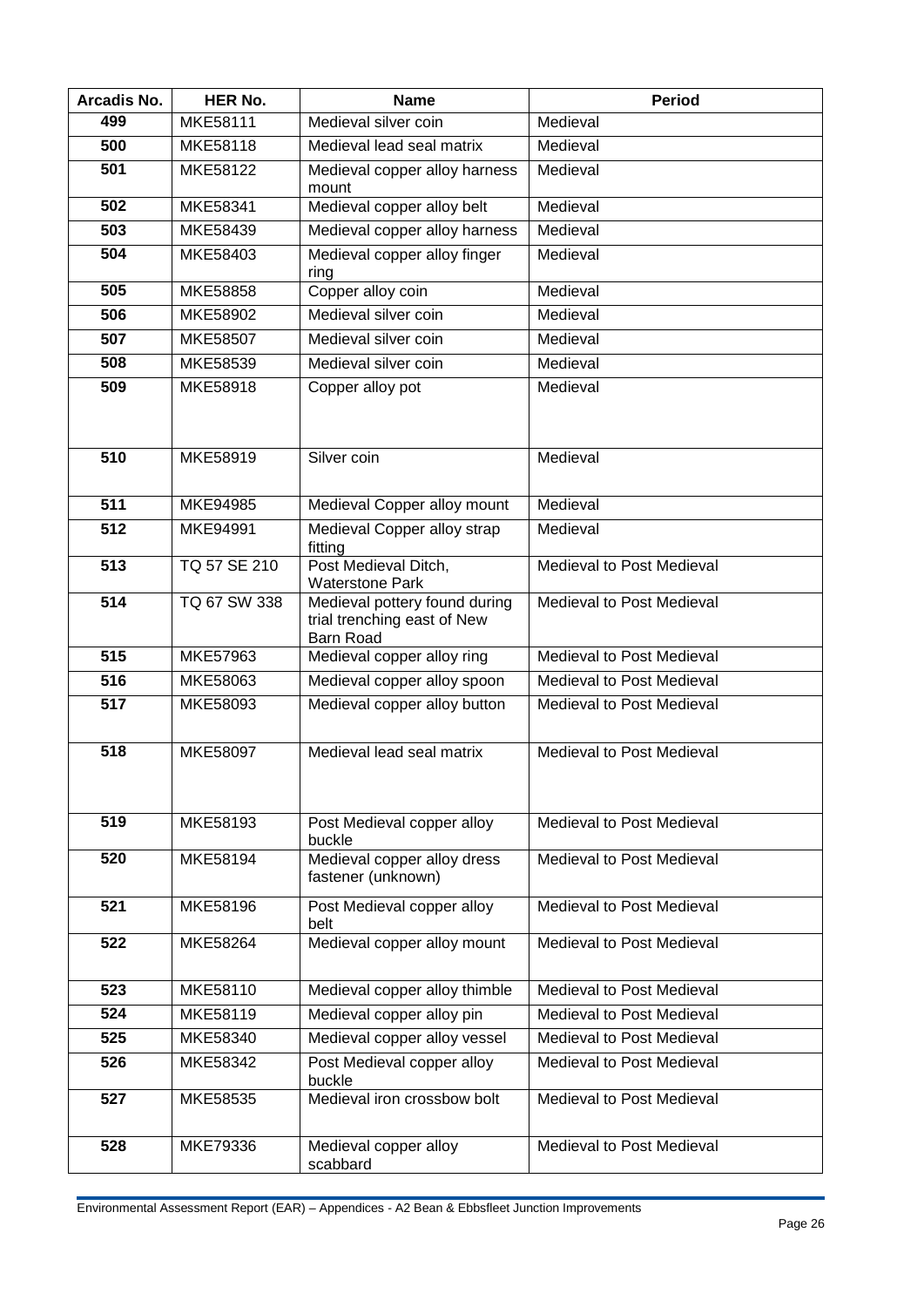| Arcadis No. | <b>HER No.</b>  | <b>Name</b>                                               | <b>Period</b>             |
|-------------|-----------------|-----------------------------------------------------------|---------------------------|
| 529         | TQ 67 SW 1363   | Medieval and post medieval<br>field system, Springhead    | Medieval to Post Medieval |
| 530         | TQ 67 SW 558    | Medieval/post medieval quarry<br>pits, Springhead         | Medieval to Post Medieval |
| 531         | MKE97550        | Post-Medieval Pit                                         | Post Medieval             |
| 532         | TQ 67 SW 607    | Post Medieval field system,<br>Wingfield Bank, Northfleet | Post Medieval             |
| 533         | TQ 57 SE 125    | Brickworks at Badgers Mount,<br>Darenth                   | Post Medieval             |
| 534         | TQ 67 SW 411    | Ditch at Station Quarter South,<br>Ebbsfleet, Kent        | Post Medieval             |
| 535         | MKE83934        | <b>Stone Castle</b>                                       | Post Medieval             |
| 536         | MKE83935        | Outfarm north west of Stone<br>Castle                     | Post Medieval             |
| 537         | MKE83936        | Newbarn Farm                                              | Post Medieval             |
| 538         | MKE83938        | Bean Farm                                                 | Post Medieval             |
| 539         | MKE83939        | <b>Upper Bean Farm</b>                                    | <b>Post Medieval</b>      |
| 540         | <b>MKE83993</b> | <b>Western Cross Farm</b>                                 | Post Medieval             |
| 541         | MKE83995        | <b>Custon's Place</b>                                     | Post Medieval             |
| 542         | MKE84108        | New Barn                                                  | <b>Post Medieval</b>      |
| 543         | MKE84162        | Farmstead at Winfield Bank                                | Post Medieval             |
| 544         | MKE88542        | Outfarm south east of Upper<br>Bean Farm                  | Post Medieval             |
| 545         | MKE57952        | Post Medieval silver coin                                 | Post Medieval             |
| 546         | MKE57969        | Post Medieval silver coin                                 | Post Medieval             |
| 547         | MKE57973        | Post Medieval silver thimble                              | Post Medieval             |
| 548         | MKE58069        | Post Medieval silver coin                                 | Post Medieval             |
| 549         | MKE58092        | Post Medieval copper alloy<br>coin                        | Post Medieval             |
| 550         | MKE58094        | Post Medieval copper alloy<br>token                       | Post Medieval             |
| 551         | MKE58095        | Post Medieval silver coin                                 | Post Medieval             |
| 552         | MKE58099        | Post Medieval copper alloy<br>coin                        | Post Medieval             |
| 553         | MKE58186        | Post Medieval silver coin                                 | Post Medieval             |
| 554         | MKE58187        | Post Medieval copper alloy<br>jetton                      | Post Medieval             |
| 555         | MKE58191        | Post Medieval copper alloy<br>coin                        | <b>Post Medieval</b>      |
| 556         | MKE58192        | Post Medieval copper alloy<br>token                       | Post Medieval             |
| 557         | MKE58197        | Post Medieval copper alloy<br>hasp                        | Post Medieval             |
| 558         | MKE58100        | Post Medieval copper alloy<br>coin                        | Post Medieval             |
| 559         | MKE58106        | Post Medieval copper alloy<br>token                       | Post Medieval             |
| 560         | MKE58339        | Post Medieval copper alloy<br>coin                        | Post Medieval             |
| 561         | MKE58458        | Post Medieval silver coin                                 | Post Medieval             |
| 562         | MKE58506        | Post Medieval silver coin                                 | Post Medieval             |
| 563         | MKE58842        | Ceramic tobacco pipe                                      | Post Medieval             |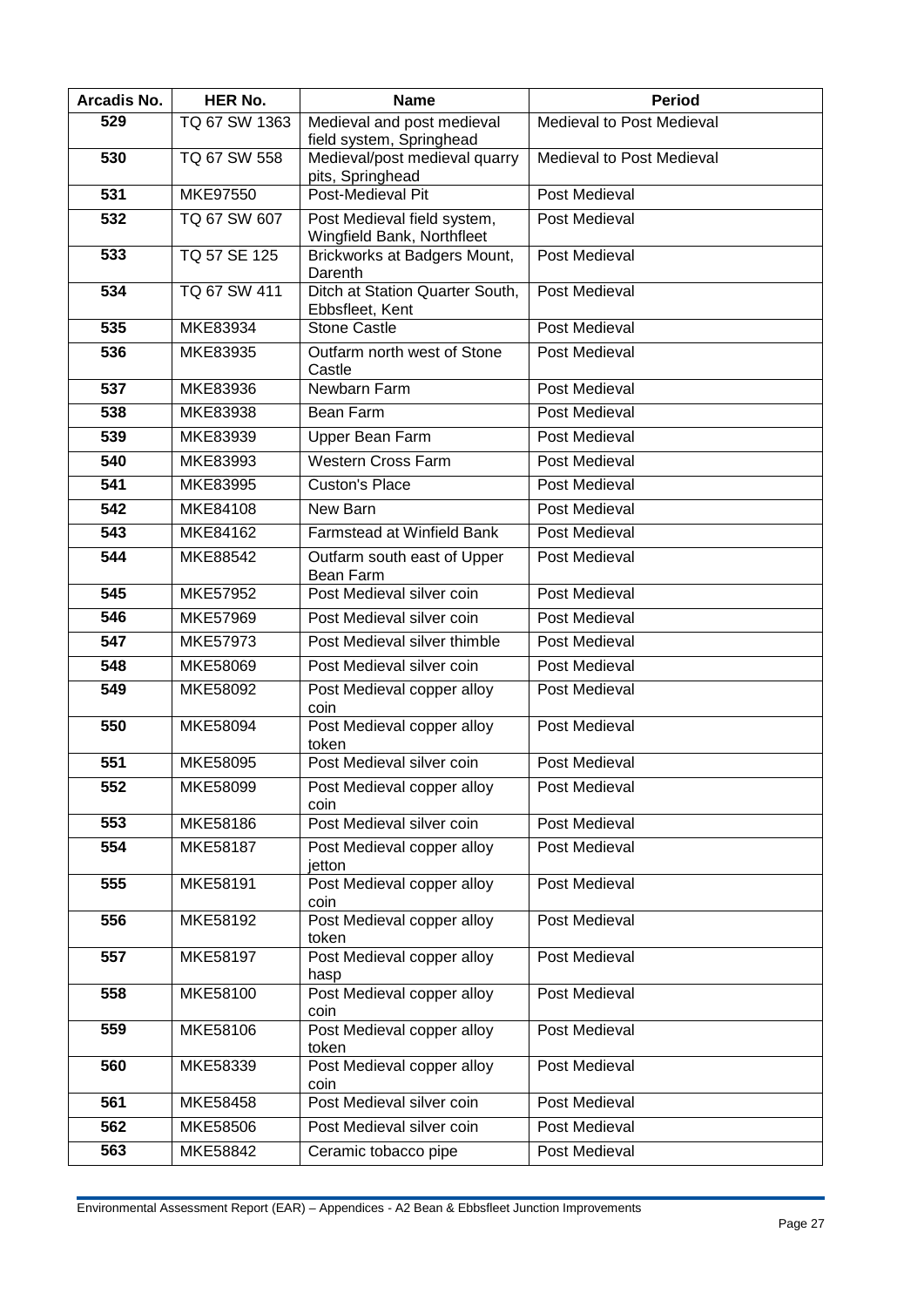| Arcadis No. | HER No.       | <b>Name</b>                                                                                       | <b>Period</b>           |
|-------------|---------------|---------------------------------------------------------------------------------------------------|-------------------------|
| 564         | MKE79335      | Post Medieval copper alloy<br>unidentified object                                                 | Post Medieval           |
| 565         | TQ 57 SE 89   | Site of old Telegraph                                                                             | Post Medieval           |
| 566         | TQ 67 SW 348  | Watercress Beds at<br>Springhead                                                                  | Post Medieval           |
| 567         | TQ 67 SW 276  | Watercress beds, Springhead<br>evaluation, Gravesend, Kent                                        | Post Medieval           |
| 568         | TQ 57 SE 162  | <b>Branton's Brickfield</b>                                                                       | Post Medieval to Modern |
| 569         | TQ 67 SW 240  | Site of Small Clay Pit, West of<br>Southfleet Road                                                | Post Medieval to Modern |
| 570         | TQ 67 SW 479  | Fawkham Junction and<br><b>Gravesend Branch Railway</b>                                           | Post Medieval to Modern |
| 571         | TQ 57 SE 293  | 19th century avenue,<br>Waterstone Park, Stone<br>Castle                                          | Post Medieval to Modern |
| 572         | TQ 67 SW 567  | Springhead Second World<br>War air raid shelter, Dartford,<br>Kent                                | Modern                  |
| 573         | TQ 57 SE 330  | Cobham Terrace Road<br>Second World War air raid<br>shelter tunnel, Greenhithe,<br>Dartford, Kent | Modern                  |
| 574         | TQ 67 SW 1300 | Pepper Hill Second World War<br>light anti-aircraft battery,<br>Northfleet                        | Modern                  |
| 575         | TQ 67 SW 1304 | Springhead Second World<br>War light anti-aircraft battery                                        | Modern                  |
| 576         | TQ 67 SW 1181 | Pepper Hill Second World War<br>Battle Headquarters,<br>Northfleet                                | Modern                  |
| 577         | TQ 57 SE 372  | Causeway (3rd ed OS)                                                                              | Modern                  |
| 578         | TQ 67 SW 1215 | Wombell Park Second World<br>War Emergency Water Tank,<br>Northfleet                              | Modern                  |
| 579         | TQ 57 SE 327  | Metraro, Cobham Terrace<br>Road, Greenhithe, Dartford,<br>Kent                                    | Modern                  |
| 580         | TQ 67 SW 473  | George VI pillar box, Wingfield<br>Bank, Waterdales /<br>Springhead Road                          | Modern                  |
| 581         | TQ 67 SW 474  | Wombwell Park, Gravesend                                                                          | Modern                  |
| 582         | TQ 67 SW 183  | Royal Observer Corps post<br>west of Southfleet Road,<br>Swanscombe                               | Modern                  |
| 583         | TQ 67 SW 1    | Clabberlabber/clapper-<br>napper's hole                                                           | Unknown                 |
| 584         | TQ 67 SW 1015 | Possible linear crop mark                                                                         | Unknown                 |
| 585         | TQ 57 SE 10   | Mount's wood denehole                                                                             | Unknown                 |
| 586         | TQ 57 SE 41   | Darenth wood deneholes                                                                            | Unknown                 |
| 587         | TQ 57 SE 9    | Former site of an earthwork,<br>thought to be either a barrow,<br>denehole or barrow mound        | Unknown                 |
| 588         | TQ 67 SW 413  | Animal burrow at Station<br>Quarter South, Ebbsfleet, Kent                                        | Unknown                 |
| 589         | TQ 67 SW 405  | Animal Bone at Station<br>Quarter South, Ebbsfleet, Kent                                          | Unknown                 |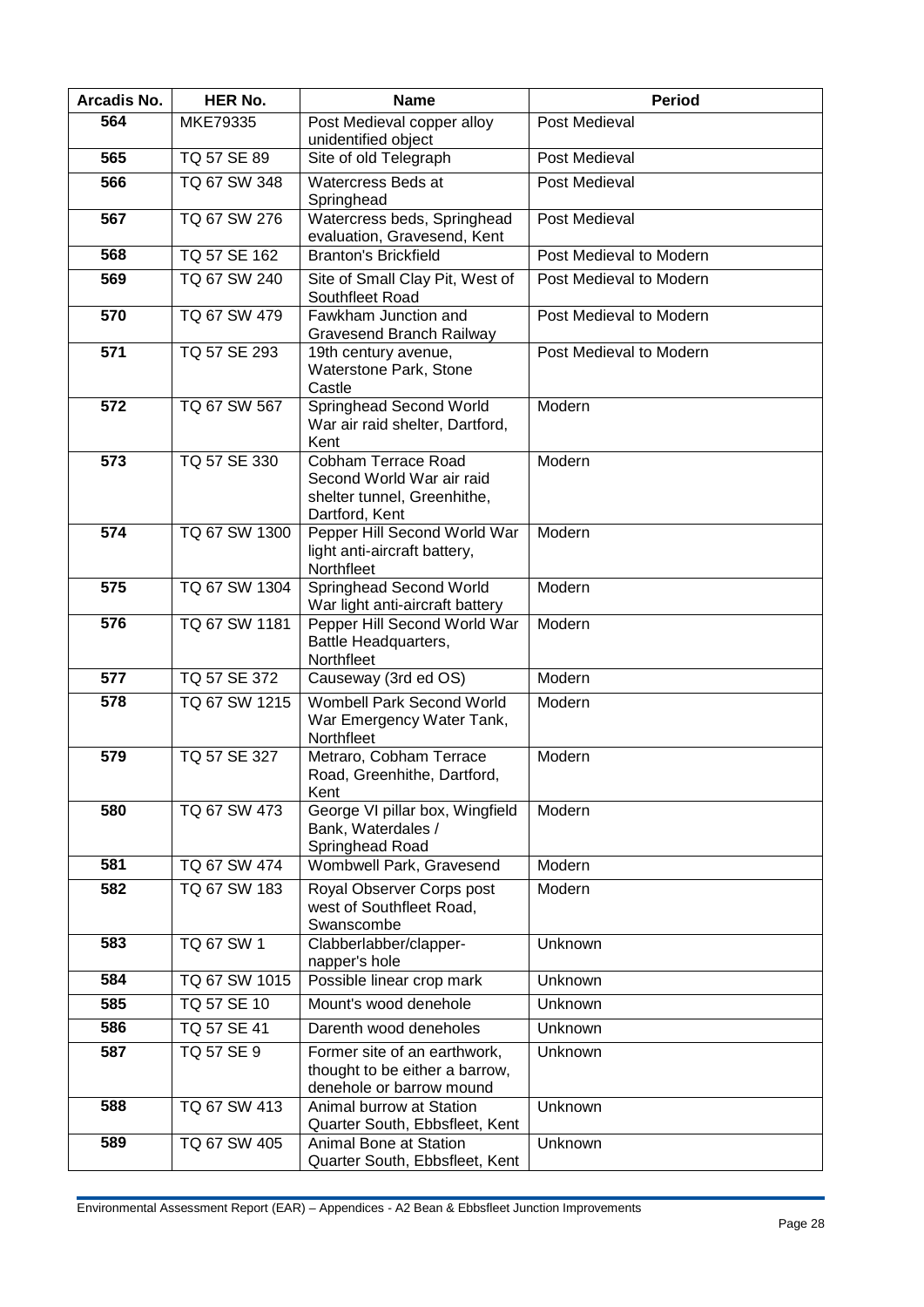| Arcadis No. | <b>HER No.</b> | <b>Name</b>                                                                    | <b>Period</b>  |
|-------------|----------------|--------------------------------------------------------------------------------|----------------|
| 590         | TQ 67 SW 489   | Cropmark of a possible field<br>system, Springhead                             | Unknown        |
| 591         | TQ 57 SE 1070  | Undated pit, St Clements<br>Valley, Greenhithe, Kent                           | Unknown        |
| 592         | TQ 67 SW 341   | Four undated postholes found<br>during trial trenching, possible<br>fence line | <b>Unknown</b> |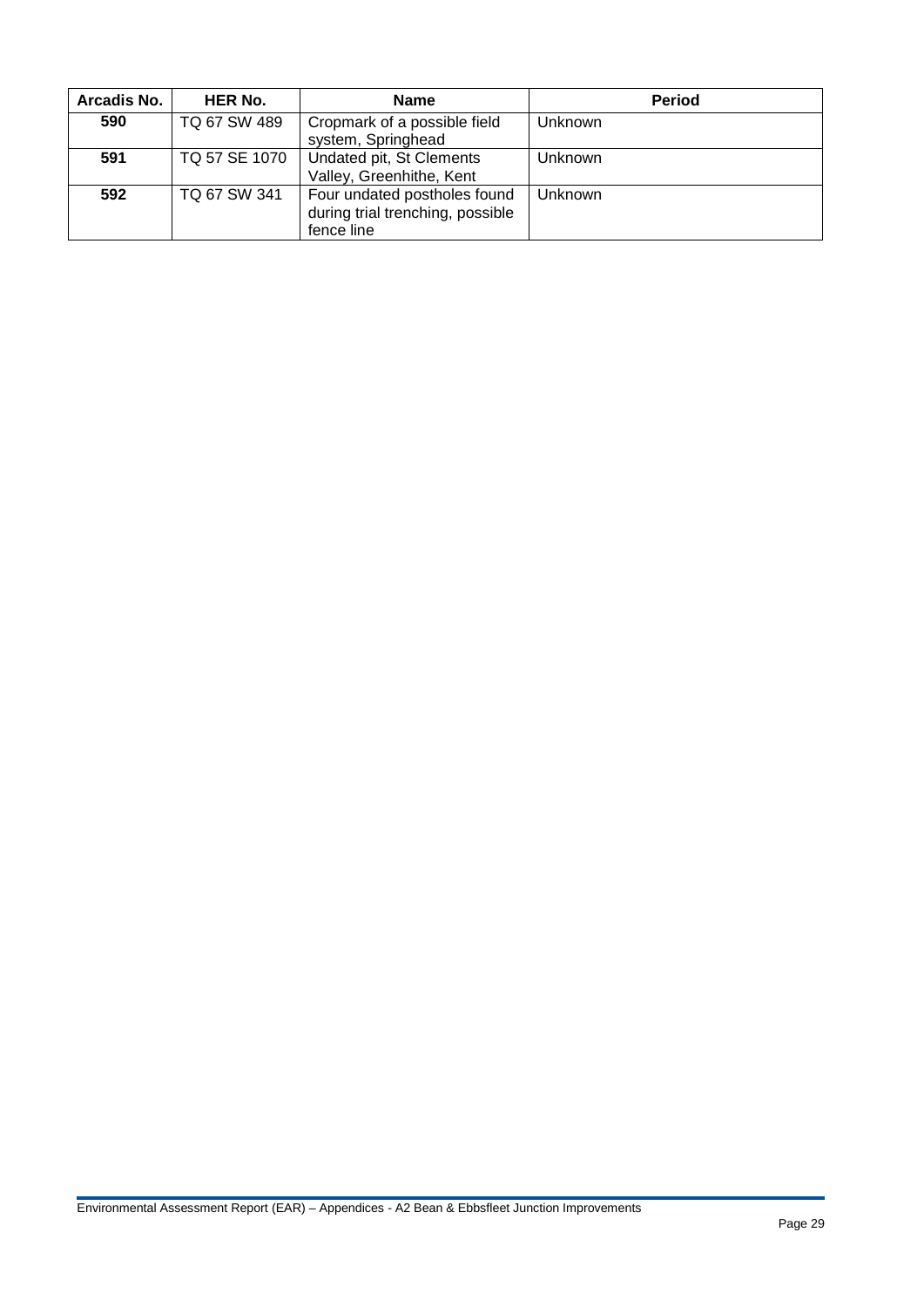| <b>Appendix 9-2</b> | Value (significance) of the identified undesignated heritage assets |
|---------------------|---------------------------------------------------------------------|
|---------------------|---------------------------------------------------------------------|

| Arcadis No.             | <b>HER No.</b> | Receptor                                             | Value  |
|-------------------------|----------------|------------------------------------------------------|--------|
| 1                       | TQ 67 SW 1353  | Palaeolithic flints,                                 | Medium |
| $\overline{\mathbf{2}}$ | MKE97486       | Springhead<br>3 Lower Paleolithic flint              | Medium |
|                         |                | flakes, located at                                   |        |
|                         |                | Swanscombe                                           |        |
| $\overline{\mathbf{3}}$ | TQ 57 SE 173   | Palaeolithic Handaxe,                                | Medium |
| 4                       | TQ 67 SW 306   | Waterstone Park, Stone<br>3 handaxes, Springhead     | Medium |
|                         |                |                                                      |        |
| $\overline{5}$          | TQ 67 SW 322   | 2 small Palaeolithic flint                           | Medium |
|                         |                | flakes, Springhead,                                  |        |
|                         |                | Northfleet                                           |        |
| 6                       | TQ 67 SW 606   | Handaxe, Wombwell                                    | Medium |
| $\overline{7}$          | TQ 57 SE 215   | Handaxe, Stonewood<br><b>Brickyard</b>               | Medium |
| 8                       | TQ 67 SW 434   | 3 handaxes and 1 piece                               | Medium |
| $\overline{9}$          | TQ 67 SW 439   | of debitage, Springhead<br>8 handaxes and 11         | Medium |
|                         |                | pieces of debitage, One                              |        |
|                         |                | Tree Field, near                                     |        |
| 10                      | TQ 67 SW 440   | Southfleet Station<br>22 handaxes and 4              | Medium |
|                         |                | pieces of debitage,                                  |        |
|                         |                | Bevan's Wash-pit                                     |        |
| 11                      | TQ 67 SW 441   | 2 handaxes and 9                                     | Medium |
|                         |                | pieces of debitage,<br><b>Treadwell's Hop Ground</b> |        |
| 12                      | TQ 67 SW 443   | 27 handaxes and 41                                   | Medium |
|                         |                | pieces of debitage,                                  |        |
| 13                      | TQ 67 SW 444   | Caerberlarber Hole<br>3 handaxes and 9               | Medium |
|                         |                | pieces of debitage,                                  |        |
|                         |                | Swanscombe Wood                                      |        |
| 14                      | TQ 67 SW 450   | 2 handaxes and 2                                     | Medium |
|                         |                | pieces of debitage,<br><b>Treadwell's Farm</b>       |        |
| 15                      | TQ 67 SW 456   | Hand axes from gravel                                | Medium |
|                         |                | overlaying Southfleet                                |        |
| 16                      | TQ 67 SW 457   | elephant site.<br>Eastern Quarry,                    | Medium |
|                         |                | Swanscombe, 54                                       |        |
|                         |                | handaxes, 15 cores and                               |        |
| 17                      | TQ 67 SW 644   | 2045 pieces of debitage<br>Lower Palaeolithic        |        |
|                         |                | 'Clactonian' artefacts,                              | Medium |
|                         |                | Ebbsfleet                                            |        |
| 18                      | TQ 67 SW 307   | Possible Lithic Working                              | Medium |
|                         |                | Site, Springhead                                     |        |
| 19                      | MKE97555       | <b>Upper Palaeolithic Flint</b>                      | Medium |
|                         |                | <b>Tool Manufacturing</b><br>Industry, Ebsfleet      |        |
| 20                      | TQ 67 SW 92    | Handaxe and finds from                               | Medium |
|                         |                | pit opposite New Barn                                |        |
|                         |                | Farmhouse                                            |        |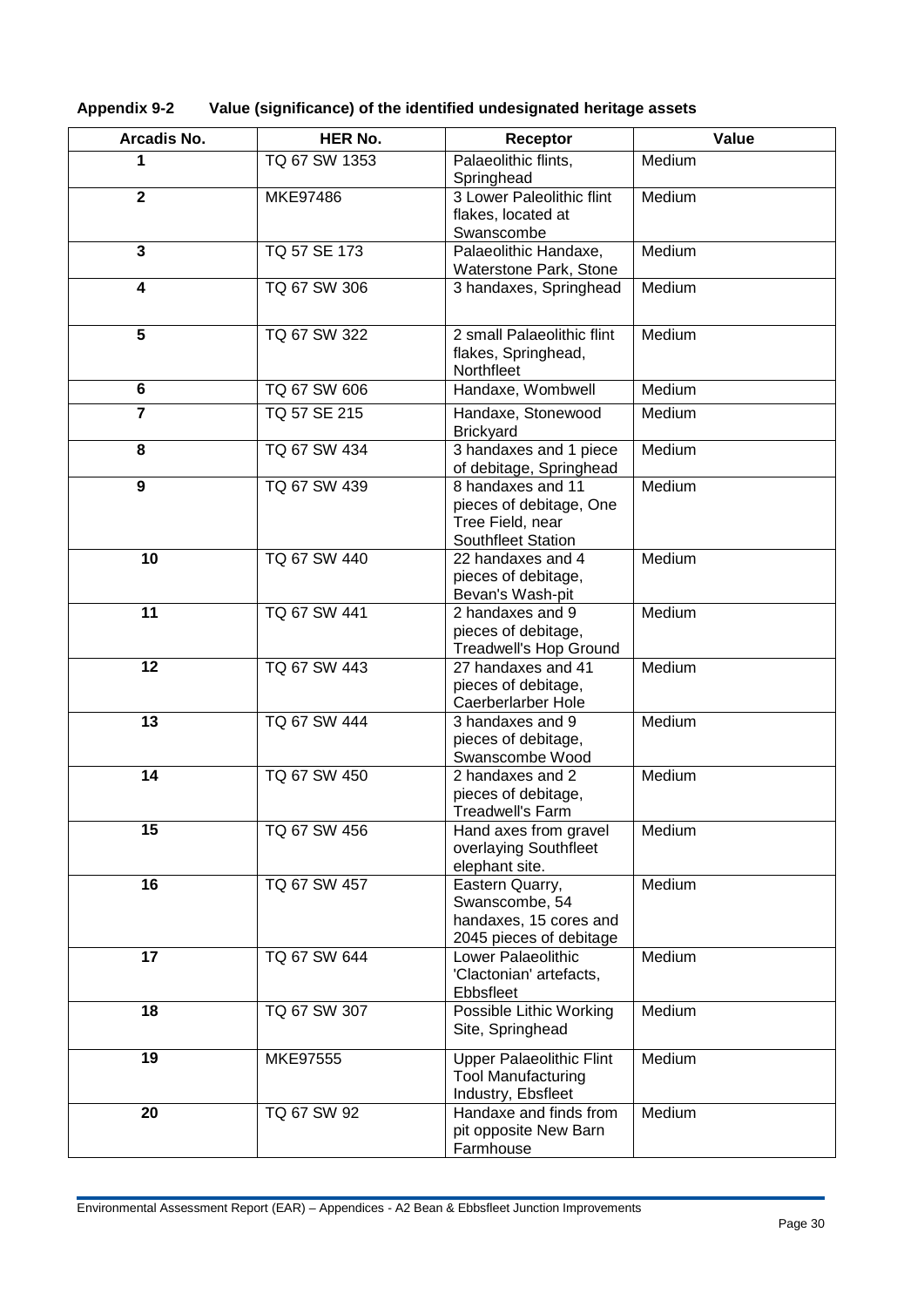| Arcadis No. | <b>HER No.</b>  | Receptor                                                                                  | Value  |
|-------------|-----------------|-------------------------------------------------------------------------------------------|--------|
| 21          | TQ 67 SW 103    | Palaeolithic handaxes<br>from near New Barn<br>Farm House                                 | Medium |
| 22          | TQ 57 SE 161    | Palaeolithic<br>Mousterian/Levallois<br>finds, Former<br>Stonewood Brickyard<br>(Site of) | Medium |
| 23          | TQ 57 SE 170    | Palaeolithic Flake,<br>Knockhall Road,<br>Greenhithe, Dartford                            | Medium |
| 24          | TQ 57 SE 82     | Palaeolithic blade                                                                        | Medium |
| 25          | TQ 57 SE 87     | Small Acheulean Hand-<br>axe findspot                                                     | Medium |
| 26          | TQ 57 SE 218    | Handaxes and debitage,<br>The Mounts,<br>Swanscombe                                       | Medium |
| 27          | TQ 67 SW 470    | Elephant butchery site<br>and lithic working site,<br>Southfleet Road,<br>Ebbsfleet       | Medium |
| 28          | TQ 57 SE 84     | Small Levallois flakes<br>and flint working site,<br>Greenhithe                           | Medium |
| 32          | TQ 57 SW 267    | Possible Mesolithic Pit                                                                   | Low    |
| 33          | TQ 67 SW 1051   | Mesolithic flint scatter<br>site (working floor)                                          | Medium |
| 34          | TQ 67 SW 1354   | Early Neolithic flints and<br>pottery, Springhead                                         | Low    |
| 36          | TQ 67 SW 428    | Neolithic or Early Bronze<br>Age features along a<br>spring line east of<br>Springhead.   | Low    |
| 39          | TQ 67 SW 429    | Late Bronze Age Pit                                                                       | Low    |
| 42          | TQ 67 SW 1355   | Early Bronze Age<br>activity, Springhead                                                  | Medium |
| 43          | <b>MKE97557</b> | Bronze Age and Iron<br>Age features                                                       | Low    |
| 44          | TQ 67 SW 309    | Two Bell Barrows,<br>Springhead                                                           | Medium |
| 46          | TQ 67 SW 1370   | Mid to Late Bronze Age<br>ditch, Wingfield Bank,<br>Northfleet                            | Low    |
| 47          | TQ 67 SW 1356   | <b>Bronze Age field</b><br>system, Springhead                                             | Medium |
| 48          | TQ 67 SW 541    | Bronze Age features,<br>east of Springhead                                                | Low    |
| 49          | TQ 57 SE 207    | Bronze Age Ring Ditch,<br><b>Waterstone Park</b>                                          | Low    |
| 51          | TQ 67 SW 310    | Group of Bronze Age<br>Pits, Springhead                                                   | Low    |
| 52          | TQ 67 SW 275    | Iron Age Ditches,<br>Springhead Evaluation,<br>Gravesend, Kent                            | Low    |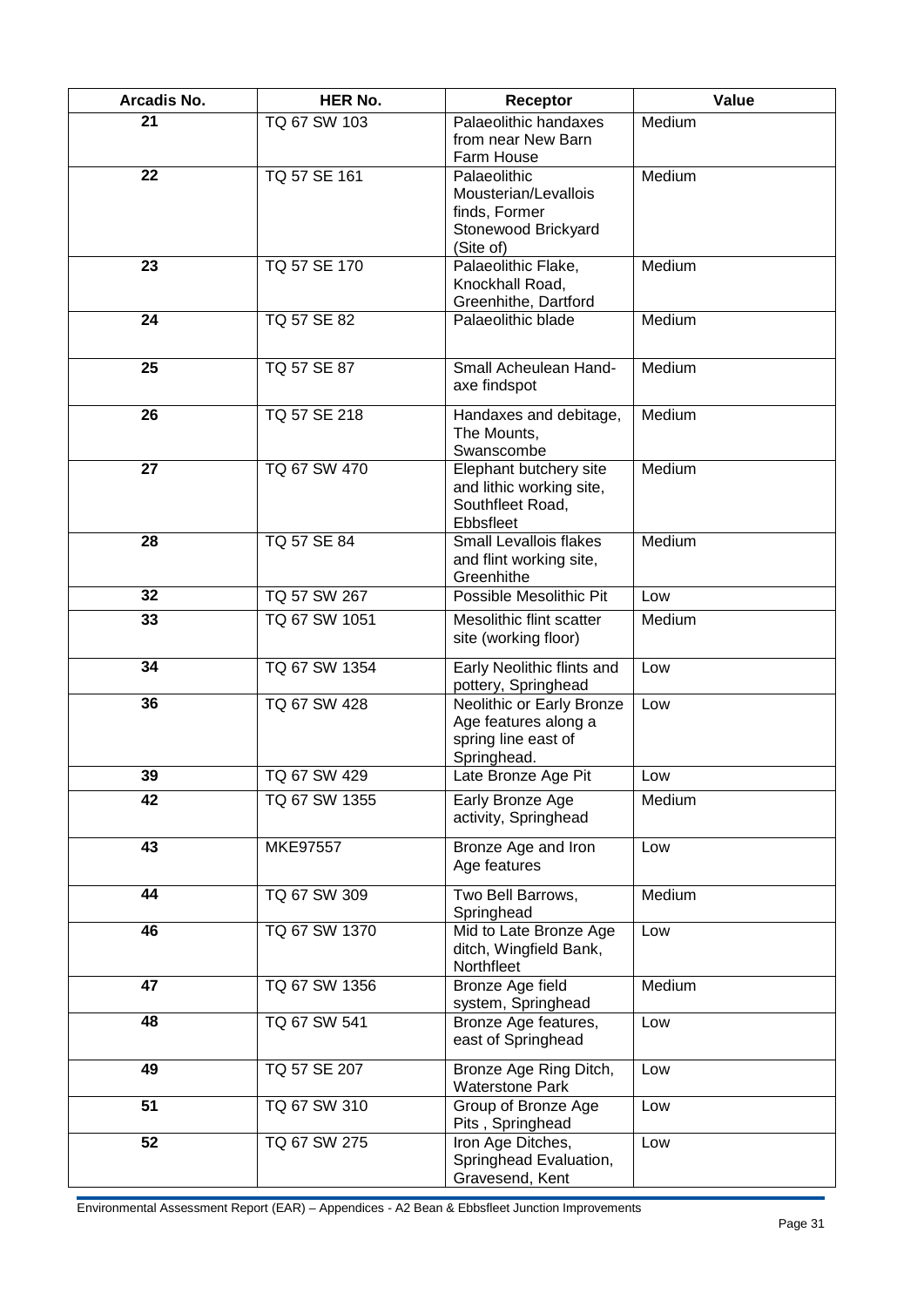| Arcadis No. | <b>HER No.</b>  | Receptor                                                                                                | Value  |
|-------------|-----------------|---------------------------------------------------------------------------------------------------------|--------|
| 54          | TQ 67 SW 312    | Possible Late Bronze<br>Age/Early Iron Age<br>Boundary Features,<br>Springhead                          | Low    |
| 55          | TQ 67 SW 645    | Possible Bronze Age-<br>Iron Age features,<br>Ebsfleet                                                  | Low    |
| 59          | TQ 67 SW 365    | Early / Middle Iron Age<br>ditch discovered east of<br>Springhead                                       | Low    |
| 60          | TQ 57 SE 54     | Iron Age and Romano-<br>British settlement at<br>Stone Castle Quarry                                    | Low    |
| 62          | TQ 57 SE 208    | Middle Iron Age (?)<br>Inhumation, Waterstone<br>Park                                                   | Low    |
| 63          | TQ 67 SW 323    | Middle to Late Iron Age<br>enclosure, Springhead,<br>Northfleet                                         | Low    |
| 64          | TQ 67 SW 522    | Middle Iron Age burial,<br>Pepper Hill                                                                  | Medium |
| 65          | TQ 67 SW 420    | Late Iron Age ditch and<br>pits, Pepper Hill                                                            | Low    |
| 66          | TQ 67 SW 324    | Iron Age Ditch,<br>Springhead Nursery                                                                   | Low    |
| 67          | TQ 67 SW 1357   | Late Iron Age<br>enclosures, Springhead                                                                 | Low    |
| 72          | TQ 67 SW 366    | Concentration of<br>prehistoric features<br>discovered east of<br>Springhead                            | Low    |
| 212         | <b>MKE97577</b> | Geoarchaeological<br>evaluation at Northfleet<br>West substation (trial<br>trenching, phase 3),<br>2010 | Low    |
| 213         | <b>MKE94994</b> | Copper alloy coin. Late<br>Iron Age                                                                     | Low    |
| 214         | TQ 67 SW 339    | Late Iron Age / Romano-<br>British ditch found east<br>of New Barn Road                                 | Low    |
| 215         | TQ 67 SW 408    | Late Iron Age and<br>Roman features at<br>Station Quarter South,<br>Ebbsfleet, Kent                     | Low    |
| 216         | TQ 57 SE 292    | Late Iron Age/early<br>Roman enclosures, pits<br>and field systems,<br>Waterstone Park, Stone<br>Castle | Low    |
| 233         | TQ 67 SW 1371   | Late Iron Age/Roman<br>activity, Wingfield Bank,<br>Northfleet                                          | Low    |
| 234         | TQ 67 SW 417    | Pepper Hill Roman<br>Cemetery                                                                           | Medium |
| 235         | TQ 57 SE 209    | Late Iron Age - Roman<br>Pits and Field System,<br><b>Waterstone Park</b>                               | Low    |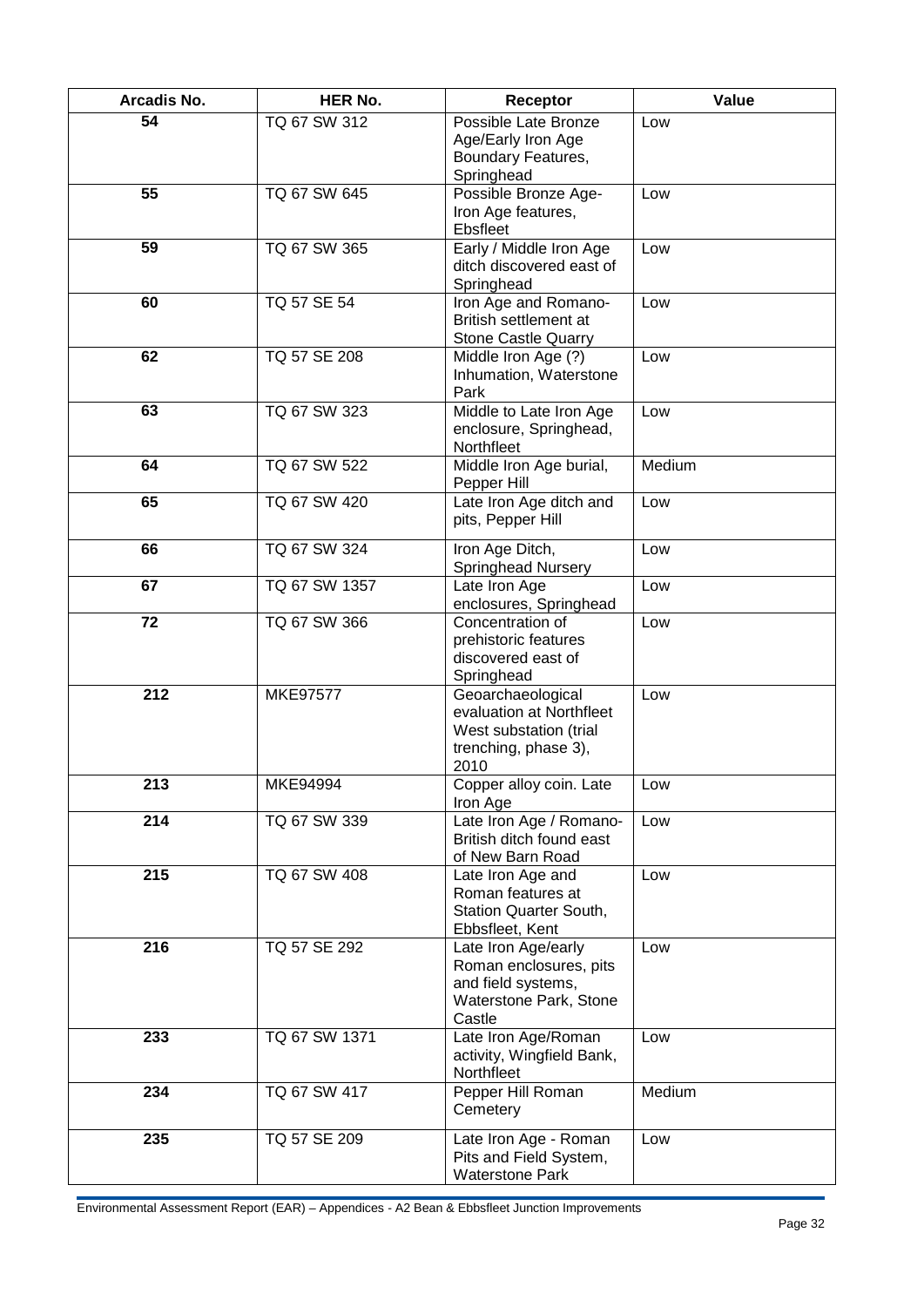| Arcadis No. | <b>HER No.</b>  | Receptor                                                                                     | Value  |
|-------------|-----------------|----------------------------------------------------------------------------------------------|--------|
| 236         | TQ 57 SE 178    | Late Iron Age/ Early<br>Romano-British<br>Farmstead?, Waterstone                             | Low    |
| 237         | TQ 67 SW 523    | Park, Stone<br>Late Iron Age/Roman<br>ritual shaft/well, Pepper<br>Hill                      | Low    |
| 238         | TQ 67 SW 311    | Iron Age ritual site,<br>Springhead                                                          | Medium |
| 239         | <b>MKE97548</b> | Undated cremation in<br>pottery vessel                                                       | Low    |
| 240         | TQ 67 SW 340    | Prehistoric ditch found<br>during trenching east of<br>New Barn Road                         | Low    |
| 241         | TQ 67 SW 362    | Flint spread found<br>during an archaeological<br>evaluation of land east<br>of Springhead   | Low    |
| 242         | TQ 57 SE 174    | Prehistoric<br>Site/Structure?,<br>Waterstone Park, Stone                                    | Low    |
| 243         | TQ 57 SW 268    | Post or stake holes,<br><b>Bexley Hospital Phase II</b>                                      | Low    |
| 244         | TQ 67 SW 271    | Prehistoric feature,<br>Springhead evaluation,<br>Gravesend, Kent                            | Low    |
| 246         | TQ 67 SW 363    | Flints found capping two<br>postholes east of<br>Springhead                                  | Low    |
| 247         | TQ 67 SW 1352   | Posthole east of<br>Springhead, Southfleet                                                   | Low    |
| 248         | TQ 67 SW 364    | Two prehistoric ditches<br>east of Springhead                                                | Low    |
| 250         | MKE97549        | Roman Ditch                                                                                  | Low    |
| 251         | TQ 67 SW 347    | Roman bakery at<br>Springhead Roman<br>religious complex                                     | High   |
| 252         | TQ 67 SW 357    | Romano-British bath-<br>house found beneath<br>current route of A2 at<br>Springhead          | High   |
| 253         | TQ 67 SW 316    | Early Roman Quarry<br>Pits, Springhead                                                       | Medium |
| 254         | TQ 67 SW 355    | Area of probable<br>Romano-British<br>occupation north of<br>Roman Watling St,<br>Southfleet | High   |
| 255         | TQ 67 SW 348    | Large Roman building<br>east of Watling Street,<br>Springhead                                | High   |
| 256         | TQ 67 SW 349    | Roman building found<br>west of Watling St,<br>Springhead                                    | High   |
| 257         | TQ 67 SW 350    | Two Roman buildings<br>found north of Watling St<br>beneath the A2                           | High   |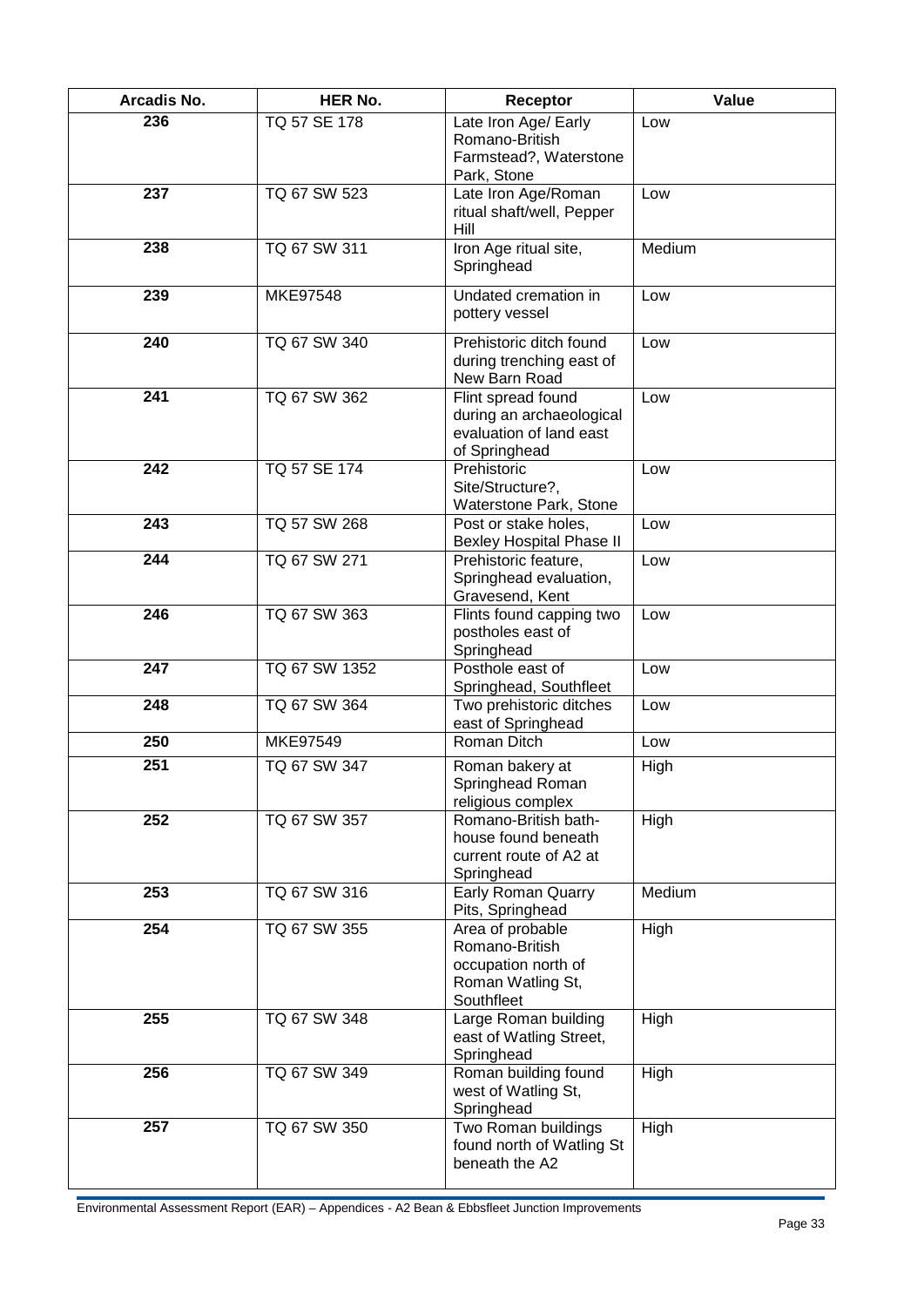| Arcadis No. | <b>HER No.</b>     | Receptor                                                                                                                           | Value  |
|-------------|--------------------|------------------------------------------------------------------------------------------------------------------------------------|--------|
| 258         | TQ 67 SW 353       | Roman flint building<br>discovered to the south<br>of Springhead                                                                   | High   |
| 259         | TQ 67 SW 88        | Romano-British burial<br>ground                                                                                                    | High   |
| 260         | TQ 67 SW 356       | Courtyard and well,<br>probably of Romano-<br>British date, at<br>Springhead, Southfleet                                           | High   |
| 261         | TQ 57 SE 6         | Romano-British<br>Cemetery, Stone Castle,<br><b>Stone</b>                                                                          | Low    |
| 262         | TQ 67 SW 358       | Length of Roman ditch<br>at Springhead,<br>Southfleet                                                                              | Medium |
| 263         | TQ 67 SW 359       | Romano-British ditch<br>discovered during the<br>1960s at Springhead                                                               | Medium |
| 264         | TQ 67 SW 368       | Possible Romano-British<br>field system discovered<br>east of Springhead                                                           | Low    |
| 265         | TQ 67 SW 313       | Possible Defended<br>Roman Enclosure and<br>Road, Springhead                                                                       | Medium |
| 266         | TQ 67 SW 1358      | Small Roman enclosure,<br>Springhead                                                                                               | Low    |
| 267         | TQ 67 SW 1359      | Roman inhumation<br>burials, Springhead                                                                                            | Low    |
| 268         | TQ 67 SW 326       | Cobbled yard surface<br>and small Romano-<br>British finds discovered<br>during evaluation in<br>2003                              | High   |
| 269         | TQ 67 SW 330       | Two large features<br>detected by resistivity<br>survey south of the A2<br>at Springhead                                           | High   |
| 270         | TQ 67 SW 331       | Roman ground surface<br>layer discovered in<br>works during electrical<br>works associated with<br>the Channel Tunnel Rail<br>Link | Low    |
| 271         | TQ 67 SW 410       | 23 Features at Station<br>Quarter South,<br>Ebbsfleet, Kent                                                                        | Low    |
| 420         | TQ 67 SW 352       | Substantial structure<br>discovered at<br>Springhead                                                                               | High   |
| 421         | TQ 67 SW 406       | Roman features at<br>Station Quarter South,<br>Ebbsfleet, Kent                                                                     | Low    |
| 422         | TQ 57 SE 88        | Romano-British ritual pit                                                                                                          | Low    |
| 423         | <b>TQ 67 SW 87</b> | Romano-British kiln (site<br>of)                                                                                                   | High   |
| 424         | TQ 67 SW 314       | Road and Landing<br>Stage at the Head of the<br>Ebbsfleet, Springhead                                                              | High   |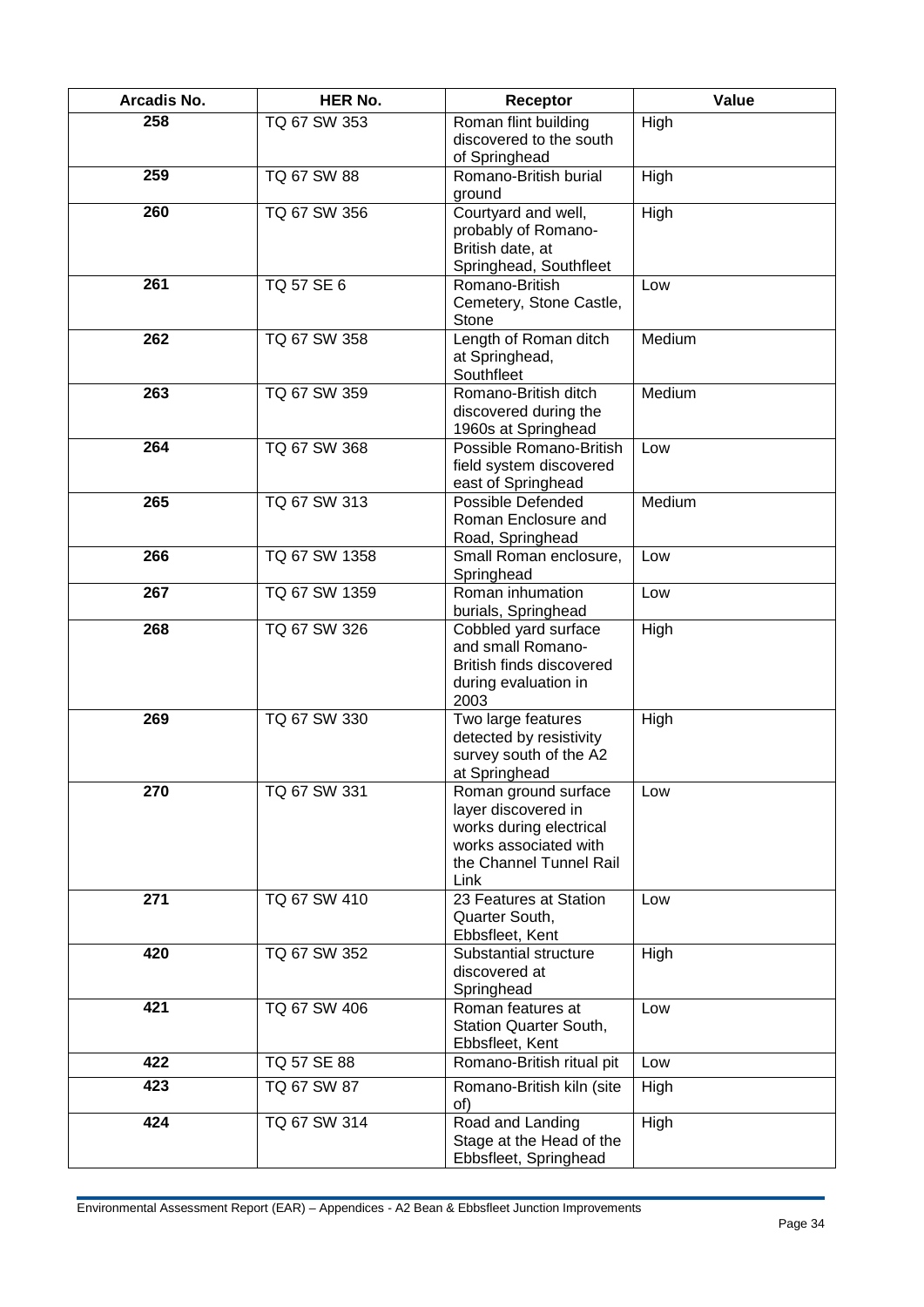| Arcadis No. | <b>HER No.</b> | Receptor                                                                                                 | Value  |
|-------------|----------------|----------------------------------------------------------------------------------------------------------|--------|
| 425         | TQ 67 SW 335   | Metalworking pits south<br>of Springhead Roman<br>town                                                   | High   |
| 426         | TQ 67 SW 336   | Roman occupation site<br>south of Springhead<br>Roman town                                               | High   |
| 427         | TQ 67 SW 1368  | Roman pit, North Kent<br>Community Church,<br>Springhead                                                 | Low    |
| 428         | TQ 67 SW 315   | A Group of Pits and<br>Cremation Burials at the<br>Head of the Ebbsfleet,<br>Springhead                  | High   |
| 429         | TQ 67 SW 354   | Area of probable<br>Romano-British<br>occupation immediately<br>north of Roman Watling<br>St, Springhead | High   |
| 430         | TQ 57 SE 145   | Roman pit, gully, pottery                                                                                | Low    |
| 431         | TQ 67 SW 361   | Area of Romano-British<br>activity immediately<br>north of the A2 at<br>Springhead                       | High   |
| 432         | TQ 57 SE 32    | Two pits containing<br>Romano-British pottery<br>at Branton's Brickfield                                 | Low    |
| 433         | TQ 67 SW 112   | Rectilinear enclosure,<br>possibly a building -<br>cropmark                                              | Medium |
| 434         | TQ 67 SW 138   | Roman road, south from<br>Springhead via Pepper<br>Hill cemetery                                         | Medium |
| 435         | TQ 86 SW 132   | <b>Watling Street Roman</b><br>Road                                                                      | Medium |
| 436         | TQ 67 SW 332   | Roman road north from<br>Springhead                                                                      | Medium |
| 437         | TQ 67 SW 329   | Possible Roman road<br>discovered by resistance<br>survey south of the A2                                | Medium |
| 438         | TQ 67 SW 333   | Probable Romano-<br>British surface observed<br>during cabling works in<br>1992                          | Medium |
| 439         | TQ 67 SW 176   | Romano-British<br>settlement, Station<br>Road, Southfleet                                                | High   |
| 440         | TQ 67 SW 351   | Roman shop beneath<br>the A2 at Springhead                                                               | High   |
| 441         | TQ 67 SW 360   | Area of probable<br>Romano-British activity<br>at Springhead,<br>Southfleet                              | High   |
| 442         | TQ 67 SW 328   | Romano-British<br>occupation remains<br>discovered during CTRL<br>works in 2003                          | High   |
| 443         | TQ 67 SW 86    | Six Roman temples<br>found at Springhead,<br>Southfleet                                                  | High   |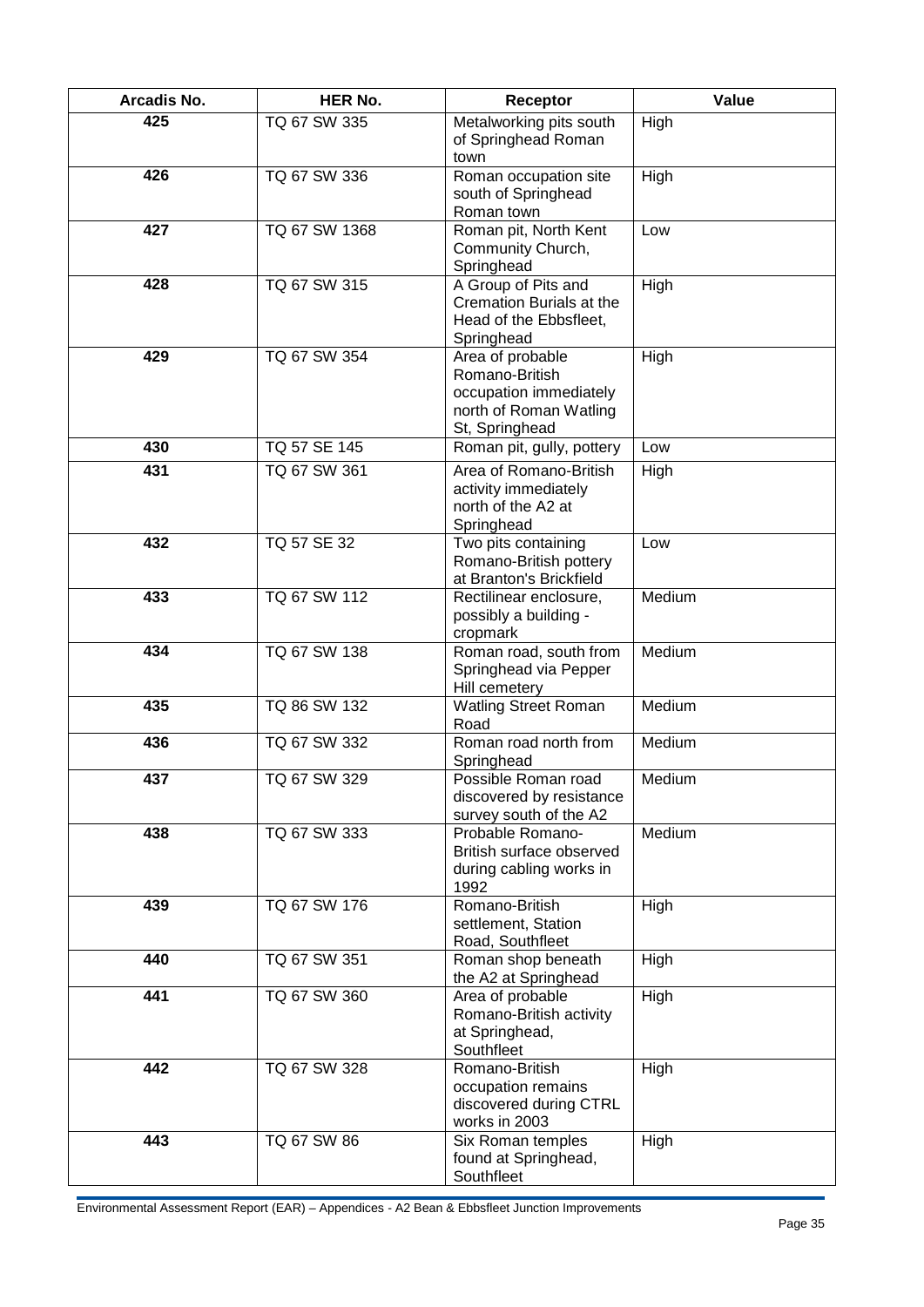| Arcadis No. | <b>HER No.</b> | Receptor                                                           | Value  |
|-------------|----------------|--------------------------------------------------------------------|--------|
| 444         | TQ 67 SW 409   | Wall structure at Station<br>Quarter South,<br>Ebbsfleet, Kent     | Low    |
| 445         | MKE95458       | Roman Copper alloy<br>coin                                         | Low    |
| 457         | TQ 67 SW 319   | Early Medieval Corn<br>Dryers, Springhead                          | Low    |
| 464         | TQ 67 SW 1360  | Large early medieval<br>cemetery, Springhead,<br>Gravesend         | Medium |
| 465         | TQ 67 SW 318   | Small early medieval<br>cemetery, Springhead,<br>Gravesend         | Medium |
| 466         | TQ 67 SW 1361  | Anglo-Saxon pit,<br>Springhead                                     | Low    |
| 467         | TQ 67 SW 1362  | Anglo-Saxon pit,<br>Springhead                                     | Low    |
| 468         | TQ 67 SW 557   | Anglo-Saxon occupation<br>site, Springhead                         | Low    |
| 469         | TQ 67 SW 317   | Early Medieval Sunken-<br>Featured Building,<br>Springhead         | Low    |
| 470         | TQ 67 SW 258   | Medieval site at<br>Northfleet East GIS<br>Substation, Springhead  | Low    |
| 472         | MKE94995       | Silver coin Medieval                                               | Low    |
| 473         | TQ 67 SW 305   | Medieval Boundary<br>Ditch, Near Springhead<br>Nursery, Springhead | Low    |
| 474         | TQ 67 SW 619   | A medieval dene hole,<br>Northfleet                                | Low    |
| 475         | TQ 67 SW 537   | A medieval denehole<br>west of Springhead<br>Road, Northfleet      | Low    |
| 511         | MKE94985       | Medieval Copper alloy<br>mount                                     | Low    |
| 512         | MKE94991       | Medieval Copper alloy<br>strap fitting                             | Low    |
| 513         | TQ 57 SE 210   | Post Medieval Ditch,<br><b>Waterstone Park</b>                     | Low    |
| 529         | TQ 67 SW 1363  | Medieval and post<br>medieval field system,<br>Springhead          | Low    |
| 530         | TQ 67 SW 558   | Medieval/post medieval<br>quarry pits, Springhead                  | Low    |
| 531         | MKE97550       | Post-Medieval Pit                                                  | Low    |
| 532         | TQ 67 SW 607   | Post Medieval field<br>system, Wingfield Bank,<br>Northfleet       | Low    |
| 533         | TQ 57 SE 125   | <b>Brickworks at Badgers</b><br>Mount, Darenth                     | Low    |
| 534         | TQ 67 SW 411   | <b>Ditch at Station Quarter</b><br>South, Ebbsfleet, Kent          | Low    |
| 535         | MKE83934       | <b>Stone Castle</b>                                                | Low    |
| 536         | MKE83935       | Outfarm north west of<br><b>Stone Castle</b>                       | Low    |
| 537         | MKE83936       | Newbarn Farm                                                       | Low    |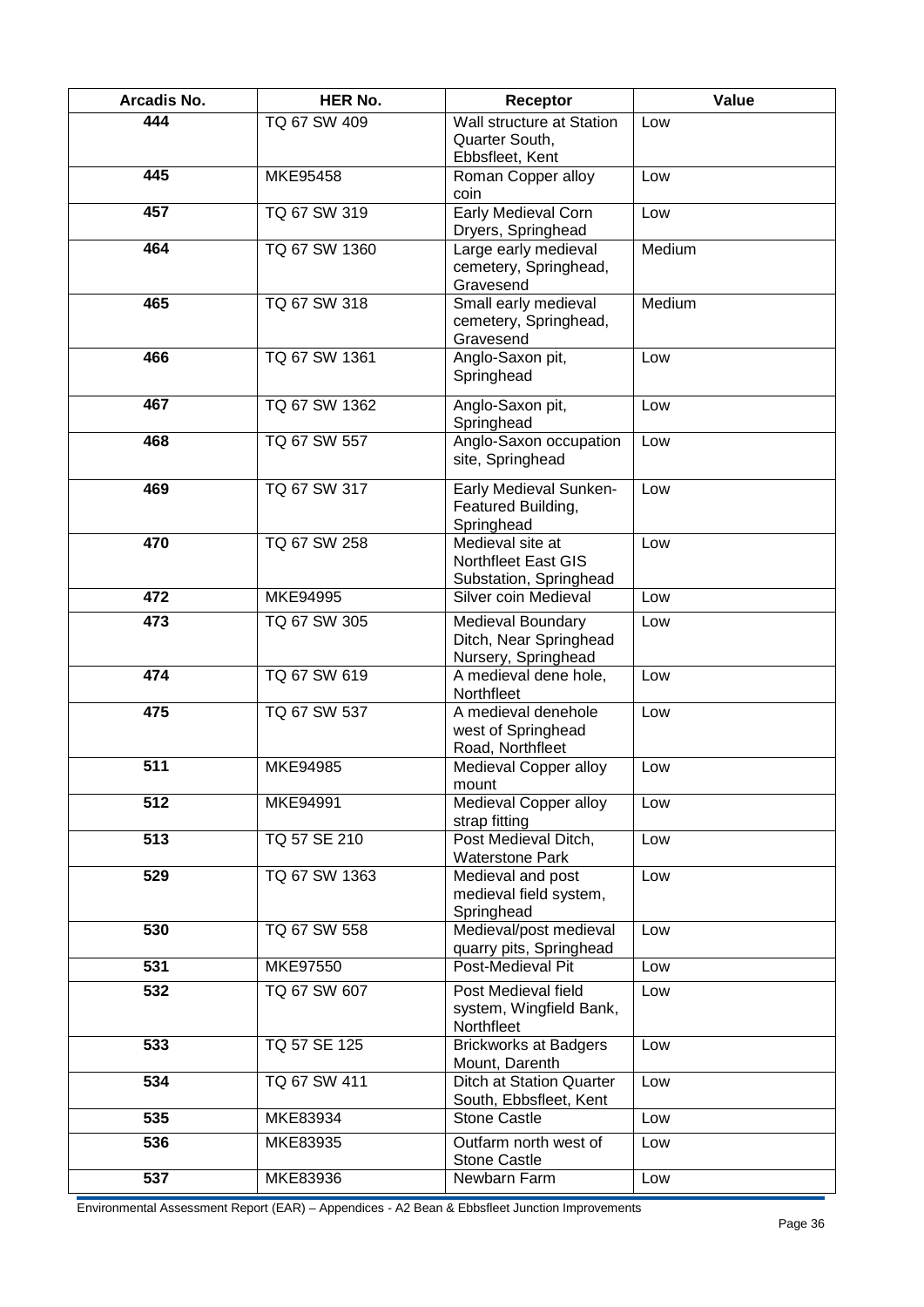| Arcadis No. | <b>HER No.</b> | Receptor                                                                                             | Value      |
|-------------|----------------|------------------------------------------------------------------------------------------------------|------------|
| 538         | MKE83938       | Bean Farm                                                                                            | Low        |
| 539         | MKE83939       | Upper Bean Farm                                                                                      | Low        |
| 540         | MKE83993       | <b>Western Cross Farm</b>                                                                            | Low        |
| 541         | MKE83995       | <b>Custon's Place</b>                                                                                | Low        |
| 542         | MKE84108       | New Barn                                                                                             | Low        |
| 543         | MKE84162       | Farmstead at Winfield<br><b>Bank</b>                                                                 | Low        |
| 544         | MKE88542       | Outfarm south east of<br>Upper Bean Farm                                                             | Low        |
| 565         | TQ 57 SE 89    | Site of old Telegraph                                                                                | Low        |
| 566         | TQ 67 SW 348   | Watercress Beds at<br>Springhead                                                                     | High       |
| 567         | TQ 67 SW 276   | Watercress beds,<br>Springhead evaluation,<br>Gravesend, Kent                                        | Low        |
| 568         | TQ 57 SE 162   | <b>Branton's Brickfield</b>                                                                          | Low        |
| 569         | TQ 67 SW 240   | Site of Small Clay Pit,<br>West of Southfleet Road                                                   | Low        |
| 570         | TQ 67 SW 479   | Fawkham Junction and<br><b>Gravesend Branch</b><br>Railway                                           | Low        |
| 571         | TQ 57 SE 293   | 19th century avenue,<br>Waterstone Park, Stone<br>Castle                                             | Low        |
| 572         | TQ 67 SW 567   | Springhead Second<br>World War air raid<br>shelter, Dartford, Kent                                   | Low        |
| 573         | TQ 57 SE 330   | Cobham Terrace Road<br>Second World War air<br>raid shelter tunnel,<br>Greenhithe, Dartford,<br>Kent | Low        |
| 574         | TQ 67 SW 1300  | Pepper Hill Second<br>World War light anti-<br>aircraft battery,<br>Northfleet                       | Low        |
| 575         | TQ 67 SW 1304  | Springhead Second<br>World War light anti-<br>aircraft battery                                       | Low        |
| 576         | TQ 67 SW 1181  | Pepper Hill Second<br>World War Battle<br>Headquarters, Northfleet                                   | Low        |
| 577         | TQ 57 SE 372   | Causeway (3rd ed OS)                                                                                 | Negligible |
| 578         | TQ 67 SW 1215  | <b>Wombell Park Second</b><br>World War Emergency<br>Water Tank, Northfleet                          | Low        |
| 579         | TQ 57 SE 327   | Metraro, Cobham<br>Terrace Road,<br>Greenhithe, Dartford,<br>Kent                                    | Low        |
| 580         | TQ 67 SW 473   | George VI pillar box,<br>Wingfield Bank,<br>Waterdales / Springhead<br>Road                          | Low        |
| 581         | TQ 67 SW 474   | Wombwell Park,<br>Gravesend                                                                          | Low        |